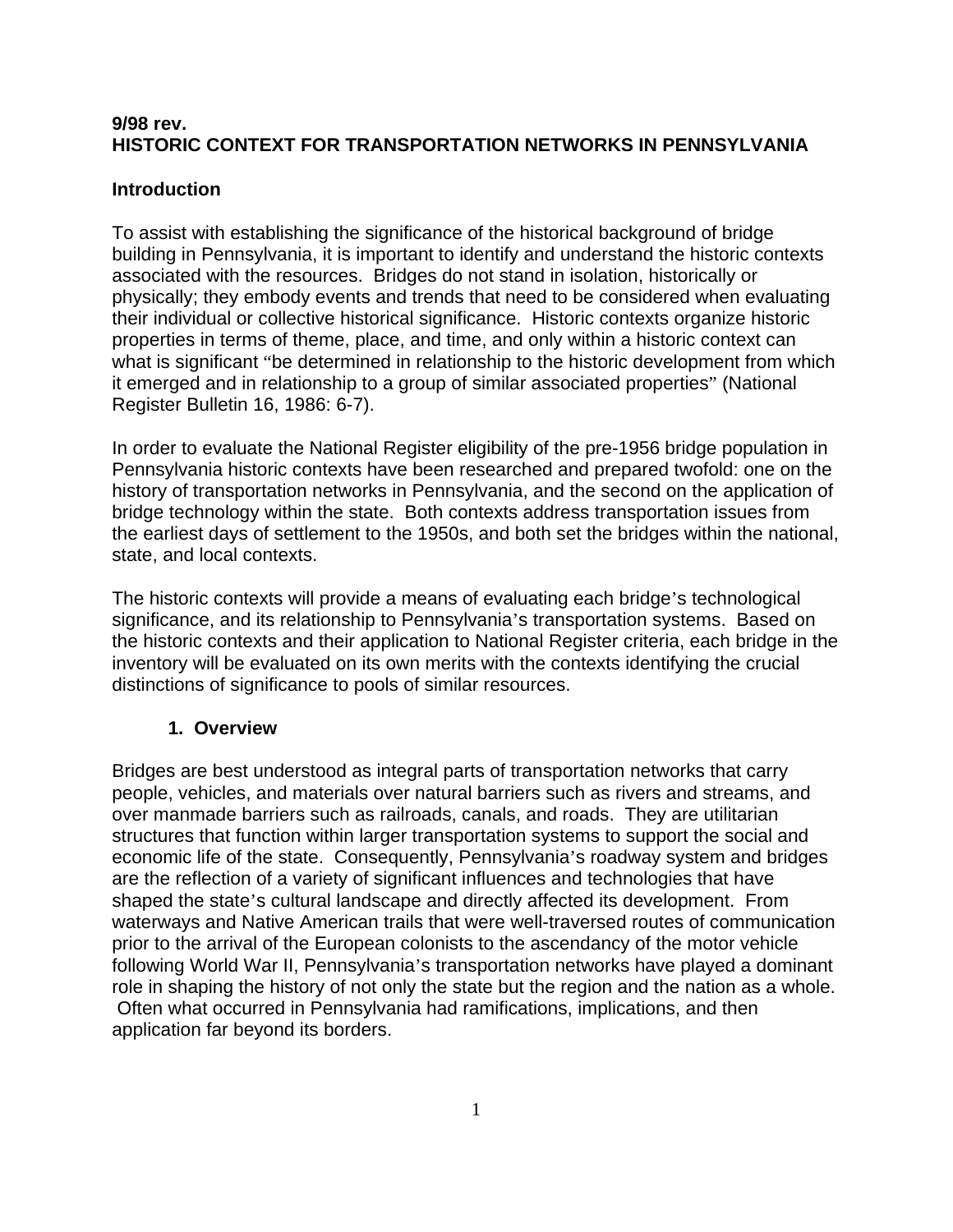Pennsylvania's transportation history from the 18th century to the present has been characterized by a series of technological changes aimed at increasing capacity, speed, directness, flexibility, and regularity of service. After the initial period of colonial settlement, the first great period of transportation growth occurred from about 1790 through the 1850s when turnpikes, canals, and railroads were introduced to advance the state's agricultural and industrial potential. Nationally, the period has been called the "transportation revolution" because of the impact these transportation technologies had on the transition from a colonial economy to a growing interconnected national economy that stretched from the east coast westward to the Mississippi River and beyond (Taylor 1951).

The second extraordinary period of growth occurred from about 1865 through the 1910s when railroads extended to every corner of the state and were eventually consolidated under the great rail systems such as the Pennsylvania Railroad, the B&O Railroad, the Reading, the P&LE RR, and the DL&W Railroad. The railroads and the access they provided to rich natural resources both within and outside the state were the catalysts behind Pennsylvania's industrial growth. Rail lines had a significant influence on transportation engineering and the cultural landscape. They were the most important innovators of metal truss bridge technology.

The third period of transportation growth occurred after 1918 when the emphasis shifted from railroads to the motor vehicle and the development of modern roadways. The majority of Pennsylvania's pre-1956 bridge population dates from after 1918 when the state's roadways were substantially modernized by stages to handle the increased volume and load requirements of truck and automobile traffic. The work was undertaken largely under the direction of the Pennsylvania State Highway Department, founded in 1903, in cooperation with county and municipal public works departments. Bruce Seely, a leading historian of America's highways, has called the period from the late 1910s to 1940 the "golden age" of highway construction. Record numbers of miles of highway and bridges were built throughout the nation under programs of federal and state aid. Even through the depths of the Great Depression in the 1930s, road and bridge building continued at record levels as highway projects were made part of New Deal work relief programs. After World War II, road and bridge programs focused on the upgrade of the original highway systems and the construction of urban expressways.

While Pennsylvania's transportation history may be broken down into three important periods of development, the overall picture is much more complex. New transportation systems did not immediately replace old ones but rather were integrated into existing networks. Thus, for many years, railroads transferred traffic to boats at navigable rivers and harbors. Likewise, competition between truck traffic and railroads was intense from the 1920s to the 1950s. Some railroads and navigable rivers still play important although limited and specialized roles in the state's economic life.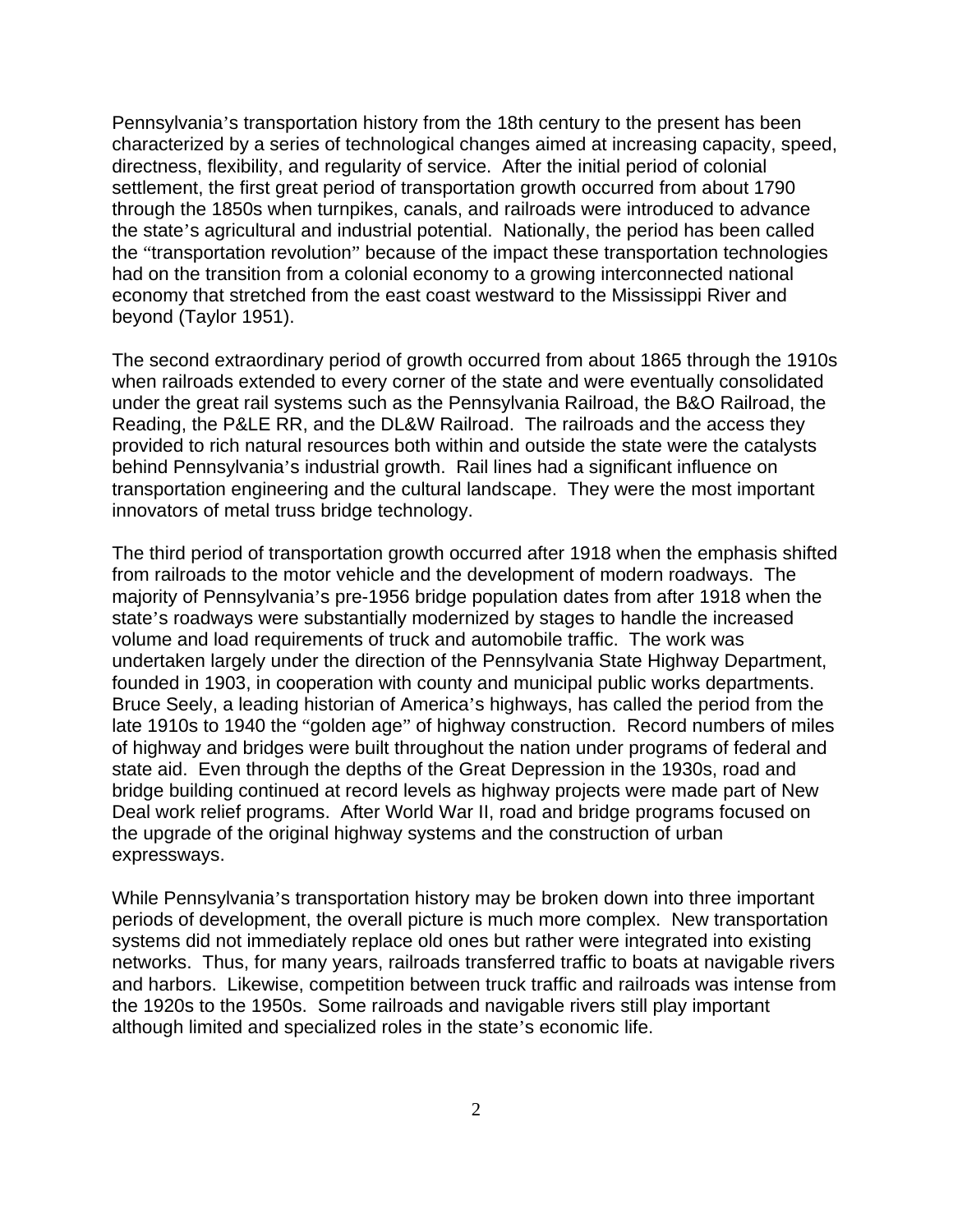Finally, Pennsylvania bridges document the evolution of the institutional and financial arrangements through which highway bridges were built in the state. The responsibility for highway bridge building evolved from a local activity carried on by private individuals and elected local officials to a complex interaction between and among local, state, and federal officials and contractors. In the late-19th century, many Pennsylvania communities contracted with national metal truss bridge building companies, or still relied upon local craftsmen to build stone or timber bridges, or continued to call upon ferry operators to carry people and goods across the state's numerous rivers. By the early 1900s, the trend was increasingly toward trained bridge engineers in the employ of the state, county, and municipal governments. The engineers brought with them a scientific approach to bridge building that stressed theoretical and practical knowledge of structural behavior, strength of materials, and economy of design. They measured their progress by their ability to build bridges of greater strength, span, and durability to replace the functionally inadequate ferries and bridges of the earlier age. The many extant steel and reinforced-concrete highway bridges are part of their engineering legacy.

## **2. Pennsylvania's Transportation Network Prior to 1790**

Although the majority of Pennsylvania's historic bridges date from the 20th century, the highways and byways on which they are located reflect patterns of transportation that have evolved from the colonial and early republic periods. The bridges on many local roads and state highways are often third, fourth, or even fifth generation structures at or near sites chosen and improved by Pennsylvania's first settlers and later inhabitants. In most cases, the bridge rights-of-way have been widened or realigned for modern vehicular traffic, but the purpose of conveying people and goods over natural and manmade barriers remains much the same.

Pennsylvania's geography has played a decisive role in the formation of transportation patterns. The earliest transportation routes, in place well before the arrival of European settlers, were the rivers and trails used by Native Americans. The rivers facilitated north-south travel by small craft, but Pennsylvania's topography of northeast-southwest running mountain ridges, ranging from 75- to 160-miles wide, are a major barrier to east-west travel and communication. Indian trails, such as the Frankstown Path (US 22) and Nemacolin's Trail (US 40)<sup>1</sup>, traversed the mountains and were later improved by European settlers. Nonetheless, for most of the colonial period the trails over the mountains were little better than winding paths. More than 130 years passed from the 1620s and 1630s, when Swedes and Dutch first settled on the banks of the Delaware River, to the 1760s when pioneers crossed the Allegheny Mountains and established

 $\frac{1}{1}$ <sup>1</sup>The modern-day route equivalents are provided in parentheses with the historic route names as a guide to readers. In general, the modern highway routes do not exactly follow the historic trails and roads but have been regraded and straightened.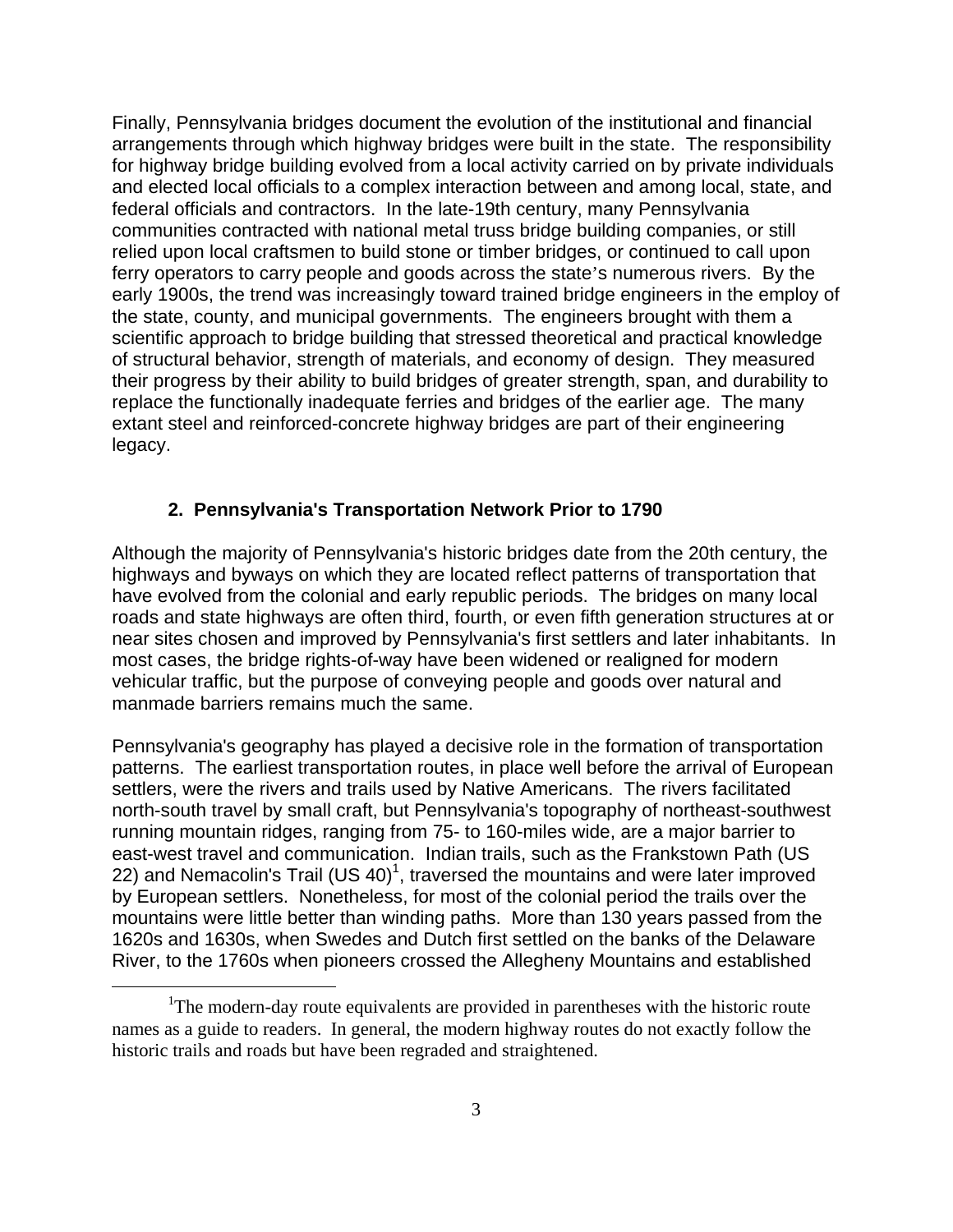the first permanent towns in western Pennsylvania. The mountains have been a formidable barrier that each of Pennsylvania's successive transportation systems - roads, canals, railroads, and modern highways -- has had to traverse, often with creative engineering solutions.

In the late 1600s and early 1700s, the center of the developing colonial transportation system was the city of Philadelphia, chosen in 1681 by William Penn as the site of the provincial capital. By the mid-1700s Philadelphia had grown to become America's leading commercial city, a transportation hub based on its thriving Delaware River port, serving as the transhipment point between the Atlantic trade and inland markets. Much of Philadelphia's prosperity was based on the trade of flour, grain, corn meal, beef, pork, and whiskey, produced in the southeastern Pennsylvania and New Jersey countryside and brought to Philadelphia by wagons on roads radiating outward from the city to market towns like Lancaster, Chester, Bristol, and Germantown.

Pennsylvania's colonial government early recognized two different general classes of roads: the first were those of significance to inter- and intra-regional travel, the major roads connecting the important market towns. These roads were sometimes designated king's highways and local inhabitants laid out and maintained the highways by order of the Governor or Provincial Council. The earliest king's highways reflected the dominant pattern of trade centered on Philadelphia. The first king's highway, laid out by order of Penn, was the Chester-Philadelphia-Bristol Road paralleling the Delaware River (US 13). The road eventually formed a link in the post road connecting Philadelphia with other major cities on the eastern seaboard such as New York and Baltimore. Another regionally important road was the Lancaster Road, heading west from Philadelphia through an area of fertile agriculture and connecting the city with western markets on the Susquehanna River and further west. Today, this corridor too continues to be an important corridor of travel and has been paralleled in turn by the Philadelphia and Lancaster Turnpike, the Pennsylvania Railroad's Main Line, and US 30.

In the early colonial period, the king's highways, by virtue of their importance and relatively heavy level of traffic, were those most likely to have bridges built replacing difficult and seasonally-passable fords. The nation's oldest known stone arch bridge, the Frankford Avenue Bridge over Pennypack Creek in Philadelphia, was built in 1697 on the King's Highway between Philadelphia and Bristol. Prior to the late 1700s, permanent stone arch bridges were not, however, the norm, probably because of the cost of hiring masons and quarrying stone; instead, most bridges were simple timber pile and beam structures, built using the region's ample supply of wood. Early examples of timber pile and beam bridges were built in the 1710s and 1720s on the road from Philadelphia to New Castle, Delaware, near present-day Chester, Delaware County. None of these early timber bridges are known to survive. Colonists did not have the technology to build long-span bridges, therefore rivers such as the Delaware, Schuylkill, and Susquehanna were serviced exclusively by ferries until the early 1800s when new long-span bridge technologies were developed.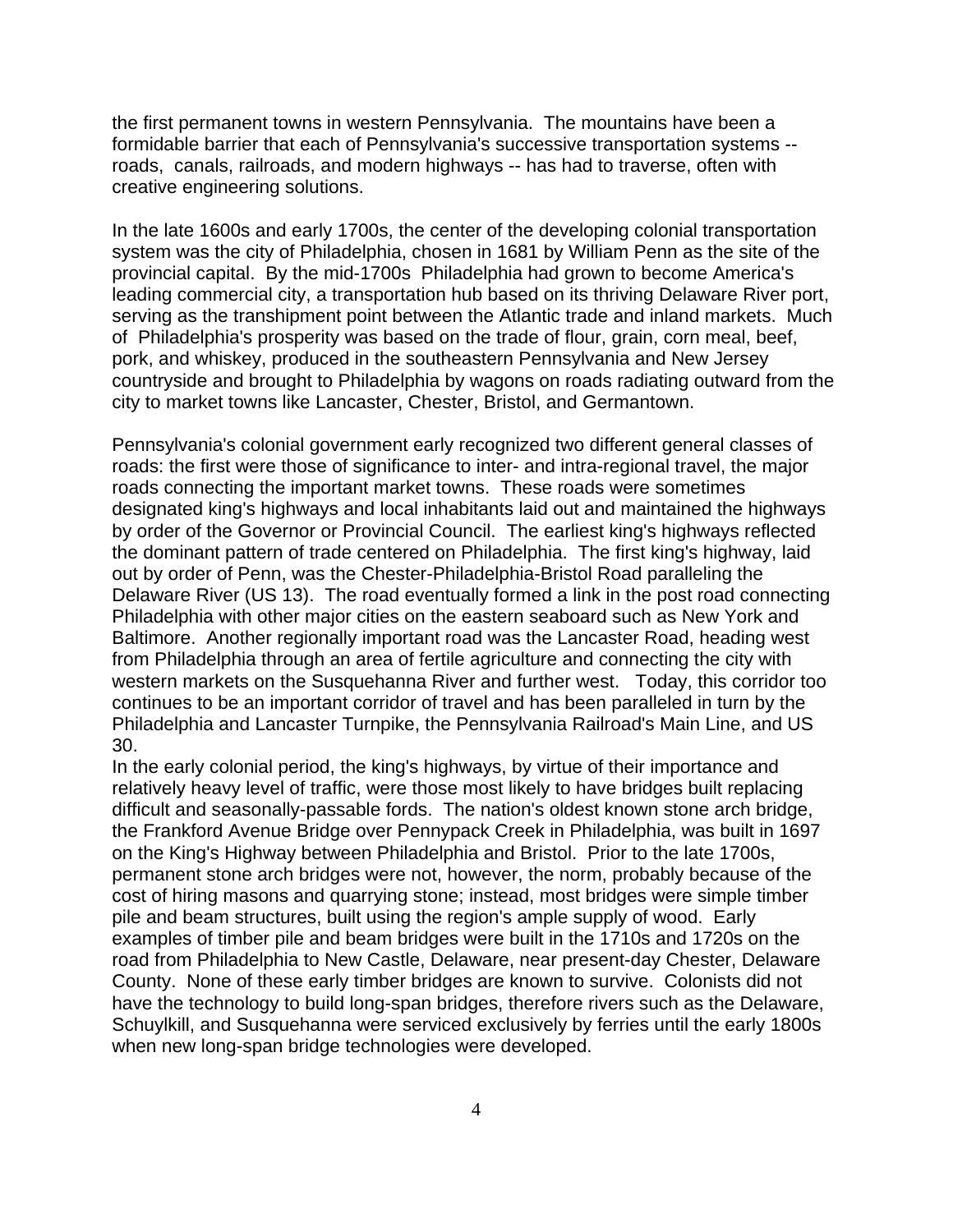In contrast to the king's highways, the second class of roads were those of local use, connecting individual farms and residences with nearby centers of community activity such as churches, mills, and crossroads villages. These roads often passed through private lands, and were only later turned into publicly maintained roads after the level of wagon, cart, horseback, and pedestrian traffic had reached a point to justify public maintenance. Southeastern Pennsylvania's rural settlement pattern of individual farmsteads separated from another by contiguous fields lent itself to the need for a large number of local roads, but roads that received a relatively low level of traffic because they served a small number of inhabitants. In the early 1700s, bridges were not a regular feature of local roads, which usually kept to high ground and avoided difficult stream crossings, however, by the mid-1700s population increases and expanded trade had reached a level to justify greater attention to local road and bridge improvements. The natural barriers of rivers and steep valleys that millers sought falling water for power frequently made mills difficult to reach. The location of many late 18th- and 19thcentury bridge sites near old mills seats attests to the grist mill's role as a localized transportation hub in the rural economy.

The institutional process by which roads and bridges were built and maintained had its origins in traditions of English governance where local residents provided statutory labor, equipment and materials. The traditions of statutory road work were transferred to Pennsylvania by William Penn's government; as early as the 1680s, county courts of quarter sessions appointed road supervisors to call out local residents, usually in the early spring, to work on the roads. The process was formalized in the Act of 1700, which also provided a mechanism for citizens to petition the courts for road and bridge improvements and for the courts to appoint viewers to determine the necessity of the roads and bridges.

In response to the growing number of local roads and the need to finance their construction and maintenance, in 1762 the Pennsylvania General Assembly reformed the colony's road laws. The Road Law of 1762 was a milestone because it codified the locally based system of road administration that dominated (with minor modifications) until the early 1900s. The law firmly established the township as the principal unit for the finance and maintenance of roads. Township residences were provided with authority to elect their own road supervisors, who could levy a small road tax for the purpose of purchasing materials and hiring hands. Residents could either pay their tax in cash or "work off" the tax burden in the traditional manner of statutory labor. Road construction and maintenance was a labor intensive process using hand tools and draft animals to assist with clearing, grubbing, ditching, and grading road surfaces.

The Road Law of 1762 provided special procedures for bridges, recognizing that bridges usually required the purchase of substantial quantities of materials and at a minimum the skills of journeymen carpenters or masons. Because the lawmakers realized that larger bridges were often beyond the financial resources of townships, the law provided that townships could petition the county courts for relief when local residents believed that the cost of a bridge was too high for them to build. The original law required that court justices, upon the advice of the grand jury, appoint viewers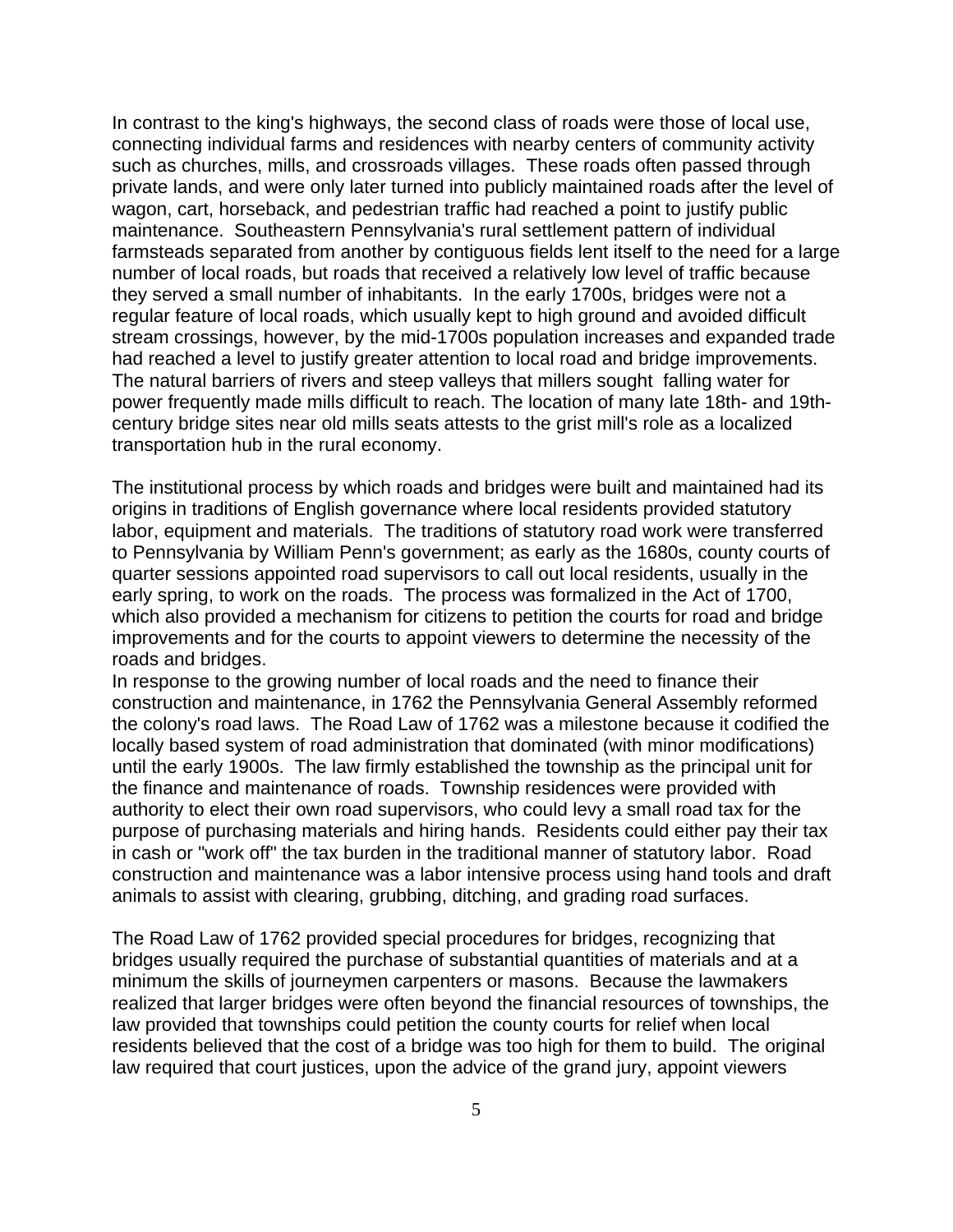whose charge was to visit the bridge site and report back their opinion on the necessity, placement, and cost of the bridge. If favorably reported by the viewers, the justices then ordered the county commissioners to either take over the bridge from the township, or in the case where no bridge had existed before, pay for the construction of a new bridge. Over time, the county commissioners, by virtue of their tax-levying power and control of the county treasury, dominated the proceedings and had the ultimate say of whether a bridge would or would not become a county responsibility. Once taken over by the county, bridges were rarely ever turned back to the townships. Indeed, by the end of the 19th century, Pennsylvania counties had assumed responsibility for thousands of bridges, while most roadways and smaller bridges remained in the care of townships.

After 1750, much of Pennsylvania's transportation history has been dominated by the improvement of the overland linkages connecting the eastern side of the state with Pittsburgh, the gateway to the Midwest via the Ohio River. Road building over the Allegheny Mountains was initially driven by military concerns, transporting armies and supplies to the Ohio Valley to meet the threat of French claims to the region. In 1755- 56 General Braddock forged the first of the important roads to Pittsburgh, striking out from the Potomac River at Cumberland, Maryland to the summit of Chestnut Ridge and then branching off toward Pittsburgh, following the approximate route of US 40 and SR 31. Following the defeat of Braddock, in 1759 General Forbes chose a different route over the mountains from the Susquehanna River by way of Raystown (Bedford) and Ligonier to the navigable Youghiogheny and Monongahela rivers and on to Pittsburgh, approximating US 30. In the 1760s, the Forbes Road, called more commonly the Pennsylvania Road, was extended and improved. Despite the difficulties of overland travel by military road, settlers streamed west, and once there built small roads connecting with the Pennsylvania Road, Braddock's Road, or preferably navigable water, beginning a road system in the western half of the state.

Following the American Revolution (1775-1781), Pennsylvania could put only limited funding into roadways, despite pressures from eastern merchants and western settlers to do so for the benefit of trade. Pennsylvania, with a road west to Pittsburgh at the head of the Ohio River, was the keystone to western transportation into Ohio and the Midwest, but the poor conditions of most roads, and the slowness and expense of shipping goods overland, limited trade. Rather than taking the overland route from Pittsburgh east over the mountains, bulky products like grains were floated down the Ohio and Mississippi rivers to the Spanish (later French) port of New Orleans, where they were transferred to ocean going vessels for shipment to the east coast and overseas. An alternative was to move goods via the Great Lakes to British Canada, or to convert grains to whiskey, which could be more conveniently transported overland by packhorse.

#### **C. The Transportation Revolution, 1790-1860**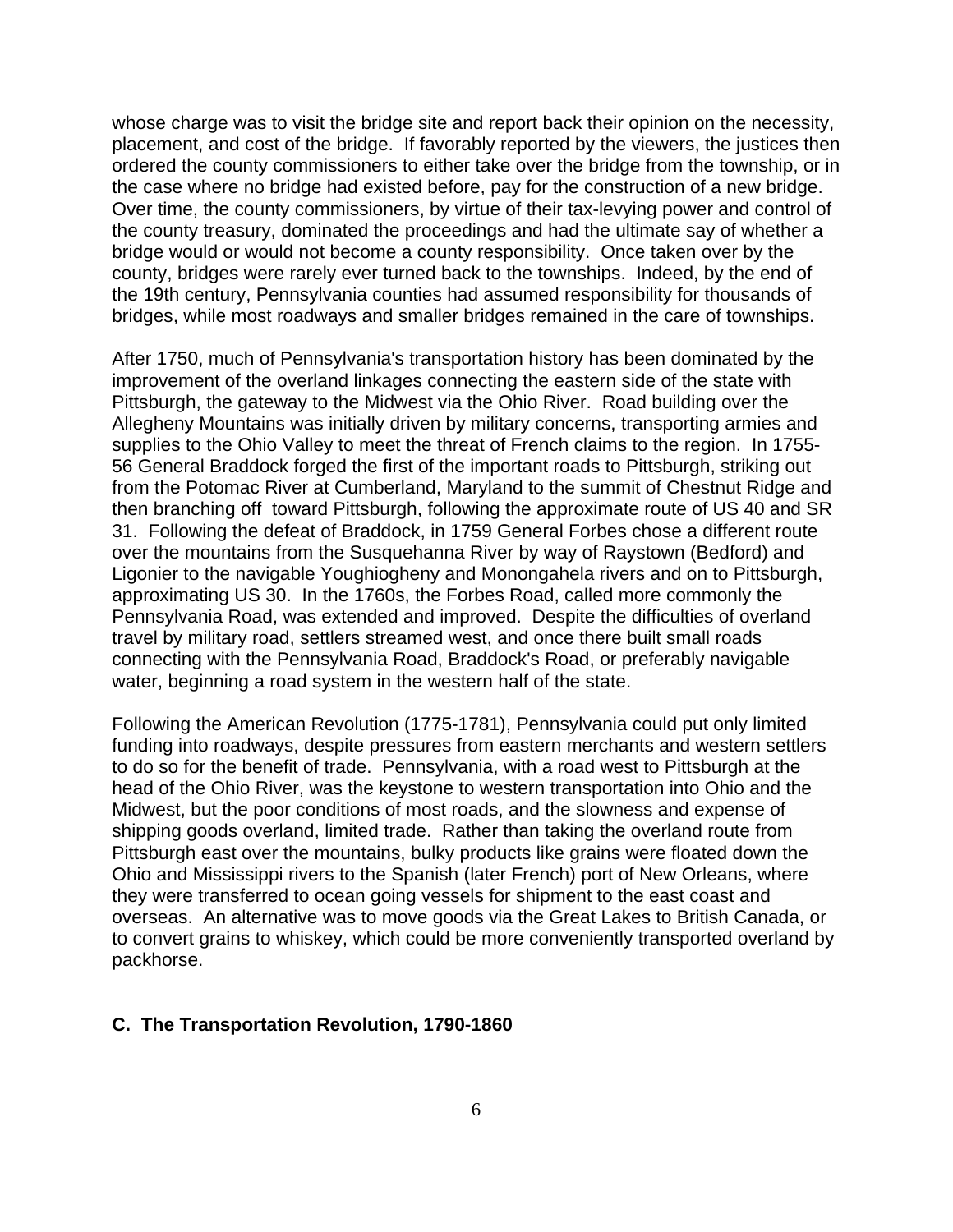The drive to make less costly and more efficient trade connections eventually placed Pennsylvania at the forefront of new transportation technologies. From 1790 to 1860, Pennsylvania was among the nation's leaders in the development of turnpikes, canals and railroads. These transportation systems, often first introduced in Pennsylvania for the improvement of the east-west trade, marked a transportation revolution that transformed the state's economy. By 1860, Pennsylvania was shifting from agriculture and merchant capitalism to an increasingly diverse economy where agriculture stood along side the massive extraction of natural resources such as timber, coal, iron ore, and oil, and the movement of those resources, mostly by canal and increasingly by rail, to growing urban centers for conversion to manufactured goods in steam-powered factories. The new transportation systems linked Pennsylvania with the nation, and they had a lasting impact on the state's transportation patterns and cultural landscape. As well, they spurred development of new bridge technologies.

#### Turnpikes and Toll Bridges, 1790s-1820s

Road building in Pennsylvania took a dramatic step forward in 1791 when leading merchants of Lancaster and Philadelphia proposed building an improved artificial road on a straight line between the two cities bypassing the old Lancaster Road. The Philadelphia and Lancaster Turnpike, constructed between 1792-1794, was the nation's first "Scientific Road," costing almost half a million dollars to build the 24'-wide macadam stone roadbed. The turnpike improved year-round transportation by preventing wagon wheels from cutting into the road, and was an instant success with teamsters and stage lines. The turnpike was paid for and operated by a state-chartered stock company. It set an important precedent for the future of transportation financing. The turnpike, situated as advantageously as it was on the heavily traveled route west from Philadelphia, soon turned a profit and was held up as an example of what a system of improved toll roads might achieve if extended to every corner of the state.

Inspired by the success of the Philadelphia and Lancaster Turnpike, the General Assembly granted charters to an increasing number of turnpike companies after 1800. By 1822, Pennsylvania led the country in turnpike mileage with over 102 turnpike companies in operation, with a combined total of 2,380 miles of improved road. Most turnpike companies took over already existing public highways, straightening alignments and surfacing with stone or clay. Typical of the turnpikes were the Lewistown and Huntington Turnpike, the Gettysburg and Petersburg Turnpike, and the Pittsburgh and Butler Turnpike, each connecting two regionally important but not far distant market towns. Turnpikes primarily served to gather and distribute goods for local and regional markets, and only in a few instances were the turnpikes part of integrated cross-state routes. The most significant of the trunk line turnpikes was the old Pennsylvania Road, improved and operated in segments by five separate turnpike companies beginning in the mid-1810s.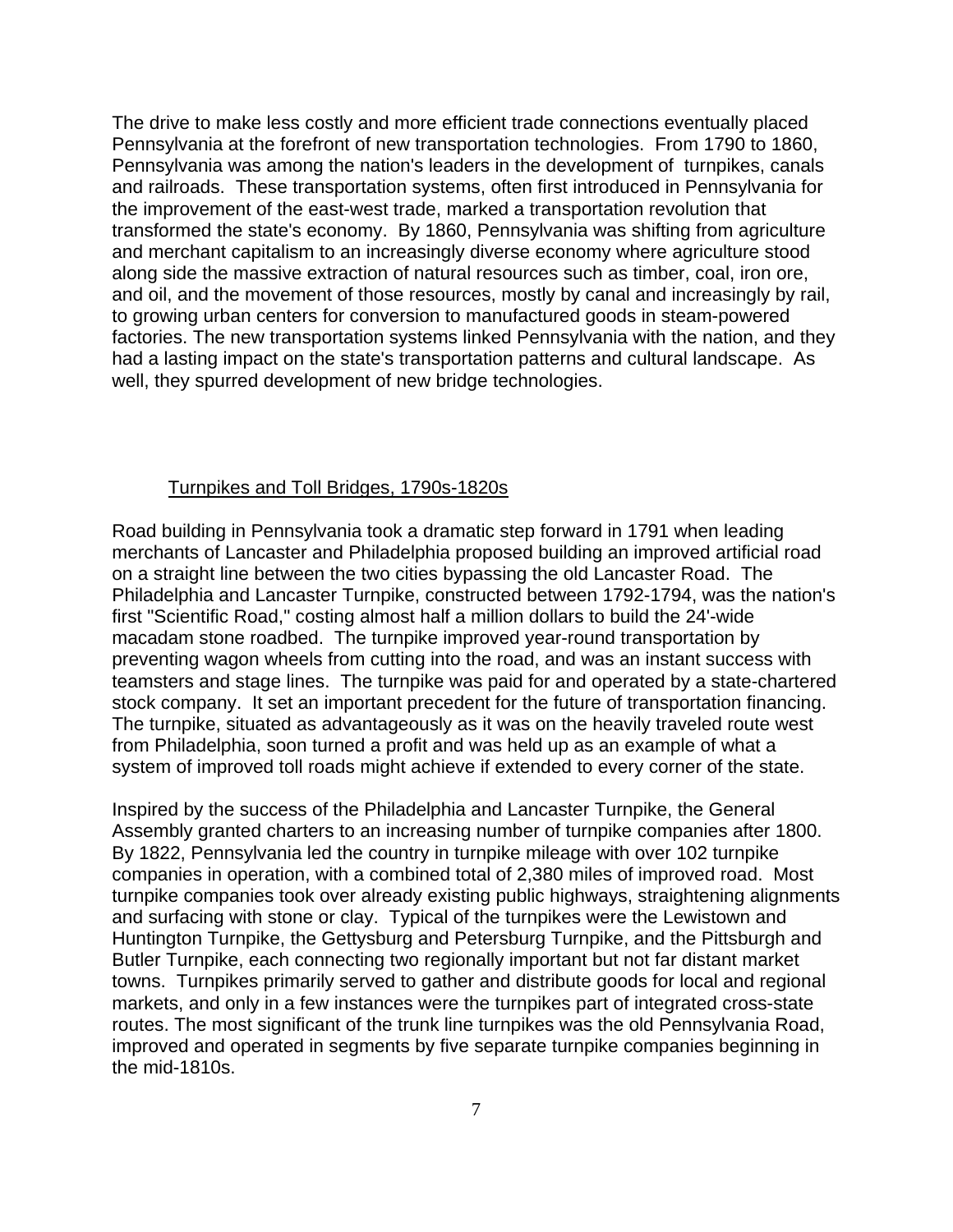An exceptional long-distance improved road was the federally-built National Road, constructed between 1811 and 1818, connecting the headwaters of the Potomac River at Cumberland, Maryland with the Ohio River at Wheeling, Virginia (now West Virginia). Much of the road, in excess of 80 miles, passed through southwestern Pennsylvania and the towns of Brownsville, Uniontown, and Washington. The road, which was politically controversial in its time, threatened Philadelphia's western commerce by shifting trade away from Philadelphia, routing it to Washington, D.C. and Baltimore. The staggering cost of the road combined with the doubtful constitutionality of the federal government's involvement in internal improvements, caused President Andrew Jackson to order the road turned over to the states in the 1830s, after which time the Pennsylvania portion became a toll road. Among the improvements designed by the US Army Corps of Engineers for the National Road were some outstanding stone arch bridges, as well as America's first example of iron suspension bridges, the extant 1839 cast iron arch Dunlap's Creek Bridge in Brownsville, Fayette County.

Some turnpikes carried such volumes of traffic that ferry crossings became bottlenecks where teamsters and wagoners waited for ferry boats or were delayed by ice, flood, or drought. The problem was first experienced at the Schuylkill River ferry crossing in Philadelphia at the eastern terminus of the Philadelphia and Lancaster Turnpike near present-day Market Street. In 1798 the Schuylkill Permanent Bridge Co. was chartered for the purpose of spanning the river and replacing the ferry. The Permanent Bridge, completed in 1805 and erected by master New England bridge builder Timothy Palmer, stands out as a historic landmark in American bridge building; it was as one of the earliest examples of an arch truss bridge (i.e., a timber bridge composed of a timber truss superimposed with a timber arch), as well as the first recorded covered bridge in America.

In Pennsylvania, the period from 1805 to 1820 was a period of great timber arch truss and truss bridges erected by chartered toll bridge companies. By the end of 1821, authority had been granted for the construction of 49 privately built toll bridges across the state, most across wide rivers such as the Delaware, Schuylkill, Susquehanna, Allegheny, and Monongahela. The opportunities and challenges of spanning Pennsylvania's widest rivers attracted the best of America's early bridge engineering talent, including the likes of Theodore Burr, Lewis Wernwag, and James Finley. These men developed the timber truss technology and pushed the limits of frame construction with such bridges as Theodore Burr's 360' long, single span bridge at McCall's Ferry over the Susquehanna River. The great timber bridges were copied by local millwrights and carpenters who continued constructing covered bridges over smaller tributaries for decades thereafter.<sup>2</sup>

 <sup>2</sup>  $\rm^{2}$ For a complete assessment of covered bridges, see Pennsylvania Department of Transportation, "Statewide Covered Bridge Assessment," 1991. Because of the previous assessment, covered bridges have not been included in the 1996-98 historic bridge inventory. This context, thus provides only an abbreviated recapitulation of their historical and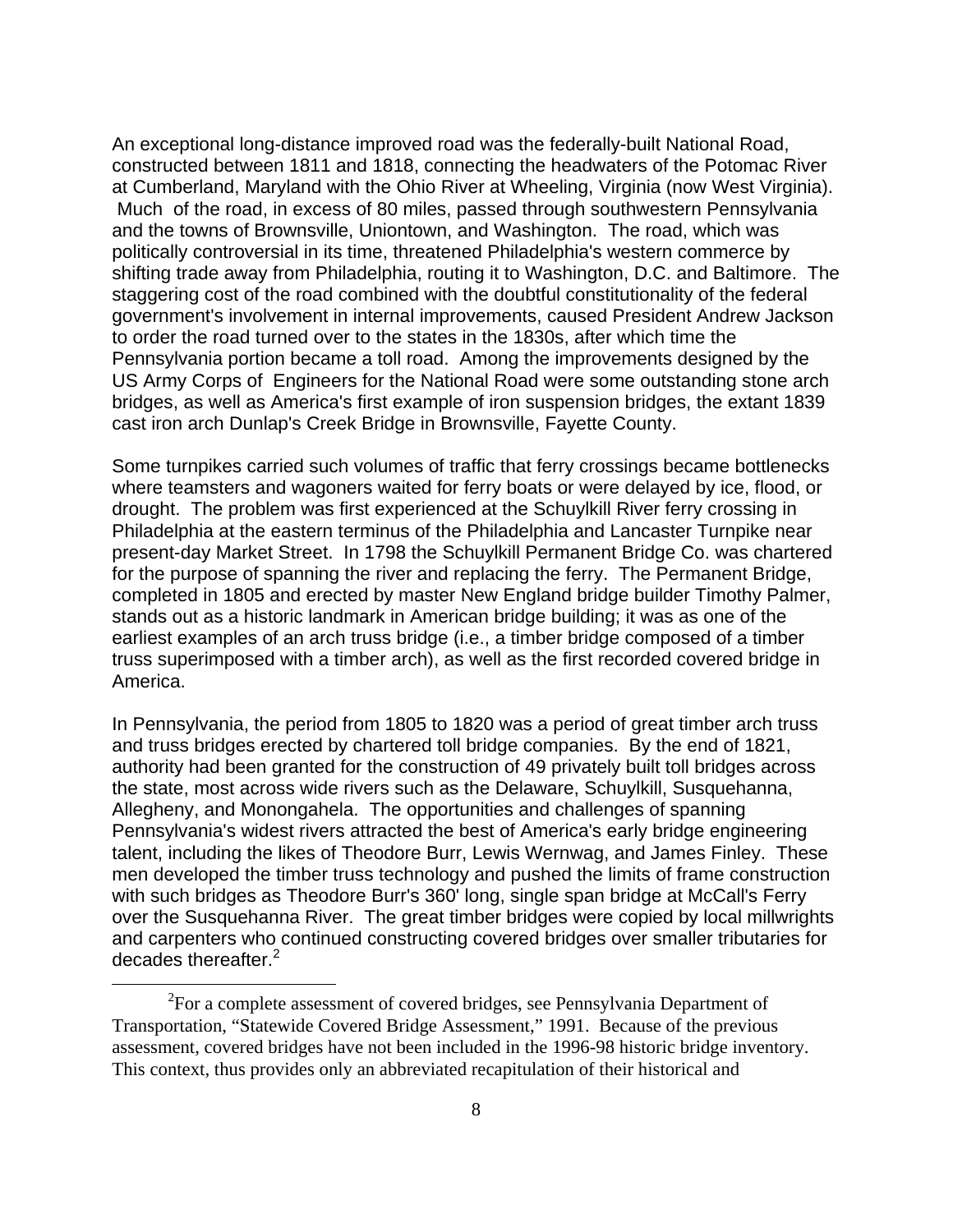The era of the stone-surfaced turnpikes and the great timber toll bridges was for all of its achievement short lived. Even before the canals and railroads took over much of the turnpike business, turnpike companies found that income from tolls was simply not enough to recoup heavy capitalization and maintenance costs. By 1831, of the more than 270 turnpike and toll bridge companies chartered, slightly more than half had never raised enough capital to complete construction, and a majority of completed turnpikes were in receivership or simply not returning dividends to investors. As the value of turnpike stock plummeted, all but the most heavily traveled turnpikes abandoned their routes, and the roadways reverted to public ownership. Even though the turnpikes failed, they did have an impact strengthening the transportation ties between market towns and surrounding countrysides, stimulating intra-regional trade, as well as improving the state's east-west trunk line.

In 1911 the state government purchased and took over approximately 1,000 miles of 19th-century turnpikes, all that remained in the state. By that time, many of the turnpikes were operable toll roads in name only with the companies retaining charters but in reality doing little to maintain the routes. A few roads such as the Lancaster Turnpike and the Philadelphia Turnpike (Philadelphia-Chester) were still maintained and frequently traveled, although profits were marginal at best. The old turnpikes were incorporated with the state highway system of free public highways (Pa. Highway Legislation 1915: 597).

# Pennsylvania's Canal Era, 1820s-1850s

In the 1820s, Pennsylvania began to turn both attention and financial investment toward the construction of a statewide canal system. The canal network, consisting of both privately- and state-owned canal lines, soon replaced turnpikes as the state's primary long-distance transportation system. The Schuylkill Navigation Canal, Lehigh Canal, and Delaware and Hudson Canal opened northeastern Pennsylvania coal fields, tapping the coal fields at points closest to urban markets in Philadelphia and New York City. Pennsylvania's rich coal fields had been mined as early as the 1760s for local use, but large scale exploitation of coal for home heating fuel was not accomplished until cheap transportation to urban markets existed via the canals. The potential profit to be made from coal encouraged investors and the state to pump huge sums of capital into the construction of the canal system. After 1830, anthracite coal became one of the backbones of Pennsylvania's industrial growth, stimulating the expansion of the iron and steel industry, and powering the steam engines in hundreds of different manufactories. Although designed for long-distance transportation, the canals also had a significant impact on the local distribution of goods to towns and rural areas along their routes. By 1857, Pennsylvania canal mileage peaked at over 1,290 miles operated by greater than

technological significance.

 $\overline{a}$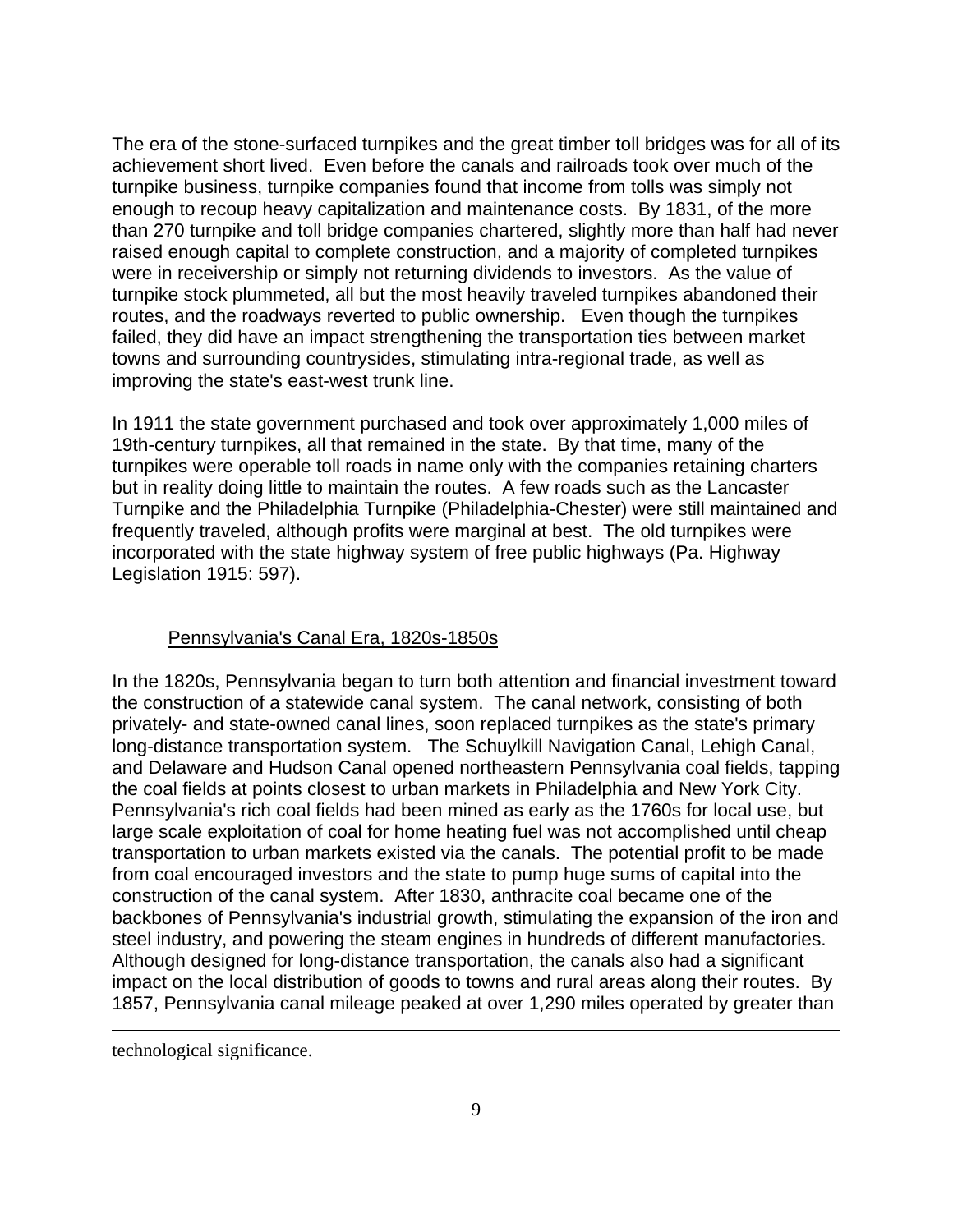35 canal companies and state canal divisions. Thereafter canal abandonments occurred at a steady pace as their routes were taken over by the more progressive railroads, although a few canals continued operating into the 1920s.

Canals had been in use in Pennsylvania from as early as the 1790s, but few of the earliest ones were successful. Long-distance canals were not completed until the early 1820 with the most successful specializing in the movement of anthracite coal. The first of the important Pennsylvania coal canals, the Schuylkill Navigation Canal, was built from 1816-25, connecting Philadelphia with Pottsville in the southern anthracite coal field. The Delaware and Hudson Canal, built from 1826 to 1829, between Eddyville, NY and Honesdale, PA tapped the northern anthracite coal field, centered in Luzerne County. At Honesdale, a 15-mile long gravity railroad brought coal down the mountain to the canal from Carbondale. The Delaware and Hudson Canal served New York City and linked the far northeastern corner of Pennsylvania firmly with the metropolitan market. The Lehigh Canal, built from 1826 to 1829, followed the course of the Lehigh River from Easton to Mauch Chunk where it too was served by a railroad from Summit Hill. The Lehigh Canal was over the long run probably the most profitable canal ever built in Pennsylvania. It brought coal from the southern and central coal fields to Easton on the Delaware River where barges transferred downstream for Philadelphia. By the mid-1830s its connections to newly completed canals through New Jersey for Newark and Jersey City served the New York City market.

While the privately owned coal canals opened northeastern Pennsylvania coal fields to exploitation, the state-owned Main Line Canal was Pennsylvania's attempt to provide an improved east-west trunk line to compete with New York state's Erie Canal, completed in 1825. The cheap all-water route of the Erie Canal, connecting the Great Lakes with the Hudson River at Albany, tipped the balance of the competition for midwestern trade from Philadelphia to New York City. Responding to the threat caused by the shift of trade away from the Pennsylvania Road, in 1824 Pennsylvania's state government undertook an ambitious program to provide a water-based Philadelphia-to-Pittsburgh route along with feeder canals servicing neighboring communities and the branches of the Susquehanna River. Completed in 1834, the Main Line was actually a combination of railroad and canal, consisting of a rail line from Philadelphia to Columbia; canal from Columbia to Hollidaysburg; a unique portage railroad crossing the Allegheny Ridge to Johnstown; and canal continuing west to Pittsburgh. A triumph of engineering skill, especially given the unfriendliness of Pennsylvania's mountainous topography to canal builders, the Main Line greatly reduced travel time, but failed to live up to high expectations. Costs for the construction and maintenance greatly exceeded estimations, in part because of the huge number of locks needed to raise and lower boats across the mountains. Bottlenecks at the many locks slowed traffic, floods washed out canal sections, winter freezes shutdown the canal, and transfer of passengers and goods between canal boats and railroads was time consuming.

Another important influence of the canals was the opportunity they provided for training of an ambitious generation of civil engineers. While pioneering Pennsylvania's canal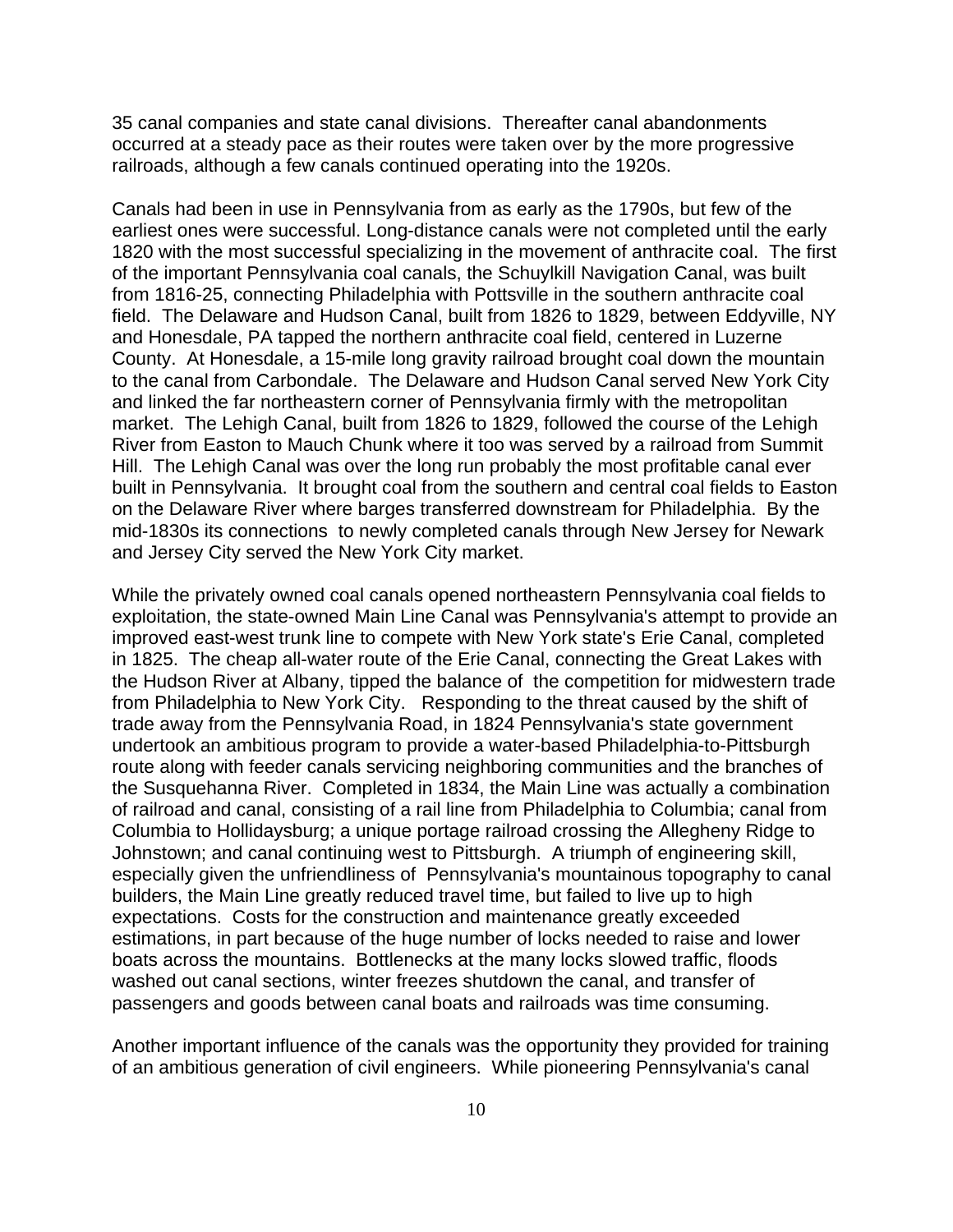system, young men learned how to survey routes, manage large construction projects, and design public works using scientific methods. Many engineers who cut their professional teeth on canal survey and inspection crews later would become important designers, builders, and managers of railroads, as well as innovators in the field of bridge technology. The canals themselves, although often not noted for their association with the development of new bridge technology, were associated with a few important innovative bridge builders. John A. Roebling, in 1844 built his first wire-rope suspension bridge to carry the Main Line Canal over the Allegheny River near Pittsburgh. From 1845 to 1850, Roebling was active with the Delaware and Hudson Canal, building four aqueducts, including the extant Delaware Aqueduct suspension bridge at Lackawaxen, Pike County, completed in 1848.

#### Railroad Growth and Development, 1830s to 1850s

Comparatively speaking, the railroad industry started late in Pennsylvania, in part due to the huge investment sunk by the Commonwealth and private investors into the turnpikes and then the Main Line Canal system. After the slow start of the 1830s, Pennsylvania became a national leader in railroad development in the 1840s and 1850s. By 1860 it had surpassed all states in total railroad mileage, a position it would hold into the 20th century.

Railroads initially developed as a means of more economically moving commodities such as minerals and farm goods to market. Yet they were also a function of, and a catalyst for, the state's industrial-based economy. The new dependable, all- weather transportation, in turn, spurred further industrial growth. Freed from dependence upon water-borne transportation, industries grew up in all corners of the state. With new industries, small towns with rail connections grew to urban centers, and other smaller rail towns were founded overnight wherever a railroad company decided to place a depot. Other towns such as Altoona grew specifically to service the railroads with car shops and maintenance yards. The most dramatic growth occurred in iron making and in coal extraction. Iron was spurred by the railroad's demand for metal rails and cars, and coal was the primary fuel for railroads, the metal industries, and home heating throughout the Northeast. In a symbiotic relationship, Pennsylvania railroads carried these products throughout the state and the nation.

In Pennsylvania, railroads made their first appearance as short gravity roads and horsepowered railroads designed primarily to connect mines and furnaces with docks and boat landings. In the 1830s, with the introduction of steam-powered locomotives, the railroads reached a level of technological maturity that enabled them to challenge and over the following decades even replace the canals in the anthracite region. In 1842, Philadelphia capitalists completed the first of the most important anthracite roads, the Philadelphia and Reading Railroad, between Philadelphia and Pottsville, paralleling the route of the Schuylkill Navigation Canal. Other rail companies followed into the coal fields. Among the most successful were the Lehigh Valley Railroad (LV RR) from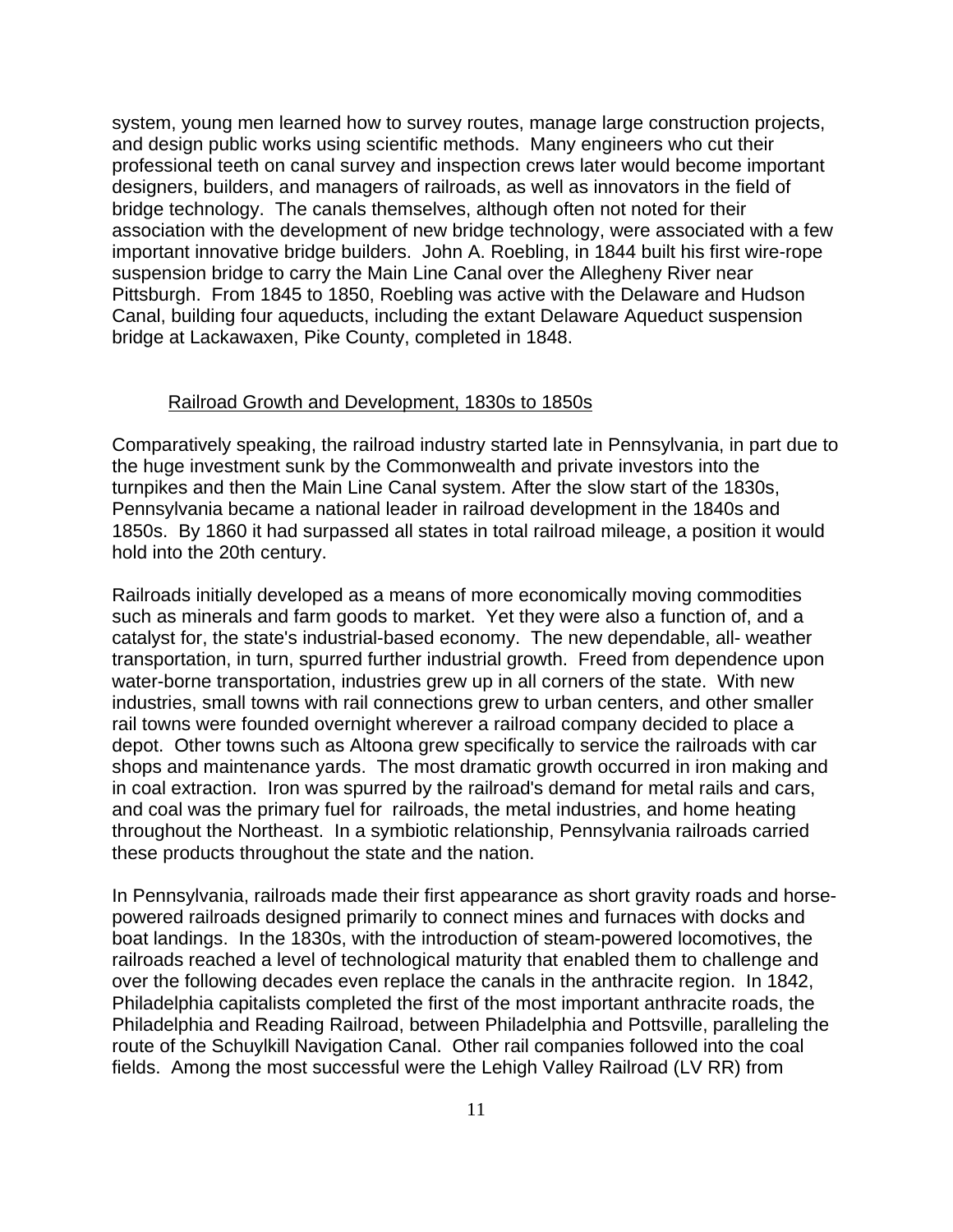Easton to Mauch Chunk (Jim Thorpe), completed in 1852. The LV RR became a leading factor in the growth of Allentown and Bethlehem as iron and steel centers. Another important coal line, the Delaware, Lackawanna, and Western Railroad (DL&W), completed its route from Scranton to the Delaware River with connections to northern New Jersey and New York in 1851. The DL&W promoted the growth of Scranton as an important commercial and manufacturing center in the coal region.

As railroads revolutionized transportation in the anthracite fields, the need for improved cross-state transportation was again assumed importance. Philadelphia's status as a leading port city was challenged by improvements to its north and south. In 1828, Maryland pushed west with the Baltimore and Ohio Railroad. The B&O's charter called for the railroad to pass through Pittsburgh, thus diverting western trade from Philadelphia to Baltimore. Meanwhile to the north in New York, the Erie Canal remained a potent force, and plans were afoot to build a cross-state railroad connecting the mouth of the Hudson River with the Great Lakes. Beginning in 1835, the Erie Railroad was built in stages from the Hudson River, eventually reaching Binghamton, N.Y. in 1847. The Erie, although a New York railroad, ultimately became affiliated with numerous branch lines that dipped into Pennsylvania's northern tier of counties, and drew them into the New York orbit.

In response to the challenges from Baltimore and New York, in 1846 Philadelphia business interests chartered the Pennsylvania (Central) Railroad Company with the aim of constructing a direct route between Philadelphia and Pittsburgh. The Pennsylvania Railroad developed into the dominant transportation carrier in the state and one of the most important in the nation. The main line between Harrisburg and Pittsburgh, destined to become one of the busiest and most significant in the country, was constructed quickly under the able direction of company chief engineer J. Edgar Thompson. By 1852 the line cut the five-to-six day trip via the Main Line Canal to as little as 15 hours. Altoona, founded as the Pennsylvania Railroad's main shop complex, was located at the base of the Allegheny Mountains in Blair County, a convenient midpoint along the original route and a place to add helper locomotives for the push up the mountains. In 1857 the Pennsylvania Railroad purchased the state-owned Main Line Canal, putting it out of business.

The railroad industry influenced bridge technology and resulted in the development of new bridge types, new construction techniques, and the widespread use of structural iron. The railroads were a huge market for new bridges, and had special needs, including meeting the load requirements of heavy locomotives and cars. The leading practitioners of iron bridge construction were railroad civil engineers, who, beginning in the 1840s, experimented first with combination wood and iron bridges, such as the Howe truss, and increasingly, used all metal trusses, such as the Whipple truss or the Haupt truss, named after the Pennsylvania Railroad's chief engineer, Herman Haupt. Each railroad had its own preferred type of truss, and many railroad engineers patented the trusses they developed.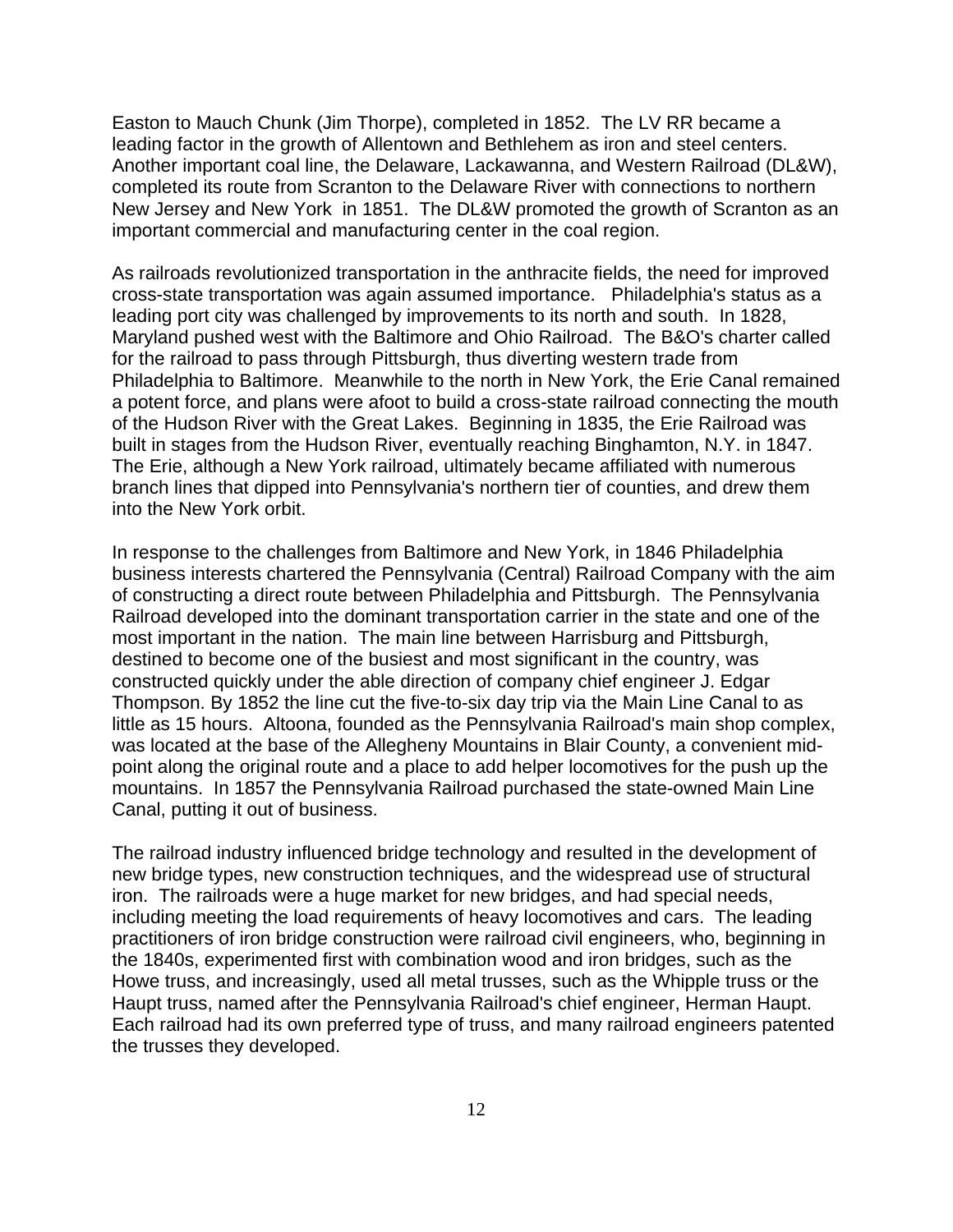The growth of the railroads paced the emergence of an increasingly specialized and interdependent economic region in which Pennsylvania, by virtue of its "keystone" position in the Northeast, played a crucial part. Although much of the drive toward transportation improvements was motivated by the economic competition of merchants in northern cities to capture new resources and market areas, by the 1850s and 1860s the railroads had helped carve the state into distinct spheres with trunk lines flowing to and from the seaport cities. Philadelphia's rail connections first concentrated on coal, iron, and allied manufacturers at first east of the Susquehanna River, and then with the opening of the Pennsylvania Railroad further west. New York City methodically extended direct connections from the Erie Corridor southward into the coal regions of northern Pennsylvania, supplementing its dominance as the nation's new center of finance and foreign trade. Baltimore dominated Maryland and parts of southwestern Pennsylvania by virtue of the B&O Railroad. At the fulcrum of rail development was Pittsburgh, originally a transhipment point to eastern markets, but increasingly a manufacturing city in its own right serving the trans-Allegheny west. After the Civil War (1861-1865), rail entry to Pittsburgh would become hotly contested, and the city a maze of competing rail lines.

## **D. The Age of Railroad Dominance, 1860s-1910s**

The leading story of Pennsylvania's transportation from the 1860s to the early 1910s was the dominance of railroads and the extension of rail lines into every corner of the state. The state's railroad industry grew from 2,600 miles of track in 1860 to more than 11,500 miles of track at its peak in 1920. The expansion of Pennsylvania's railroads was not unique but part of a nationwide trend that brought the railroads to the forefront of the American economy. Railroads evolved into the nation's first "big business," assuming control of vast holdings of capital, real estate, equipment, and employees. As they grew in size, the railroads moved to standardize operations, gradually eliminating the multiplicity of gauges that had plagued the industry during the Civil War. In favor of the standard gauge, the new standard gauge of four feet eight and one-half inches, helped the railroads to integrate the many lines into a vast network serving a national market. At the same time, the railroads upgraded their physical plant, replacing iron rails with heavier steel ones, wood and iron bridges with stronger steel and stone spans, wooden cars with steel, and early engines with larger, more powerful varieties.

The railroads had a profound impact on the state's economy and landscape, so much so that every major town or city was historically impacted in some way. American iron and steel manufacturers concentrated production at large, integrated plants in selected districts, most notably the Pittsburgh region, on its way to becoming "the steel city." After 1870, rail lines extended south and east from Pittsburgh to rich bituminous coal fields, such as the one centered around Connellsville, location of one of the nation's richest supplies of coking coal, an important fuel source for the iron and steel industry. Reflecting the railroad's role in the development of a national economy, Pittsburgh increasingly relied on iron ore shipped from the Marquette and Mesabi Iron ranges of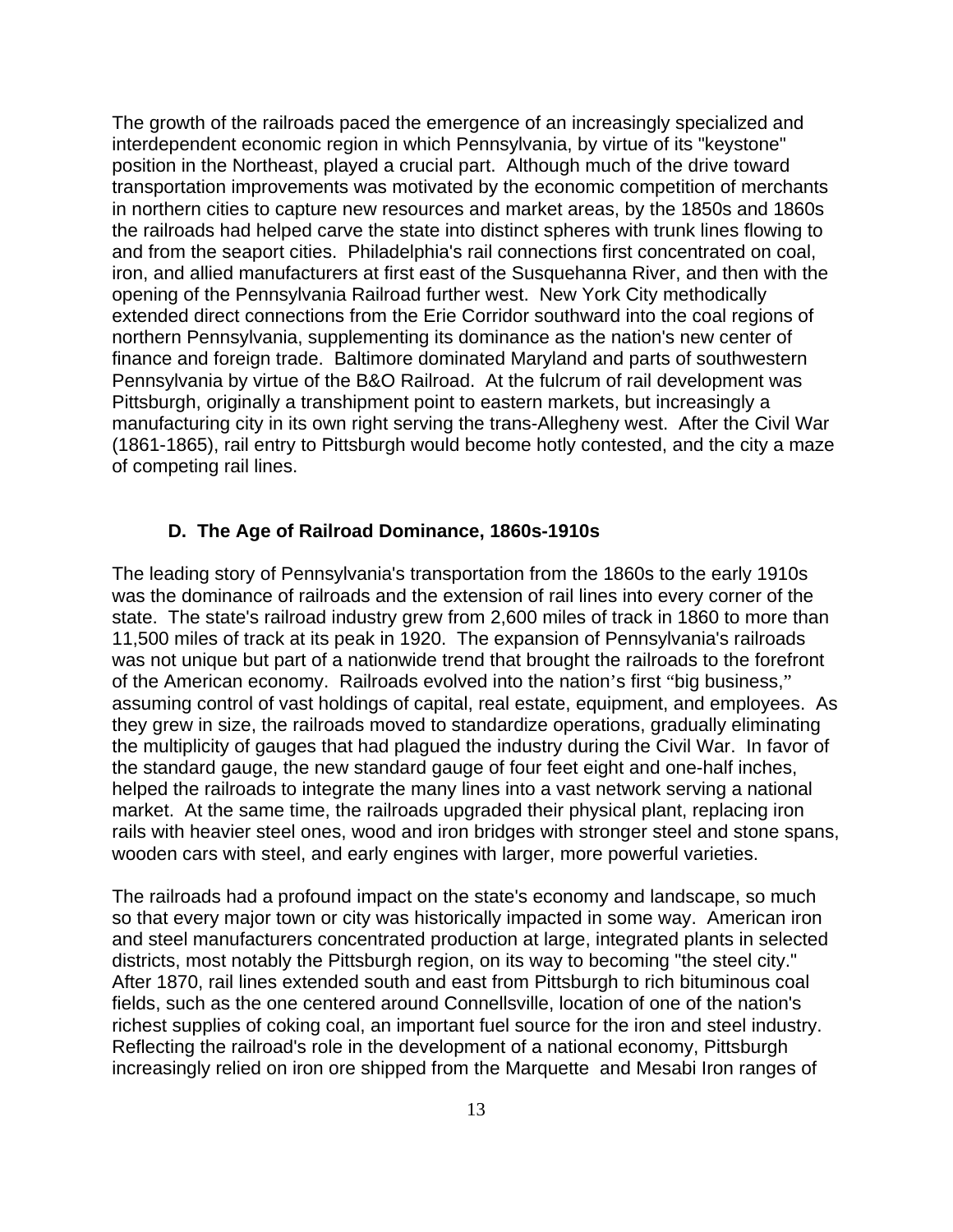northern Michigan and Minnesota by Great Lake ore boats, and loaded onto rail cars for delivery from Erie, Cleveland and other ports.

As the rail lines opened national markets, thousands of Pennsylvania manufactories, great and small, benefitted from the new markets and availability of new resources. Northeast of Pittsburgh, rail lines extended into the oil fields around the towns of Oil City and Titusville, precipitating the boom in that industry. Logging railroads were a significant technological advance helping loggers reach vast stands of timber in the Allegheny Plateau of northern Pennsylvania. The state was soon known nationally not only for iron and steel, coal and coke, oil and lumber, but also textiles, machine tools, leather, railroad cars, ship building, glass, and printing.

Railroads were also a factor in the changing scale and scope of Pennsylvania agriculture. Farmers, unable to compete with cheap midwestern grains and meats, shifted to goods such as dairy products, eggs, tobacco, vegetables, and fruits that railroads quickly delivered before spoilage to growing urban populations. With increased specialization, farmers devised new ways to finance, market, and store their products with special railroad sidings, silos, and canning and packing operations.

By 1860, more than 140 railroad companies were operating in Pennsylvania. During the following decades, old lines were absorbed into larger rail systems and new lines constructed in a maze of corporate take overs, alliances, leases, and joint ownerships. While the tracing of the individual histories of each railroad is a herculean task, suffice it to say the majority of the state's railway mileage fell under the control of the Pennsylvania Railroad system. Numerous other systems served specific industries or regions or simply passed through small portions of the state on their way to other places. In addition to the Pennsylvania Railroad, major rail systems operating in Pennsylvania included the Reading Lines; the Lehigh Valley Railroad; the Delaware, Lackawanna and Western Railroad; the Erie Railroad; the New York Central (including the Pittsburgh & Lake Erie Railroad, 80 per cent owned by NYC); the New York, Chicago and St. Louis Railroad (Nickel Plate); Buffalo, Rochester, and Pittsburgh Railway (BR&P); the Western Maryland Railway; and the Baltimore and Ohio Railroad. Depending upon which lines passed through an individual community, specific ties to the various urban markets serviced by the regionally dominant carriers were created.

The Pennsylvania Railroad was the preeminent Pennsylvania rail carrier by shear virtue of its size and economic power. By the early 1870s, its lines reached every part of the state, save for the far northeastern anthracite coal country. Much of the Pennsylvania Railroads's strength came not only from its control of in-state rail lines but its aggressive posture gaining connections to major urban areas east, west, and south. In 1869, a series of leases gave the Pennsylvania Railroad routes west to Chicago and St. Louis, and in 1871, the company acquired lines northeast from Philadelphia to Jersey City, NJ, the gateway to New York City. The Pennsylvania's New York-Chicago connections made it the nation's premiere mover of goods from the Midwest to the East Coast. In 1873, the Pennsylvania Railroad was also the nation's first rail company to offer through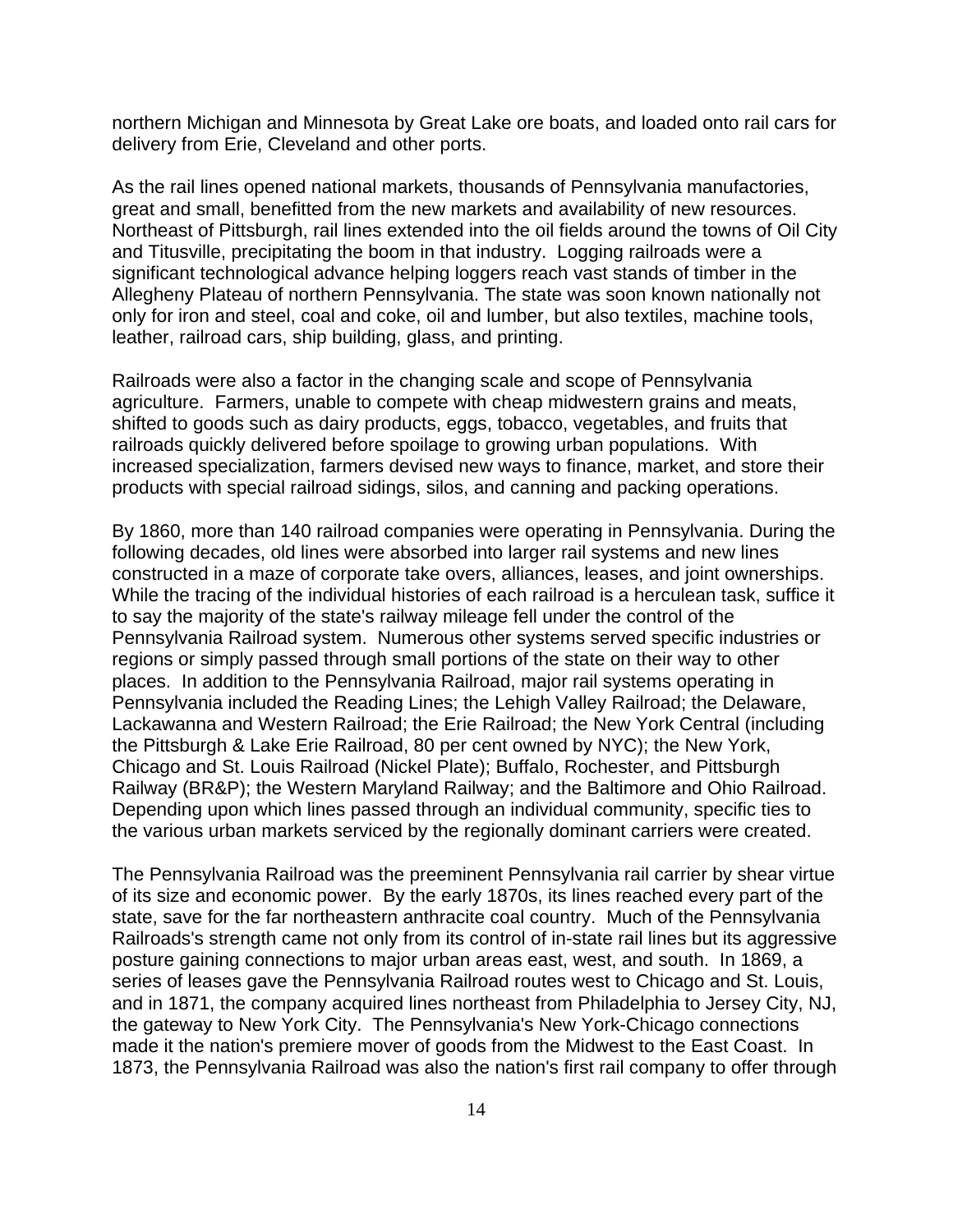service between New York City and Washington, DC, by way of Philadelphia. Over the years, the Pennsylvania Railroad's Northeast Corridor would gain fame as the nation's most profitable passenger service.

Competing with the Pennsylvania Railroad for the trade between the Midwestern cities and the East Coast were several rival lines originating in New York and crossing Pennsylvania's northwestern corner paralleling the shore of Lake Erie en route to Cleveland, Youngstown, and other Ohio and Midwestern cities. The railroad situation in the vicinity of Erie was complicated with the New York Central, Erie Railroad, and Nickel Plate, each possessing roughly parallel routes. The lines and their several branches into northern Pennsylvania towns like Williamsport, Bradford, and Meadville linked these small and previously isolated communities with New York cities such as Buffalo and Rochester.

Although frequently outmaneuvered by the Pennsylvania Railroad and the major New York lines, the eastern Pennsylvania coal roads that had their origins in the 1840s and 1850s expanded to serve specific regional markets after 1865. In 1882, the DL&W acquired trackage connecting New York Harbor and Buffalo, NY, by way of Scranton, and making the line an important carrier of passengers and general merchandise, as well as coal. Similarly, by 1892 the Lehigh Valley Railroad was operating on its own lines from Buffalo to New York Harbor by way of Wilkes-Barre. The Reading Railroad was far less successful at expansion, mainly concentrating on a system of branch lines to eastern Pennsylvania communities like Shippensburg, Allentown, and Williamsport. The Reading attempted acquiring tracks northeastward to New York City and New England, but eventually fell into receivership and came under control of the Central of New Jersey Railroad (CNJ) in the late 1880s, which itself was controlled by the B&O after 1901.

Along parts of Pennsylvania's southern border and into areas of southwestern Pennsylvania, the most important of the rail systems was the B&O. The B&O, which began in the 1820s as a route from Baltimore west along the Potomac River, expanded in the 1870s to connect east with Philadelphia by way of Wilmington, DE, and west with Pittsburgh. Its main-line routes was further extended west to Chicago, Cincinnati, and St. Louis. The B&O competed with the Pennsylvania Railroad and the New York Central on the New York-Chicago and New York-St. Louis runs. In southwestern Pennsylvania, the B&O was an important mover of coal to Pittsburgh. The Western Maryland Railway provided an alternative route to the B&O from Baltimore to Cumberland. By virtue of several branch lines, the Western Maryland connected the southern Pennsylvania towns of Connellsville, Shippensburg, Gettysburg and York with Baltimore.

From the 1870s to the 1890s, the business climate of the railroad industry was characterized by intense rivalries with different railroad companies, virtually duplicating routes and services to key industrial points throughout the state. The overbuilding led to rate-cuts and rebates, and companies, especially weaker ones, struggled for business.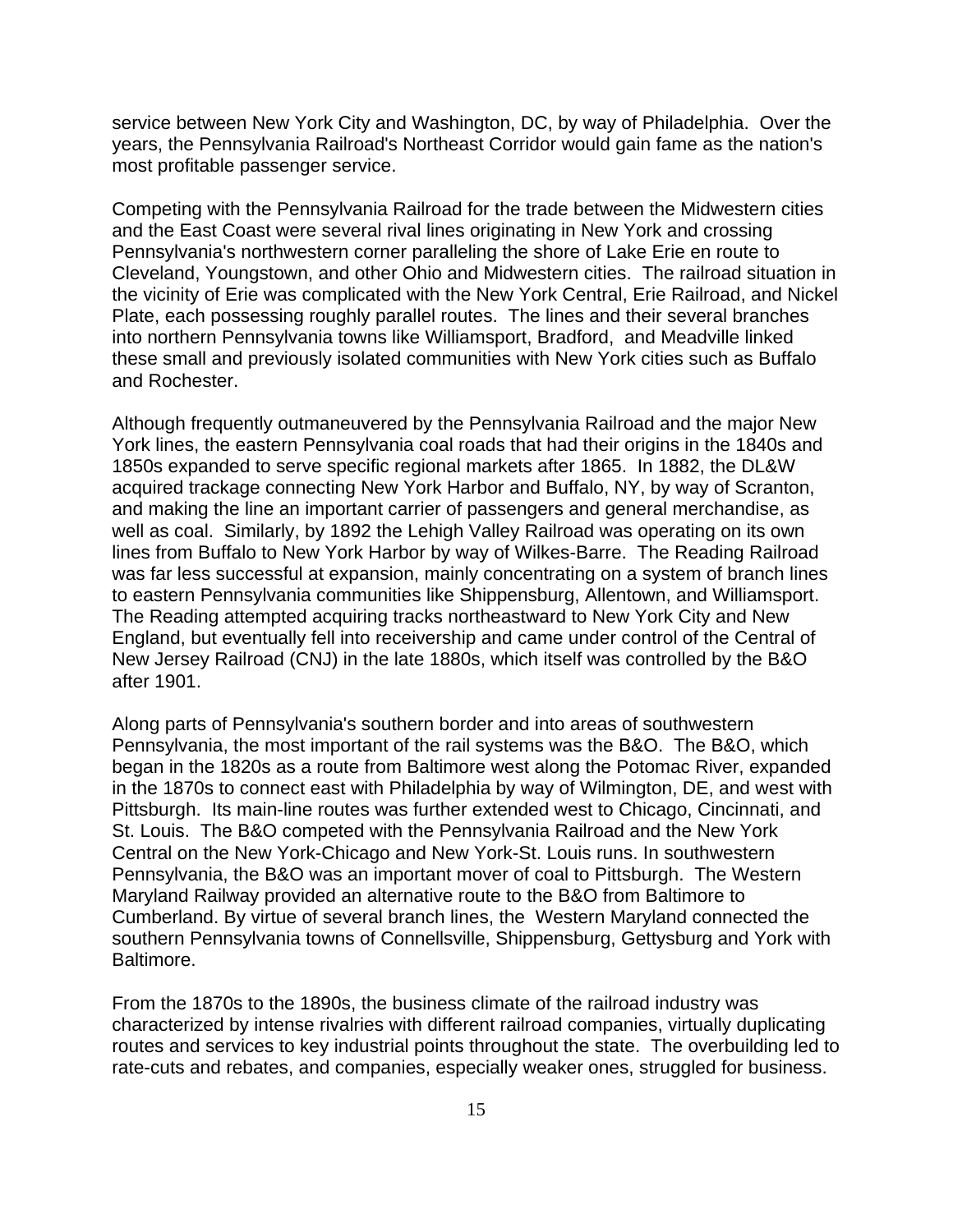By the early 1900s, ended, the hectic pace of expansion and the era of cutthroat competition. The stabilization of the larger rail systems. Focus turned from building new lines to improving the existing infrastructure. Work included straightening alignments; constructing low-grade lines for freight; double or quadruple-tracking rights of way; rebuilding bridges to carry faster, heavier traffic; and adding automatic block systems to improve safety.

The most significant of the technological improvements, and perhaps the most significant railroad achievement in the northeast in the 20th century, was the Pennsylvania Railroad's electrification of service between Washington and New York and Philadelphia west to the Enola Yards outside Harrisburg. The project, which took over 25 years to complete, began in 1910 when the Pennsylvania Railroad initiated electric service in its tunnel under the Hudson and East rivers in order to eliminate the choking smoke caused by steam locomotives. In a bold move, the Pennsylvania Railroad determined to extend the electric service south from New York. Between 1915 and 1930, the Pennsylvania Railroad electrified five branch lines out of Philadelphia, including its 20-mile Paoli to Philadelphia commuter line, the company's first experience in regular service with overhead trolleys. From 1926 to 1930, the Pennsylvania section of the Northeast Corridor main line between Trenton, NJ and Wilmington, DE. was electrified. Between 1936 and 1938, the Pennsylvania Railroad electrified the 45-mile long Trenton Cut-off, the main line west between Paoli and Harrisburg, and the low grade freight line between Perryville, MD, and Enola Yards.

Although railroad bridges are not the focus of the historic bridge survey, since the survey includes only of those railway bridges that intersect highways, the bridge engineering accomplishments of Pennsylvania railroads from 1865 to 1920 are worth noting briefly. Each of the major Pennsylvania railroad companies employed engineering staff responsible for bridge design and construction. Although each rail system had its own bridge standards and bridge type preferences, after 1890, the trend was away from pin-connected trusses and toward riveted-connected trusses and expanded use of larger and heavier riveted plate girders. Some exceptions to this rule were the Pennsylvania Railroad's decision to build massive stone arches to replace bridges in the early 1900s, and the DL&W's innovative use of reinforced concrete at the Clark's Summit-Hallstead Cut-off north of Scranton. In general, the railroads were the most advanced bridge builders of their day, often applying new bridge technologies and design standards such as Cooper's loadings years before such techniques and standards appeared in use for the ordinary highway bridges constructed by Pennsylvania's counties and municipalities.

In the late 19th century, railroad-company-built highway bridges were generally few in number and usually found in situations often required by law, where railway cuts and fills passed below or above previously existing streets and farm lanes. While many of these older crossings still exist, most are second or third generation bridges that have been replaced and raised for the greater vertical clearances required by present-day freight cars.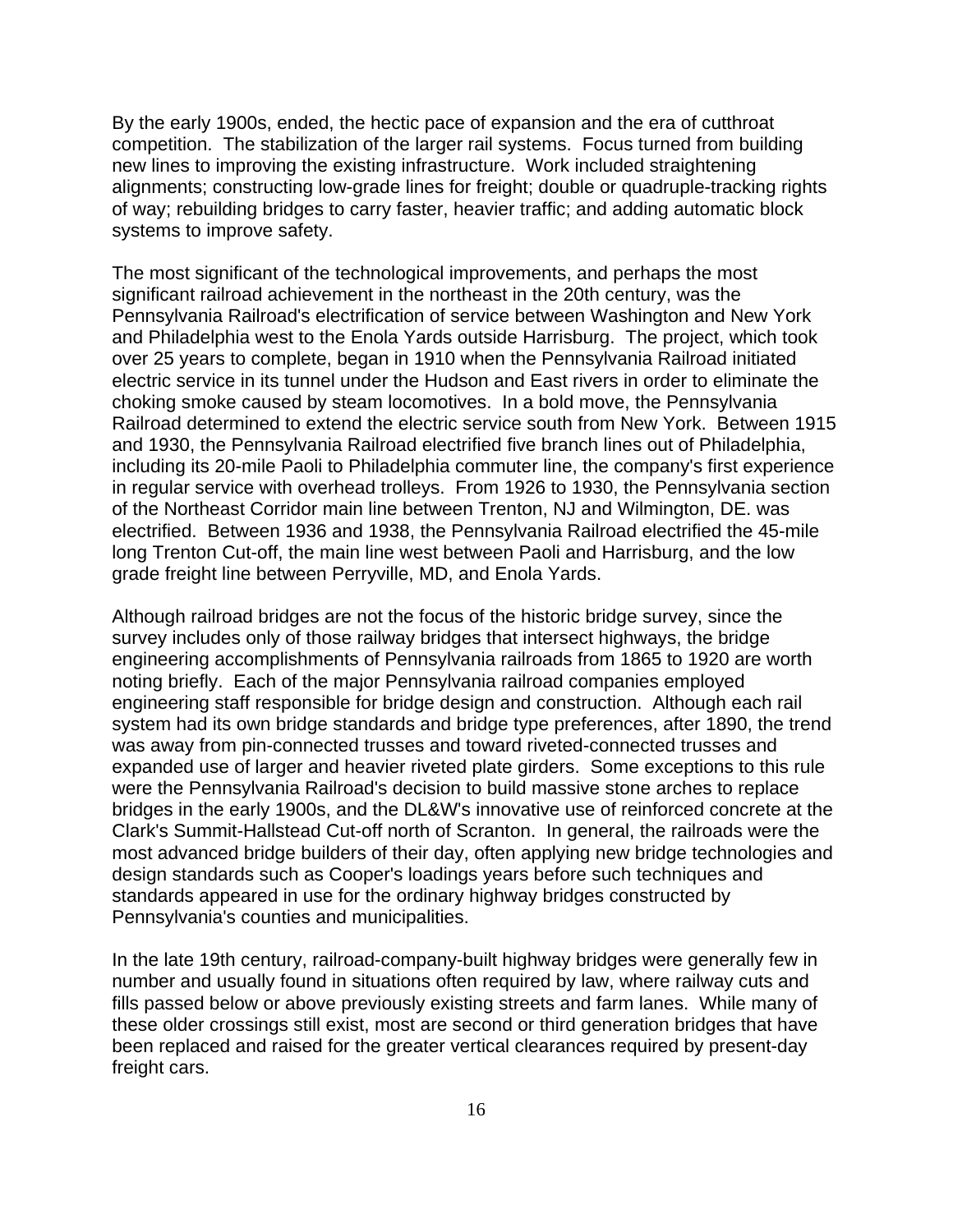As both locomotives and automobiles increased in size and speed, after 1900, the problem of providing safe and efficient crossings of railroads and roads became widespread. Safer grade crossings received national publicity from the 1900s to the 1930s. In 1919 alone, nearly 14,000 persons all across the nation died from being struck by trains. Railroads and local, state, and federal governments struggled to find ways to meet the safety needs of the traveling public. The railroads erected signals and signs, and sponsored public education campaigns to "Stop, Look, and Listen." The separation of tracks and roads was another answer to the problem, but grade crossing eliminations involved costly changes in elevation of either track or roadway, the railroads rarely were willing to bear alone. Railroad officials usually preferred less substantial means of providing for safer crossings, but they were sometimes had no option but to build viaducts and bridges. This was especially true in densely populated urban areas where at-grade crossings also caused significant delays to the railroad's own traffic. Concerted grade crossing elimination campaigns outside of metropolitan areas did not occur until the 1930s with the help of massive federal and state funded programs. (Stilgoe 1983: 167-188).

#### Railroads In the Highway Era, 1920s-1990s

Despite their great success as a transportation system, railroads were always a business of comparatively modest profits. The industry was heavily capitalized, with high fixed costs tied up in essential holdings like rights-of-way, track, bridges, locomotives and cars, stations, warehouses, and other fixed structures. Large land holdings, in turn, subjected the railroads to an equally great property tax load, often this burden increased beyond what could be justified by traffic. Competing lines, which were legion in Pennsylvania, assured that most bulk commodities shipping rates remained comparatively low. Moreover, arcane freight pricing structures did not establish rates strictly based on competition, commodity, and distance but instead used various factors to establish maximum and minimum rate levels. So long as other costs and competition from outside forms of transportation remained static the railroad industry remained profitable. Its position was, however, precarious (Douglas, 379-395; Harwood interview).

Competition increased from other forms of transportation, particularly private automobiles, trucks, barges, and pipelines. During World War I, more and more shippers, exasperated with railroad car shortages and freight bottlenecks, turned to the nascent trucking industry. After World War I, massive infusions of federal aid helped Pennsylvania and other states build and improve integrated state highway systems. State highways paralleled the routes served by the rail lines and trucking offered shippers the advantage of door-to-door service, eliminating the long delays associated with shifting railroad cars in freight yards and cargo between cars and destination. For the railroads, the Depression only worsened the situation; freight and passenger traffic slipped to all time lows. During World War II, the railroads shouldered most of the nation's transportation duties moving troop trains and increased freight loads, but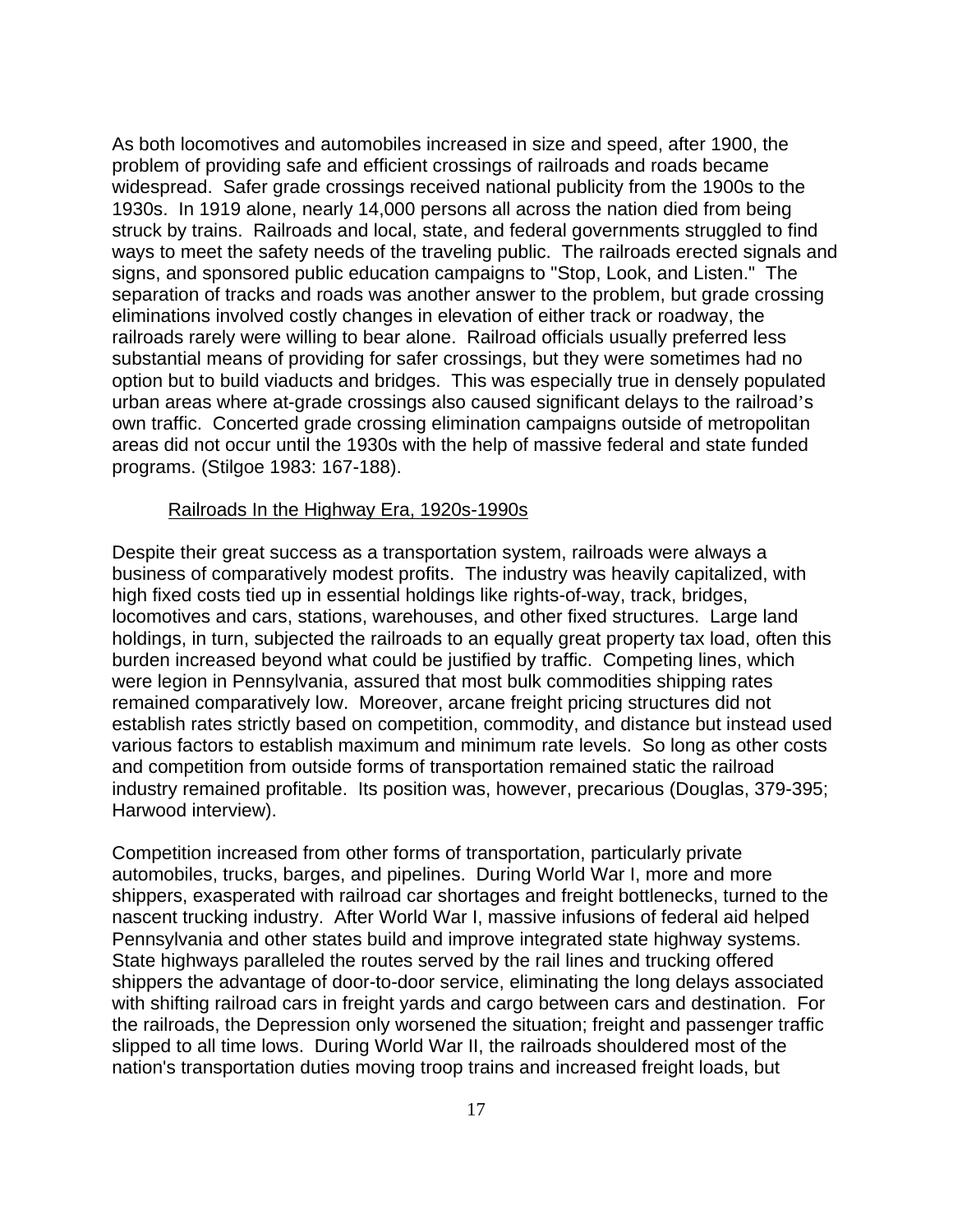physically, the railroad industry was in near-shambles by war's end. After 1945, outside competition continued to erode the railroads' business, as new, government-subsidized highways and, later, interstates gave the trucking industry a major boost. Trucking companies, which offered greater flexibility and a much lower incidence of damaging goods in shipment, took the high volume products the railroad industry counted on to subsidize higher weight, but less profitable goods like coal. The improved road system also spurred the growth of automobile suburbs, shifting passengers and businesses away from railroad corridors. The dramatic growth of the airline industry decimated long-distance railroad passenger traffic and made slow but steady inroads into the freight business.

Years of overbuilding, high-fixed costs, heavy debt loads, and declining business were catching up with the industry. With railroad traffic and profits declining precipitously following World War II , there was no money to spare, and further debt was something few railroads could afford. Pennsylvania's anthracite railroads were among the hardest hit, victims of outside competition, mine depletion, a switch from hard coal to oil as the primary choice in home heating, and the completion of the St. Lawrence Seaway, which syphoned off Great Lakes traffic. The decline of manufacturing and mining in Pennsylvania and the northeast, the lifeblood of the Commonwealth's railroads, sapped the carriers. The railroad companies, led by the Pennsylvania Railroad, reorganized ruthlessly, consolidating shop operations, reducing employment, and abandoning unprofitable branch lines.

Despite the gloom, the railroad industry introduced a number of innovations that won back some traffic. Diesel and electric locomotives increased efficiency, allowing an engine to operate 28-30 days per month, rather than 15-18, the limit of a steam locomotive. Equally important, joint ventures with the trucking industry revolutionized the industry. The introduction of piggyback trains (truck trailers on flat cars), containers on flat cars, and unit trains (trains shipped and routed as a unit, eliminating switching) regained some of the medium distance and long haul freight business. Ironically, the introduction of the tri-level car carriers secured for the railroads the movement of automobiles from manufacturing plant and import point to their final destination (Douglas, 382-395).

But the inroads could not halt the painful restructuring. Declining freight revenues and massive debt forced the B&O into a merger in the early 1960s with the Chesapeake and Ohio Railway, a union that eventually became known as the Chessie System. In 1968 the rival New York Central and Pennsylvania Railroads, the pride of northeast railroading concluded lengthy negotiations by announcing a merger of operations. It was destined to be short lived. Within two years the unwieldy Penn-Central had collapsed in on itself. A number of other notable carriers, such as the Erie, DL&W, Lehigh Valley, and Central of New Jersey, followed them into bankruptcy.

The Penn-Central bankruptcy and the ailing condition of the railroad industry in general convinced many in Congress that a legislative solution was needed. In 1970 Congress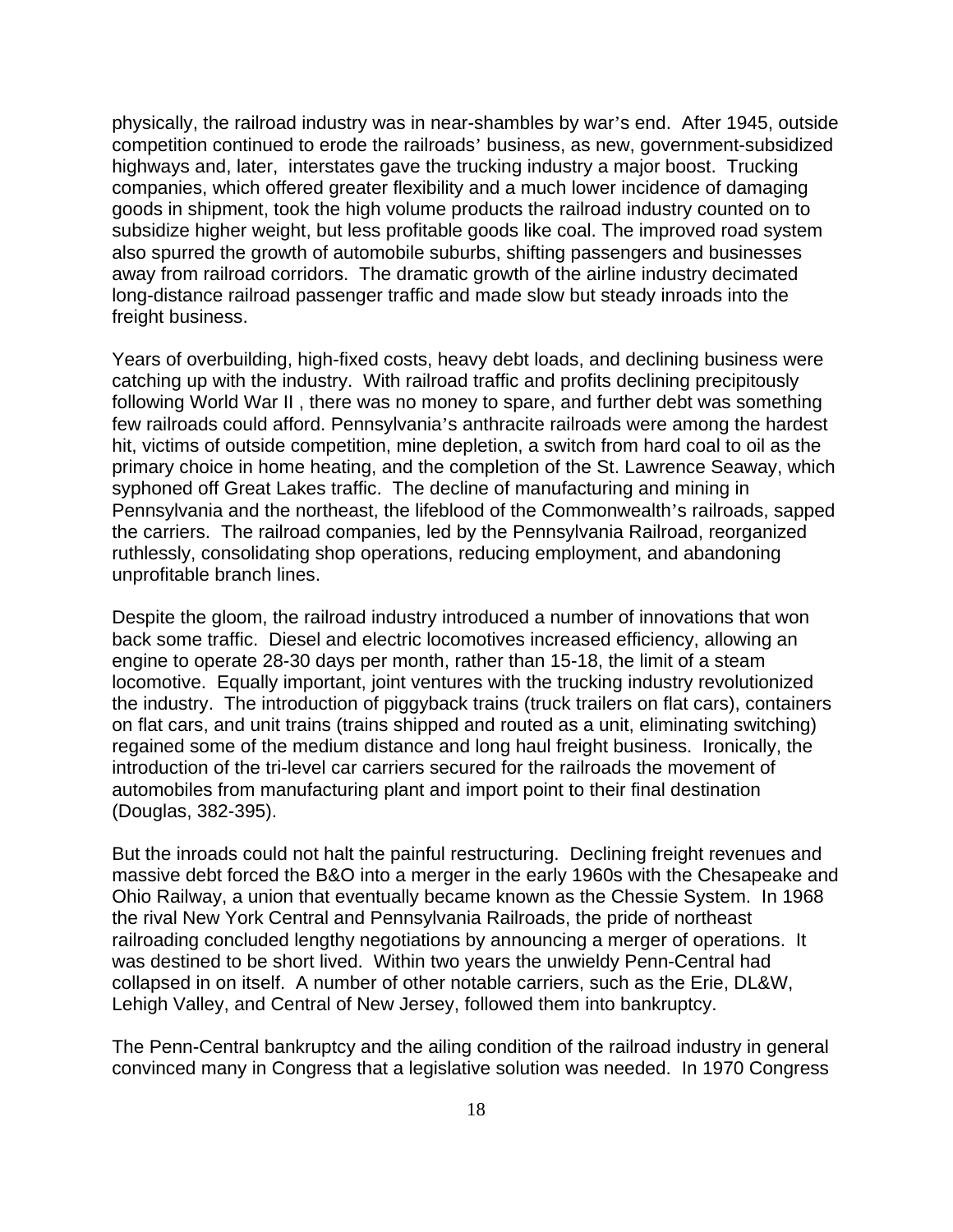created the National Railroad Passenger Corporation (Amtrak) to run the nation's passenger service, including the northeast corridor through Philadelphia and southeastern Pennsylvania and the main route between New York and Chicago. The Penn-Central's freight business was reorganized and, with remnants of other northeastern railroads, formed the basis for a quasi-public company, the Consolidated Rail Corporation, better known as Conrail.

The formation of Conrail and Chessie System closed a number of railroad yards and produced a spate of abandonments of feeder lines throughout Pennsylvania, but railroading survives in Pennsylvania. Partial deregulation in 1980 with the passage of the Staggers Act finally gave the railroad industry the ability to set rates competitively and to own other forms of transportation, like barge and truck lines. This has led to a boom in the intermodal business, particularly on routes greater than 400 miles. It has also led to an improved climate for the railroad business (Martin, 390; USRA, 49-59).

The railroad industry thrives in Pennsylvania in a form much different from as recently as 50 years ago. The Pennsylvania's major east-west freight and passenger lines still handle traffic as Conrail and Amtrak. Both Conrail and CSX Corporation, the successor to B&O/Chessie, carry freight along their historic routes, although the lines have been regraded and tracked for modern equipment. Smaller carriers, like the Monongahela Railroad and the Pittsburgh and Lake Erie, continue to serve coal mines and industrial customers, but in volumes well below historic levels. Other railroads live on as highway routes, their abandoned rights of way appropriated for multi-laned roadways carrying vehicular traffic.

#### **E. Modern Roadways, 1880-1956**

#### **Overview**

The history of the motor vehicle and the development of modern roadways is a dynamic story of a transportation technology that has come to dominate the very fabric of the American culture and society. For average Americans, the automobile became the preferred mode of travel between home, work, school, and shopping during the first half of the 20th century. The landscape is divided and shaped by highways and bridges, and marked with parking lots, drive-ins, motels, diners, gas stations, convenience stores, shopping centers, and garages, each purposely designed to accommodate the automobile. The close connection between the motor vehicle and the American lifestyle was established in the first half of this century. From 1905 to 1945 the number of registered cars and trucks in the United States grew from about 9,400 to over 30.8 million (Jackson 1985: 162). The automobile, which started life in the 1880s as an impractical curiosity, the horseless carriage, had by the 1950s become a powerful, fast, mass-produced vehicle that was an essential component of everyday life. It captured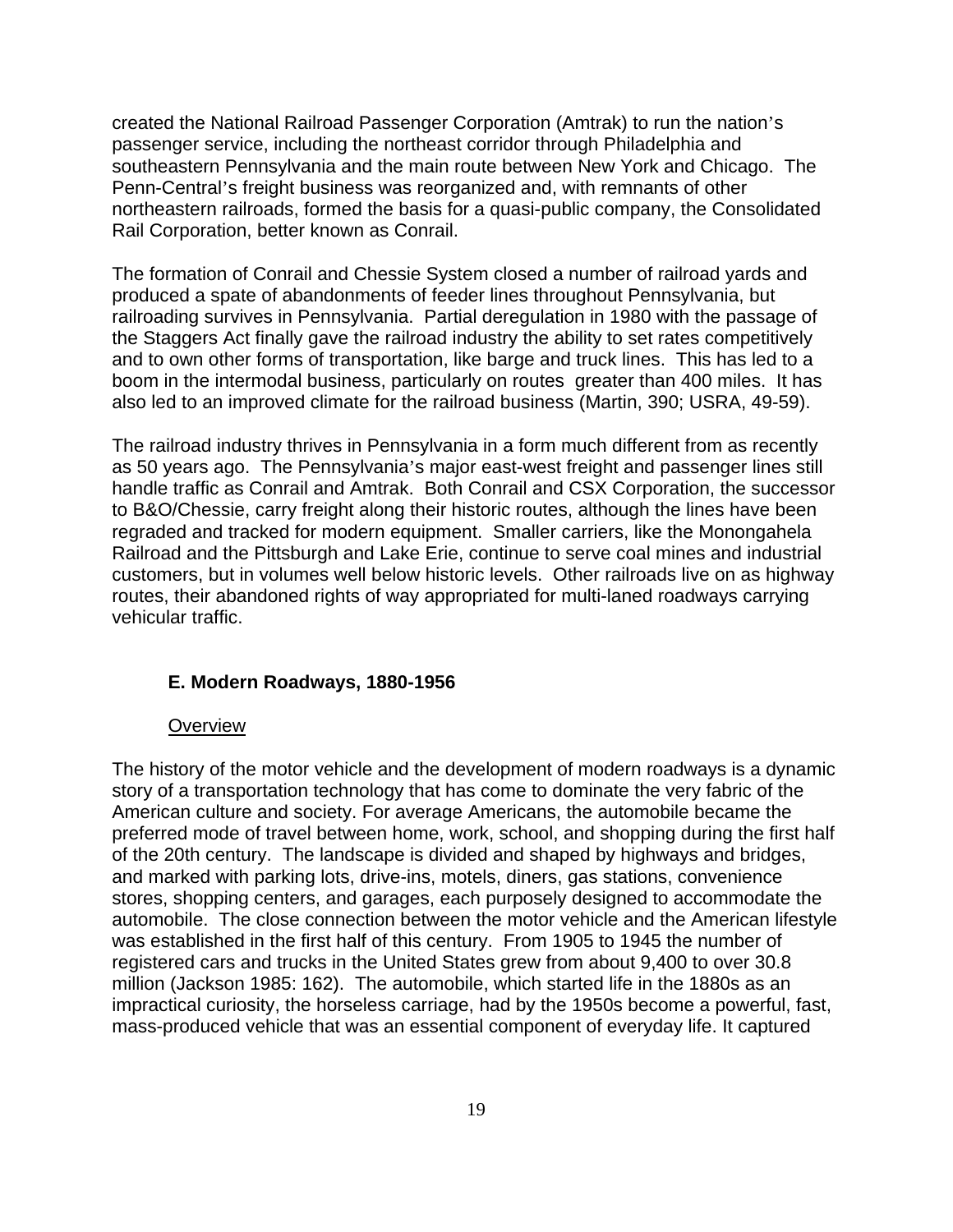the minds, hearts, and pocketbooks of Americans of all classes and became the very symbol of an age (Flink 1988).

From the late-19th century through the mid-20th century, America's system of modern roadways evolved from the dirt roads of the age of the horse and buggy to an impressive system of interconnected interstate, primary, and secondary highways capable of supporting long-distance automobile and truck travel. The highway improvement campaigns were undertaken largely under the direction and influence of federal and state highway policy makers. A key ingredient to the campaigns was the establishment of professionally staffed state highway departments to oversee and direct the work of improving roads and bridges. Throughout the United States, federal and state government involvement with improved roads and bridges began with the Good Roads Movement of the 1880s and 1890s, but did not gain significant momentum until the advent of the automobile in the first decade of the 20th century (Seely 1987: 11-23).

Pennsylvania was a leader of the Good Roads Movement. In 1903 the Pennsylvania legislature created the Pennsylvania Department of Highways, and in 1911 designated a system of over 8,500 miles of highway to be taken over, maintained, and improved by the department as a system of primary routes connecting county seats and forming cross-state trunk lines. The state highway department's staff worked to establish policies that centralized highway funding and unburdened municipal and county governments from responsibility for roads and bridges on the state highway system.

The Good Roads Movement had a broad historic context related to changes in Pennsylvania's demography and rural economy in the late-19th and early 20th centuries. From 1870 to 1930, Pennsylvania's population increased three-fold from 3.5 million people to 10.5 million people. Over the same period, the percentage of urban and rural population shifted from 70 percent rural in 1870 to 35 percent rural in 1930. As urban markets expanded, Pennsylvania's traditional agricultural economic base changed from grains and self-sufficient farming to dairy farming, poultry husbandry, livestock raising, truck gardening and fruit growing. After 1880, the amount of land under cultivation in Pennsylvania began declining, but productivity increased, in part by mechanization and improved scientific farming methods.

As the Good Roads Movement gained momentum, better roads helped end rural isolation and strengthen the agricultural economy. Good roads made it possible for rural families to participate in Rural Free Delivery (RFD) and to frequent meetings of farm associations such as the Grange, and dairymen's, fruit growers, and women's volunteer associations. Better schools were also fueled by better roads; in 1895 the state legislature mandated that all children from the age of 8 to 13 attend school, and in 1897 local school districts were authorized to begin providing means of transporting children to school. Better roads made possible a host of other rural social and educational activities that were impractical when poor transportation had limited those events to a small neighborhood. By 1919, most farmers were strong supporters of good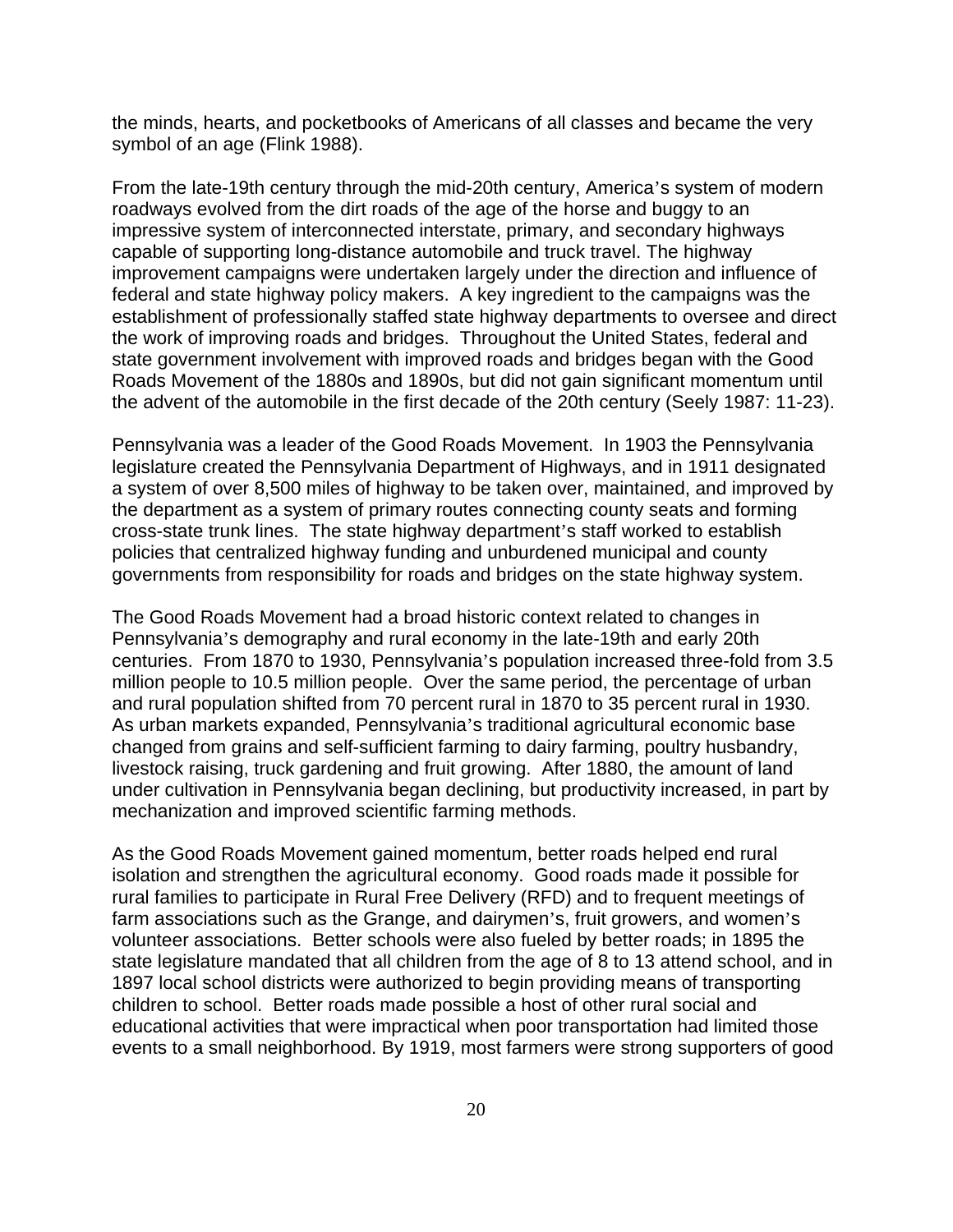roads. During and after World War I (1914-1919), tractors and trucks replaced the horse as the most common farm motive power. The Grange and other farm interests advocated new state and federal legislation that funded an interconnected system of improved rural highways (Stevens 1956: 482-484; Klein and Hoogenboom, 1980: 338- 341).

After 1919 the Pennsylvania Department of Highways expanded, influenced by increased funding from the federal government, state bond issues, and the gasoline tax and motor vehicle registration fees. By 1939, the state highway system had increased from the original 8,500 miles of roadway to over 33,500 miles of roadway owned and maintained by the state highway department. Although municipal governments remained responsible for over 65,000 miles of local roads and streets, much of this mileage was also subject to design standards established by the department through programs of state aid and technical assistance. After 1945 the department again expanded the scope of its programs with the emphasis on urban expressways such as Pittsburgh's Penn-Lincoln Parkway and Philadelphia's Schuylkill Expressway (Stevens 1956: 441-445, 679-680).

A key ingredient to the growth of the Pennsylvania Department of Highways was its cooperative relationship with the federal highway administration. After World War I, much road and bridge construction on state highways was funded with the financial assistance of the Bureau of Public Roads  $(BPR)^3$ , the agency responsible for managing national highway policy. Beginning in the 1910s, the BPR worked with the American Association of State Highway Officials (AASHO) and the American Society for Testing and Materials (AST&M) to establish national standards for highway design and construction. Most states, including Pennsylvania, sent their highway officials to national conferences where committees prepared and reviewed minimum standards for all roadways and bridges. Although federal aid usually amounted to less than one-fifth of the department's annual budget, it had a proportionately greater impact because any project using the federal funds matched by state funds had to meet AASHO and ASTM guidelines, as well as approval of BPR engineers.

Under the growing influence of the federal aid system and ever growing federal appropriations, the nation's and Pennsylvania's road and bridges reached an unprecedented level of standardization. In the 1920s, federal funding formulas required state highway departments to expend a large portion of the aid on new construction of US highways. In the 1930s, the federal and state governments turned road construction into the largest New Deal public works program. Pennsylvania's government used work relief programs and funding to widen existing state and local roads, and to build hundreds of bridges. The Pennsylvania Turnpike, constructed from 1938 to 1941 with financial assistance from the Works Progress Administration (WPA), was a pathbreaking achievement, the first long-distance, median-divided, limited-access toll highway in the nation.

 $\frac{1}{3}$  $3$ The BPR was renamed the Federal Highway Administration (FHWA) in 1967.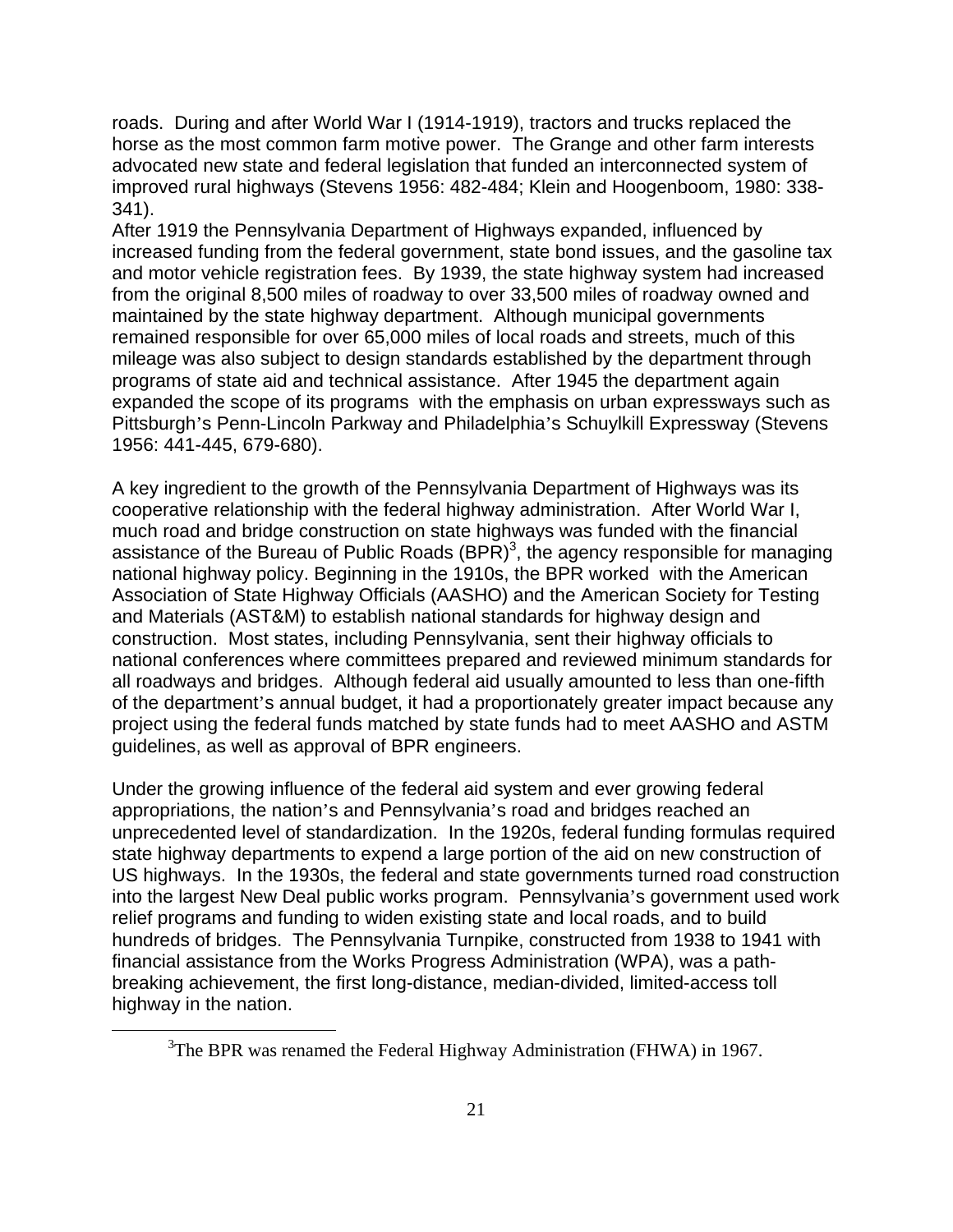After World War II, federal and state aid for highways continued to increase as Pennsylvanians took to their automobiles in record numbers. Highway engineers sought to improve the capacity, driveabililty, and safety of the state's highways by widening , paving, and regrading the existing system. Even as road and bridge construction reached all-time levels, federal and state legislators and highways officials debated whether to create a new system of toll highways in the model of the Pennsylvania Turnpike or to create a toll-free system of interstate highways. A system of limited-access highways was seen as the key to improving long-distance automobile and truck travel alleviating crowded city traffic conditions. During the early 1950s, the turnpike model was favored in Pennsylvania and plans were prepared by the turnpike authority to extend the turnpike to all of the state's major cities. Events at the federal level, however, eventually overtook the turnpike authority's plans when in 1956 Congress passed and President Eisenhower signed the Federal-Aid Highway Act creating an integrated system of free limited-access interstate highways. The act marked a major redirection of federal, and by extension state, highway policy, providing 90 percent federal funding for interstate highways. The Interstate Highway System marked a new era of highway construction, including new post-1956 developments in the field of bridge technology. Because of the historically significant impact of the interstate highway system, the year 1956 was chosen as the cut-off date for the historic bridge survey.

The vast majority of Pennsylvania's pre-1957 bridge population dates from the post-1918 period of federal- and state-sponsored or influenced highway improvements. The modern approach to highway and bridge construction contrasted markedly with the traditional local approach to road and bridge construction that had dominated earlier periods. In 1910 most all of Pennsylvania's highway bridges were either owned or maintained by county or municipal governments or private corporations such as toll bridge companies and railroads.<sup>4</sup> By 1956, the highway bridge situation had changed

 $\overline{4}$  ${}^{4}$ No exact breakdown of bridge ownership is available for the years 1910 to 1956. Reporting of bridges owned or maintained by local governments was not systemized until the 1980s. State highway department estimates from 1910 to 1950 are in the neighborhood of 24,000 bridges statewide with the total number of bridges increasingly only slightly over the period. The number of state-owned highway bridges increased from an insignificant number in 1910, prior to the creation of the state highway system, to approximately 18,000 bridges in 1950. There was a corresponding decrease in the number of municipally owned bridges as they were taken over by the state highway department. The current historic bridge inventory of 11,855 pre-1957 bridges breakdown as follows: 7,455 (62.9%) PADOT-owned bridges; 2,043 (17.2%) township, borough or city-owned bridges; 1,624 (13.6%) county-owned bridges; 248 (2.1%) bridges owned by other state agencies such as DCNR; 242 (2.0%) railroad-owned bridges; 39 (0.3%) privately owned bridges; 17 (0.1%) bridges owned by federal agencies such as the National Park Service;14 (0.1%) bridges owned by toll authorities; and, 173 (1.5%) bridges with unreported or unknown ownership.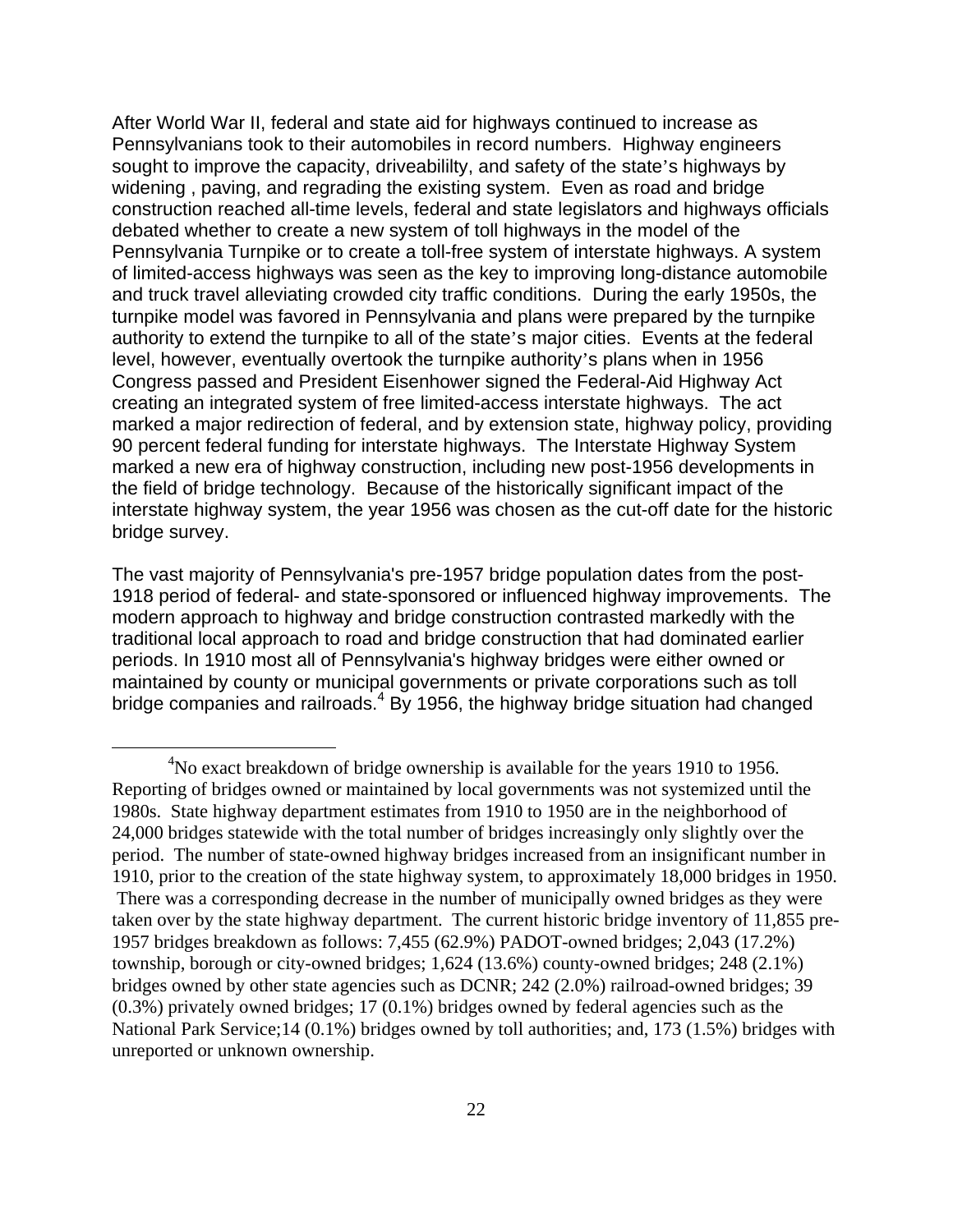dramatically; standard state- and county-designed bridges, such as reinforced concrete T beam bridges or steel stringer bridges, had replaced most of the local craftsmen-built wood or masonry bridges and patented metal truss bridges of the pre-automobile era. The Pennsylvania Department of Highways had built or taken over nearly 18,000 bridges of an approximate total of 23,000 highway bridges statewide (Pa. Dept. of Hwys. Biennial Report 1955-56). The policies and practices of the engineering profession in the first half of the 20th century dominate the context for evaluating the state's bridges.

## **1. The Good Roads Movement, 1880-1917**

#### Origins and Influence of the Good Roads Movement

During the 1880s, interest in improved roads and bridges revived in Pennsylvania and the United States for the first time since the turnpike boom of the early 19th century. The Good Roads Movement, which predated the widespread use of the automobile, was promoted by a variety of groups, including bicycle enthusiasts, proponents of rural mail delivery, and the railroads, who saw improved vehicular roads as a means of bringing more business to their terminals. The Good Roads Movement was national in scope, but intensity varied from region to region, with the greatest efforts in and around urban areas of the Northeast and Midwest, where there were greater financial resources and a politically influential upper-middle class.

The movement for good roads originated with a craze for the bicycle. In 1887 the safety bicycle, a chain-driven bicycle with two wheels of equal size, was introduced in the United States from England. It was an overnight success, especially among affluent city dwellers who by the mid-1890s were buying over one million per year. The cyclists formed groups to organize cross-country rallies, road races, and weekend excursions. Through these activities they gained first-hand knowledge of the poor condition of rural roads and the need to improve them for both bicycles and farm wagons.

The leading cyclists' organization was the League of American Wheelmen (LAW), founded in 1880. The LAW became an outspoken proponent and powerful political lobby in the cause of good roads. Seeking social and economic justification for good roads, as well as the support of farm interests, who initially viewed the Good Roads Movement as a hobby of the rich city dweller, the LAW claimed that good highways would raise land values, open new markets, provide access to manufactured goods, end rural poverty, increase political participation by farmers, and improve education. By the early 1890s the LAW was increasingly drawing the backing of state granges and farmers' cooperatives.

The LAW promoted state aid for local roads throughout the Northeast, successfully guiding model legislation through various state houses. In 1892, New Jersey became the first state to pass a state-aid road bill, and in 1893 Massachusetts created the nation's first state highway department. In 1895, on the federal level, the LAW persuaded Congress to form the Office of Road Inquiry (ORI) within the Department of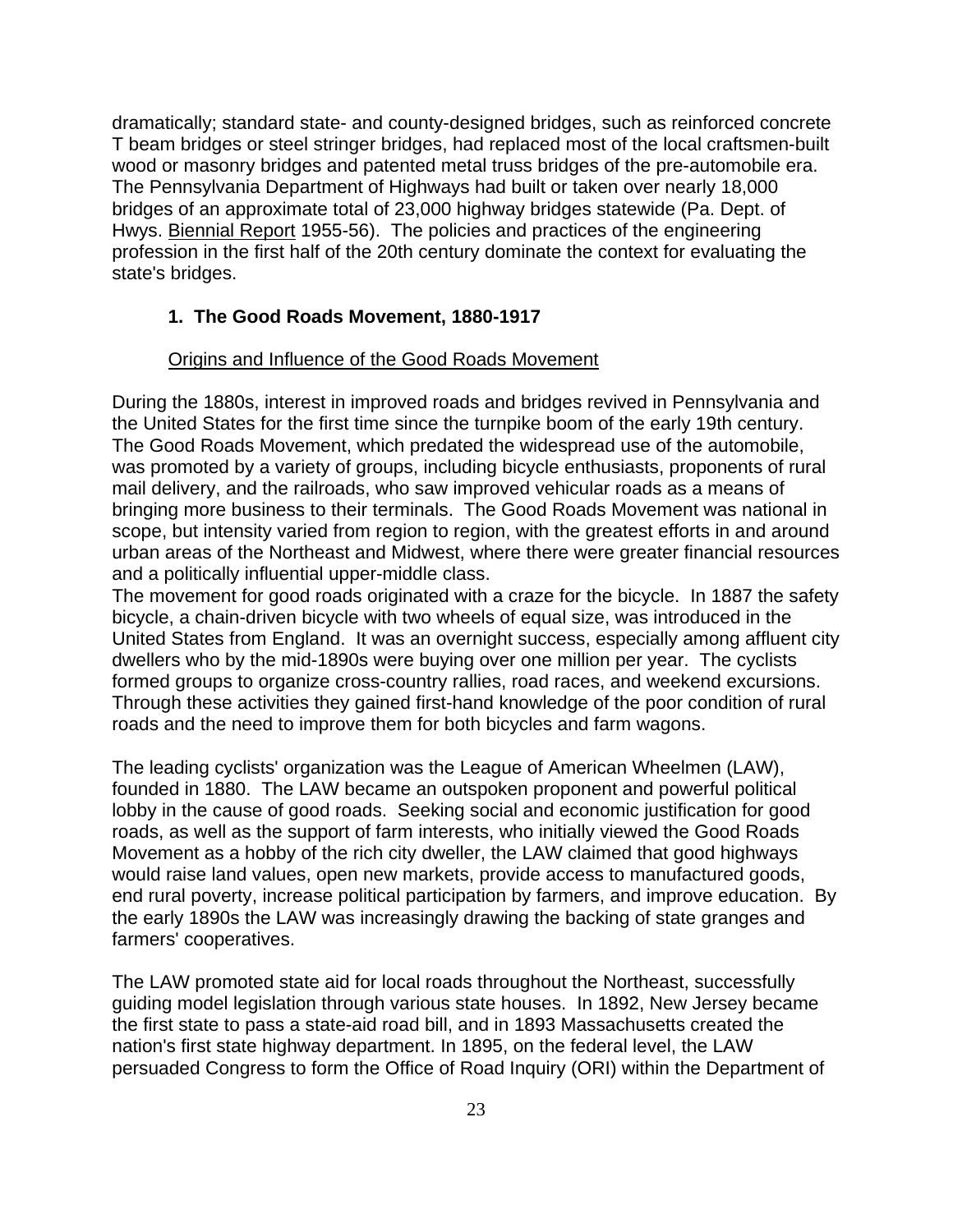Agriculture. The ORI began as a small bureau with the task of gathering information on the nation's roads. ORI developed a strong reputation for highway engineering expertise, promotion of the gospel of good roads, and cooperation with state officials on matters related to state road laws and supplies of road materials. In 1899 renamed the Office of Public Road (OPR), began an expanded program of technical bulletins and circulars on new road and bridge building techniques and later joined with other groups such as the Automobile Club of America (later the American Automobile Association [AAA]) and the National Good Roads Association to advocate good roads legislation (USDOT 1976: 36-53; Seely 1987: 11-23).

During the late 1880s and 1890s, good roads reformers lobbied Pennsylvania law makers for model roads legislation but initially failed to build on the successes they had in other states and at the federal level. In Pennsylvania the main political stumbling block was establishing a method for funding a state road program. In successive sessions of the legislature from 1891 to 1901, bills that would have created a state aid program were held up by farmers objections to possible tax increases. By 1901 state law makers had little doubt that a state road program was necessary, the only question was how to pay for good roads and bridges (ORI 1894: 94-95; ORI 1895: 23-24; Hamilton 1901; Plummer 1925).

In 1903 Pennsylvania joined the growing list of states adopting the model good roads legislation promoted by the LAW, the federal OPR, and other reform groups. The Pennsylvania road bill that finally passed was aimed at improving roadways by providing state funding to municipal governments in rural areas. The success of Rural Free Delivery (RFD), the federal program delivered mail directly to rural dwellers. Approved by Congress in 1896, RFD began as a small experimental program. The first experimental RFD routes were located in Pennsylvania's Lancaster and Westermoreland counties due to the influence of Postmaster-General John Wanamaker of Philadelphia. By 1903 the program had expanded to more than 8,600 mail carriers traveling 200,000 miles per day and reaching almost five million people nationwide. The post office department ruled that RFD routes would be established only where roads and bridges were reasonably well maintained and fit for travel. These requirements marshaled support in many rural Pennsylvania communities for road improvements so that mail delivery would not pass them by. Postal department records confirm that mailmen and postal inspectors frequently wrote letters to local and state officials urging them to repair or improve specific RFD routes. With the introduction of automobiles for mail service in the 1910s, mail carriers could carry larger parcels and cover more miles on their routes. By 1924, Pennsylvania alone had 2,036 RFD routes totalling 53,385 miles of mail service daily (Fletcher 1955: 522-523; USDOT 1976: 80-81).

Pennsylvania's 1903 Road Law provided three-quarters of the cost of road reconstruction to rural second-class townships<sup>5</sup> for RFD routes selected by petition to

 $\frac{1}{5}$  ${}^{5}$ In 1899, the state legislature defined first-class townships as those with population densities of greater than 300 persons per square mile, and second-class townships as those with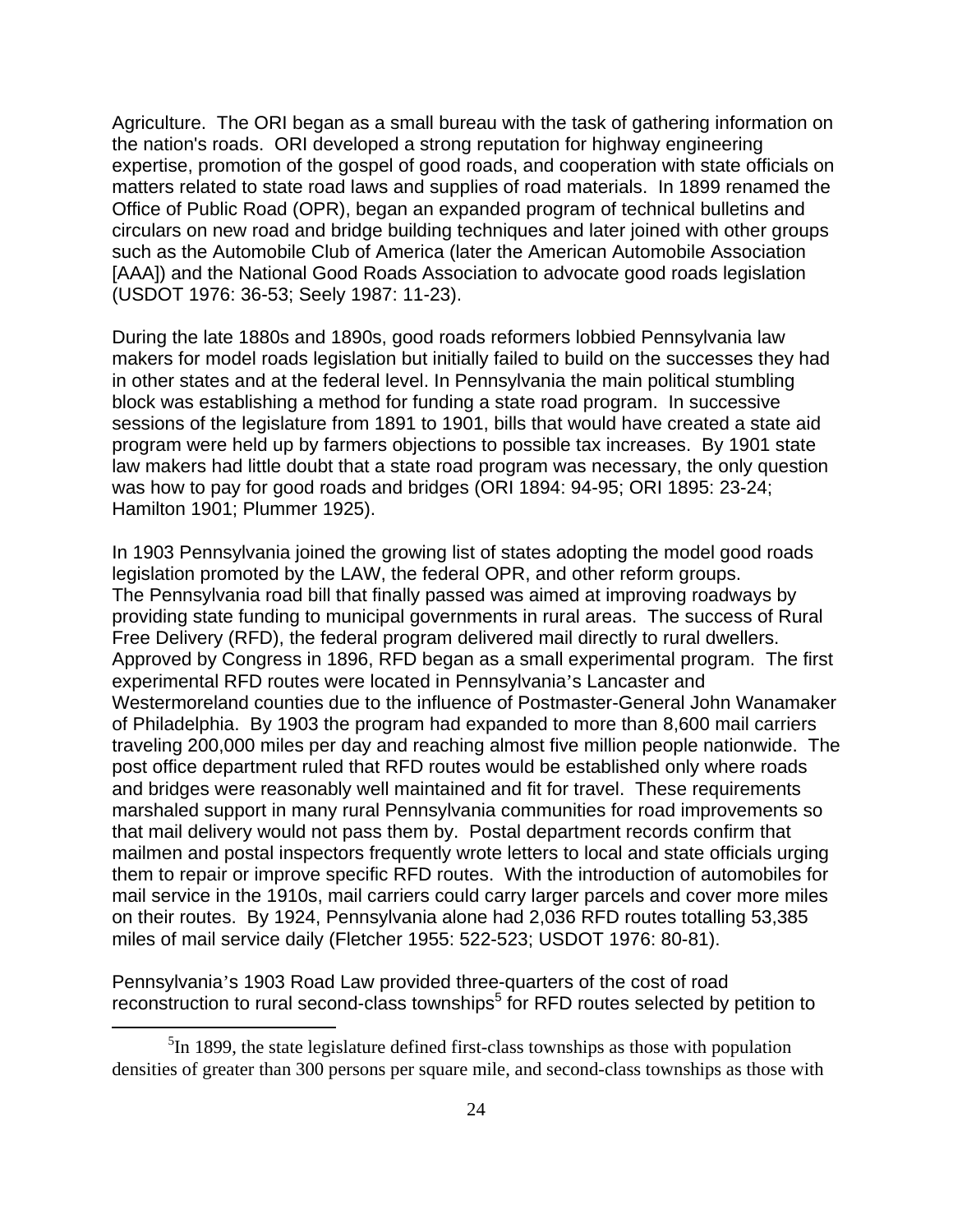the State Highway Commissioner. The law created the Pennsylvania Department of Highways to administer the state aid, approve all state-aid work, hire engineers to provide technical expertise to township supervisors, and oversee maintenance of the roads after improvement. From this small beginning as an agency to distribute funds to township road supervisors, the Department of Highways grew within 20 years to become the leading builder of roads and bridges in the state.

## The Local Context of County and Municipal Road and Bridge Building

With the exception of several hundred remaining miles of turnpike and a number of private toll bridges, prior to the creation of the state-aid program in 1903, all roads and bridges in Pennsylvania were built and maintained by the county and municipal governments. By-and-large, Pennsylvania's more than 2,600 local governmental divisions operated under laws and local ordinances that provided counties, cities, boroughs, first-class, and second-class townships a varying degree of authority to levy road taxes and oversee the construction and maintenance of roads and bridges. Cities, such as Philadelphia and Pittsburgh, had by the late-19th century established public works departments, hired engineers, and undertaken extensive programs to pave streets and build bridges. In contrast, most rural areas still used local labor and materials to provide minimal upkeep to the highways.

#### Bridge Building in the Cities.

 $\overline{a}$ 

In the second half of the 19th century, immigration, industrialization and technological innovation brought startling growth and change to Pennsylvania's cities. As cities grew, so did the responsibilities of urban governments for water, sewers, education, public health, and highways. As a result of the pressing need to design and manage large public works, cities hired full-time professional civil engineers. For instance in 1863, Philadelphia created the Department of the Chief Engineer and Surveyor to approve all plans for streets, bridges, sewers, and other public works such as eliminating or improving railroad grade crossings. In 1887 Philadelphia's city government combined the street, sewer, and water departments into a single department of public works headed by the city's chief engineer. By 1895 Pittsburgh, Reading, Scranton, and Allentown had also created public works departments headed by engineers. The city engineers emphasized planning, economy, and business-like management of public works. City bridge engineers usually worked with the street departments and designed

less than 300 persons per square mile. First-class township governments had powers similar to those of boroughs. In first-class townships, commissioners had the power to pass ordinances, lay fines, and care for public safety and health, whereas in second-class townships, supervisors did not have those powers, and were primarily concerned with maintaining roads and bridges. Most first-class townships were located in suburban areas where citizens demanded the services of borough governments, but were not thickly settled enough for borough status. First-class townships were relatively few in number (Scott 1917: 186).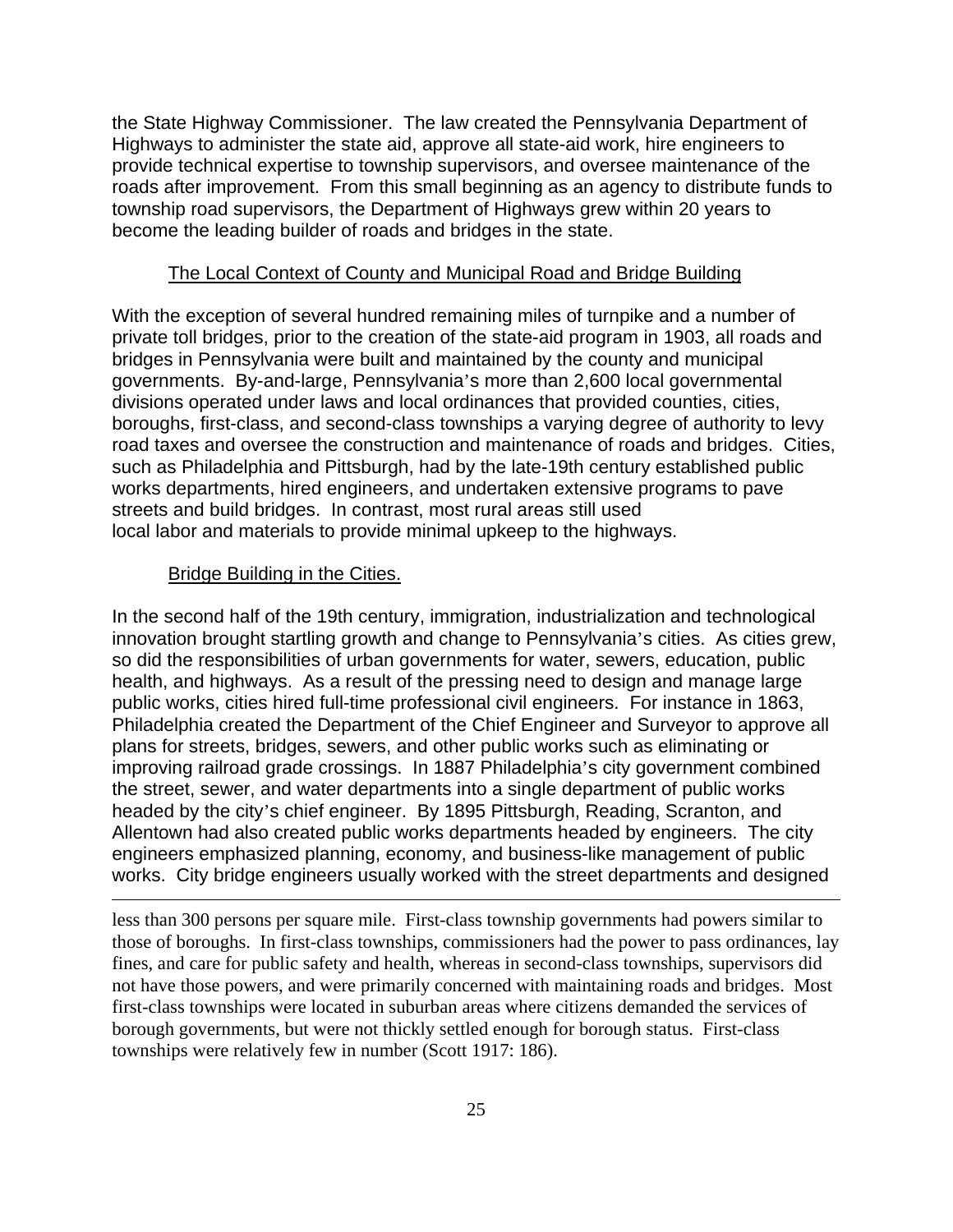their bridges in conjunction with projects to pave and widen city streets. By the late 1890s, the city engineers increasingly were influenced also by the City Beautiful Movement. This progressive urban reform movement merged engineering, architecture, and landscape architecture to improve city life with parks and parkways, as well as devising master plans for all sewers, water systems, public transit and other public improvements (Daly 1970: 219; Chudacoff 1981: 186-190).

As a result of the City Beautiful Movement and the professionalization of public works departments, cities like Pittsburgh, Harrisburg, and Philadelphia moved to the forefront of American highway bridge building practice, both in terms of the application of new materials, especially concrete and reinforced concrete, and emphasis on bridges aesthetics. Many cities developed master plans in with projected improvements that often included architectonic bridges associated with parkways, boulevards, and water control projects. Bridges, such as Harrisburg's Mulberry Street bridge (1907-09), designed by James H. Fuertes, reflected the neoclassical architectural tastes of the progressive urban reformers (Wilson 1989: 132-146).

Philadelphia's, Chief Engineer George S. Webster from 1894 to 1909 and Bridge Engineer H. H. Quimby oversaw the design of a number of important city bridges beginning with the Falls Bridge over the Schuylkill River (1894-95), an extant pinconnected K-truss bridge, originally intended to carry a second deck as part of a trolley line through Fairmount Park. By the mid-1900s, Webster had introduced concrete and reinforced-concrete arch bridges, reporting that they were particularly well-suited to the new suburbs where the ornamental balustrades, textured spandrel walls, and scored abutments and piers produced "an attractive outline in harmony with the surroundings." An early example of a reinforced concrete arch bridge is the 1904 Frankford Avenue Bridge over Poquessing Creek. In 1908 Webster capped his career with the city public works department with the construction of the Walnut Lane Bridge over Wissahickon Creek in Fairmount Park. The open-spandrel arch bridge is noteworthy as a large and early example of the type and design; its 233'-long main span is even more remarkable considering it is composed of unreinforced (massed) concrete (Webster and Quimby 1909; Engineering News 1909: 300-301).

Bridge building in Pittsburgh was even more dynamic than in Philadelphia, because of the rugged topography of hills, valleys, and rivers. In 1908 Pittsburgh's Bureau of Construction, headed by engineer N. S. Sprague, had charge of 78 bridges including several long-span bridges over the Allegheny and Monongahela rivers. From 1908 to 1915, Pittsburgh undertook a bridge-building program that, like Philadelphia, made extensive use of reinforced concrete. According to City Engineer Sprague, the Bureau of Construction adopted a policy of building concrete bridges after extensive study of the problem of maintenance of steel bridges proved that painting the steel was "expensive and unsatisfactory" in Pittsburgh's smoky, soot-filled air. Concrete bridges were economical, utilitarian, and resistant to the corrosive effects of smoke. Concrete arches, in particular, were "monumental and artistic looking structures" that beautified the city. After some experiments with encasing existing steel girder bridges in concrete,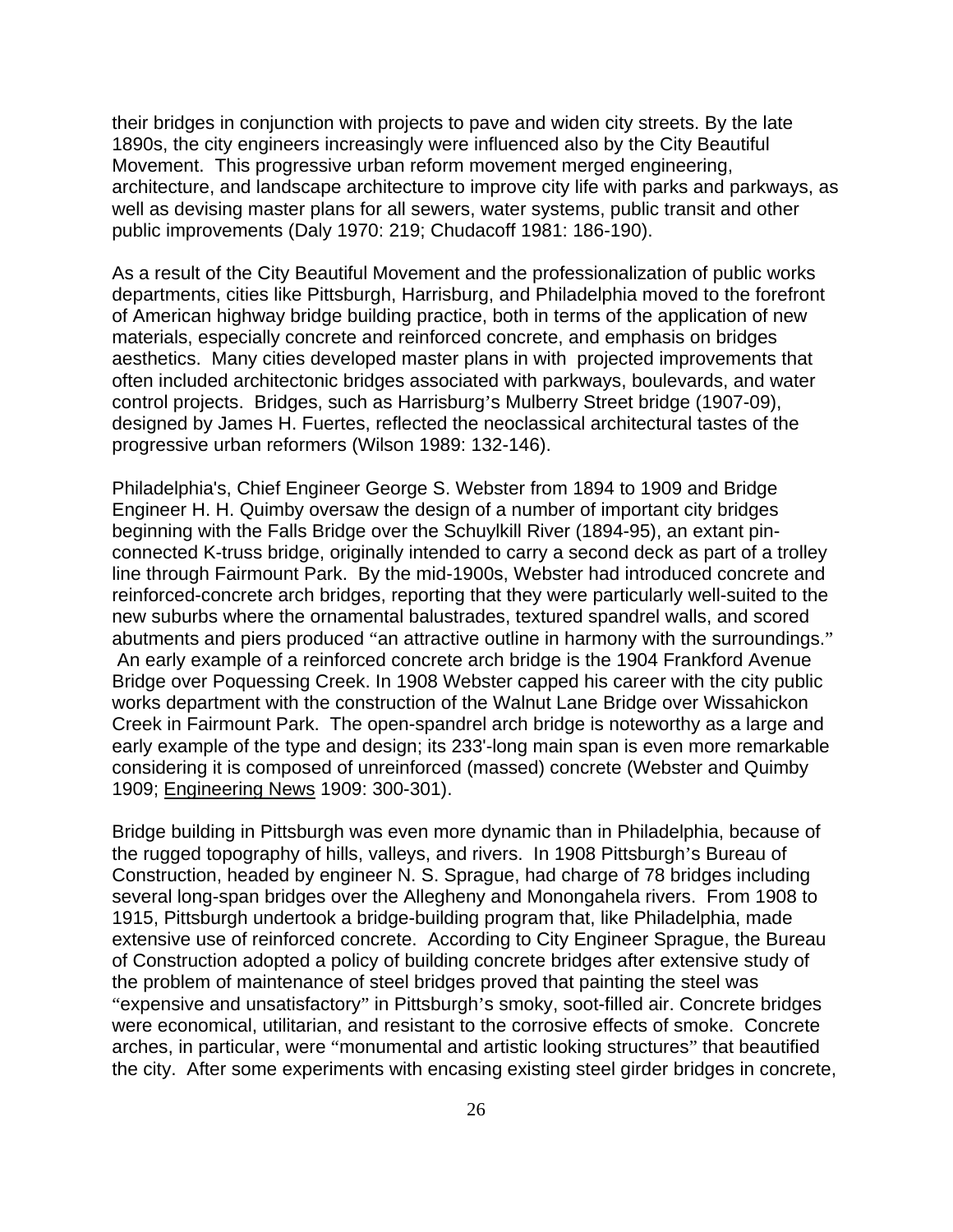Sprague moved full swing into the new bridge program designing more than two dozen open spandrel arch, closed spandrel arch, and thru girder bridges. The city engineers were proud of their accomplishments and frequently published articles in engineering journals; they dubbed Pittsburgh "the city of bridges" (Sprague 1912: 214-215; Municipal Engineering 1913: 167-174).

Urban progressive reform and the City Beautiful Movement waned after World War I, but they left behind a legacy of urban planning headed by professional engineers, landscape architects, and planners who continued through the 1920s to further shape the growth and development of Pennsylvania's cities. In Harrisburg, for example, the Market Street Bridge (1928) and Soldier and Sailors Bridge (1930) tied into earlier City Beautiful improvements and plans for the state capitol complex. These monumental and architectonic bridges, however, were an exception to the growing influence of what some planners called the "city practical," which stressed functionality and economy over beauty and neoclassical taste. Ornamental balustrades, fancy luminaries, and other elaborate architectural treatments increasingly were seen by urban bridge engineers as unnecessary costs and maintenance problems that were best avoided or at least tempered in favor of simpler treatments, such as stone veneers applied to fascia beams and parapets, concrete parapets horizontally scored in the Moderne style, and standard overhead highway lighting (Wilson 1989: 291-305).

#### Bridge Building in Rural Areas

In contrast to cities where civil-servant engineers designed and approved bridges, in rural Pennsylvania the selection and approval of bridge designs was a process carried out largely by laymen serving as township supervisors or county commissioners. Prior to the 1910s, county engineers were not employed except in a few counties such as Delaware, and Montgomery, which by virtue of their larger populations and wealth, could afford higher property tax rates and more extensive road and bridge construction programs.

During the late-19th century, building a bridge in rural Pennsylvania was a political process wrapped in the traditions and routines of local governance. In general, county commissioners were responsible for building and maintaining larger highway bridges and township supervisors responsible for roads including most smaller bridges and culverts.<sup>6</sup> As late as 1910, the division of responsibility between counties and municipal

 <sup>6</sup> <sup>6</sup>The only county government that maintained a large highway system was Allegheny County. In 1895 Allegheny County State Senator William Flinn secured the passage of a law permitting the county to take over main township roads and to levy a special county road tax. In 1897 Allegheny County created a road department and took over 400 miles of main roads leading from Pittsburgh to the outer borders of the county, connecting up with roads to Butler, New Castle, Washington, and Freeport. By 1911, the department had hard-surfaced the roads and built concrete and metal truss bridges. Allegheny County had an exceptionally active bridge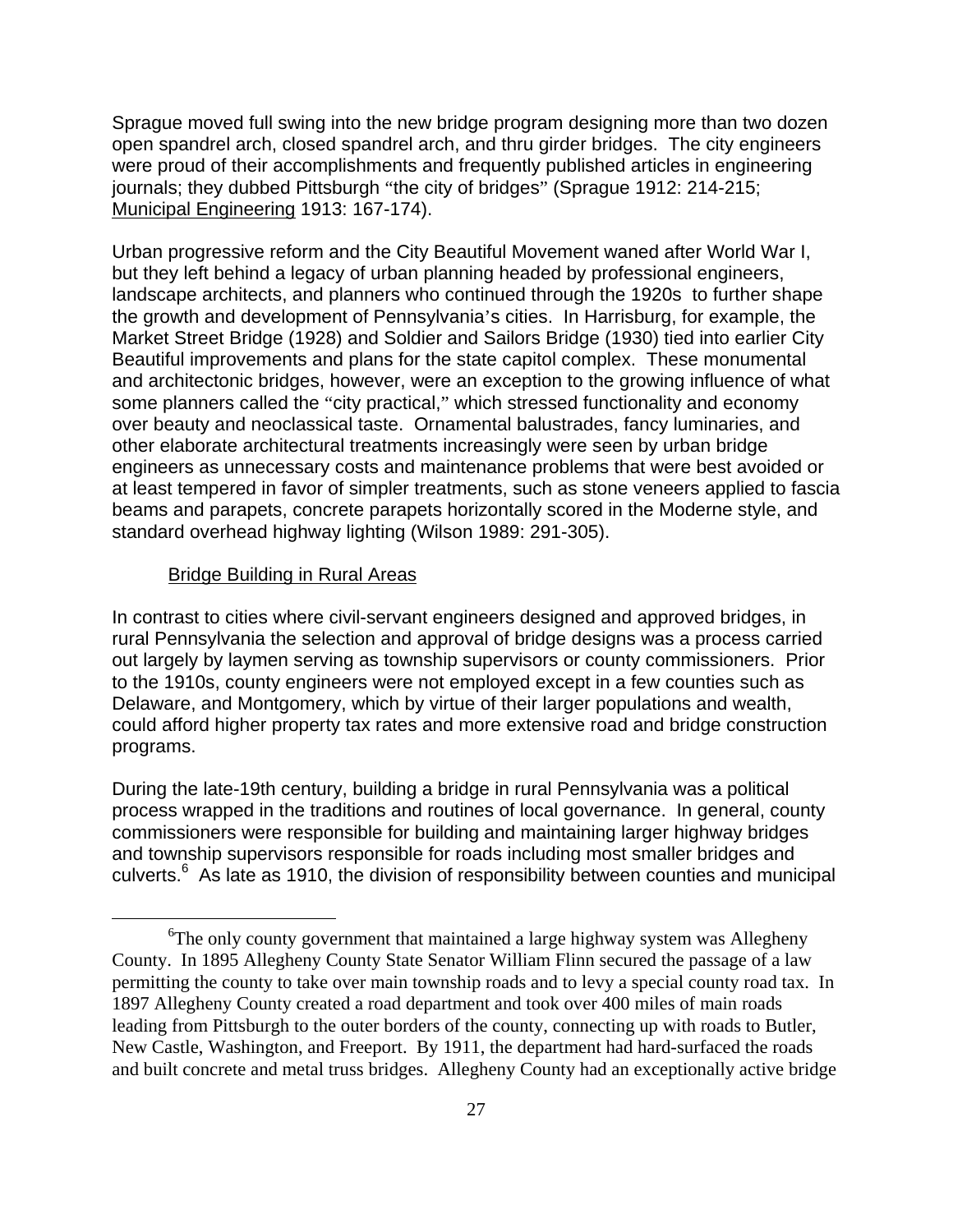governments was based on an amended version of the 1762 Road Law. It provided that county commissioners take over bridges from municipalities only after local residents had petitioned the county court and secured the concurrence of the grand jury and a court-appointed panel of bridge viewers. But this division of responsibility had many exceptions; first-class townships, boroughs and smaller cities in rural areas often owned and maintained their own large bridges. A special state law, passed in 1836 but often ignored, stated that counties were responsible for all bridges within one-fourth of a mile of the county line. Under a special provision of the state's road laws passed in 1879, county commissioners could opt to furnish money to the townships to build bridges but then hold no future liability for the maintenance, repair, or rebuilding of the bridges. Further confusion over responsibility for bridges was caused when county commissioners built bridges without bothering with the process of petitioning the courts. The court records of the late-19th century are filled with disputes between townships and counties over bridge ownership and responsibility (Trickett 1905: 231-241).

From the late 18th century to 1910, rural township supervisors tended to rely on local laborers and locally available materials such as stone and timber for most of their smaller bridge building needs. Typically, supervisors "sold" sections of road to nearby local landholders who agreed to maintain the road and bridges in exchange for the value of their labor being written off against their road taxes. Landholders who did not "buy" a section of road paid a small cash tax that was then used by the supervisor to purchase wood planks, spikes, and nails for the maintenance of the smaller bridges and culverts. Rarely did rural township supervisors maintain enough cash in the road fund to afford the services of a bridge-building company or engineer (Plummer 1925; East Caln Township, 1823-1902).

The responsibility of maintaining bridges over larger streams and rivers was a major preoccupation of county commissioners. In most counties hardly a meeting of the commissioners passed without some reference to the repair or construction of bridges. By the late-19th century, as new methods of construction such as iron truss and girder bridges became common, county commissioners solicited bids for alternative plans based on both the new bridge types and more traditional bridge such as timber trusses and stone arches. Commission meetings were spirited affairs, often with builders and bridge-company sales agents gathering on the banks of the stream to make presentations, display models, and, if charges are to be believed, sometimes offer kickbacks and gifts to the commissioners.

Regional and local variations in late-19th and early-20th century bridge types and designs reflect a variety of factors that influenced the choices of local officials. In particular regions of Pennsylvania, such as the more isolated northern tier counties,

1

building program, which by the late 1920s had grown to include more than 300 bridges including 28 larger river bridges, aggregating over seven miles in length (Gillespie 1913; Helick 1928: 616).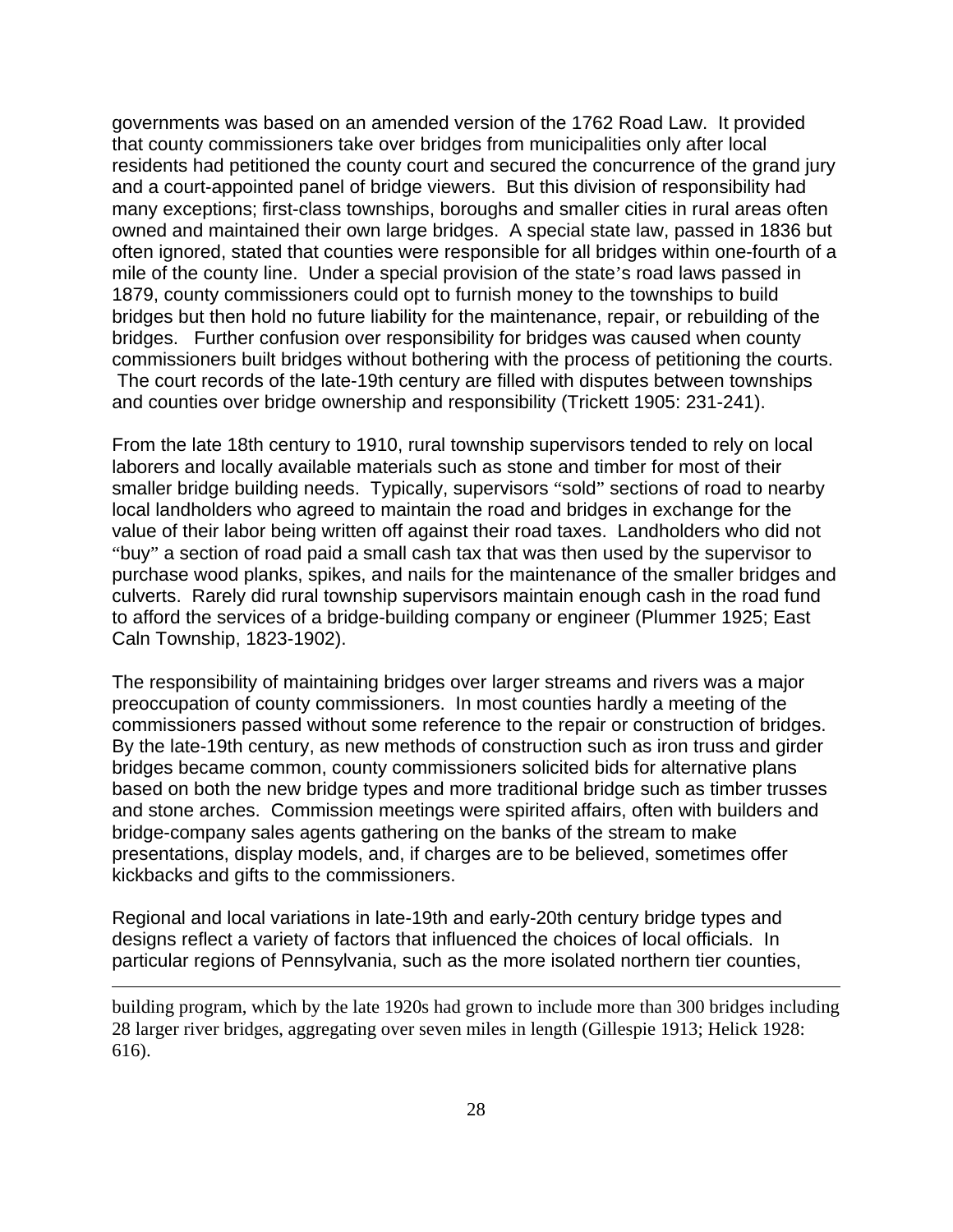smaller truss bridge companies, such as the Groton Bridge Company of New York, either because of proximity or good salesmanship, built large numbers of pin-connected trusses from the 1890s to the 1910s. In the early 1890s Clearfield County favored pinconnected Pratt truss bridges fabricated by one of the nation's largest bridge builders, the King Iron Bridge Company of Cleveland, Ohio. In Lancaster County, local craftsmen skilled in timber framing continued to build Burr truss covered bridges, long after neighboring counties had adopted metal truss bridges.

There is little doubt that after the mid-1880s the Good Roads Movement quickened the pace of county and municipal bridge building, especially in counties nearest to urban areas. Growing populations in Delaware, Montgomery, Bucks, Berks, and Allegheny counties supported local road improvements. Groups such as the Allegheny County Good Roads and Tree Planting Association, and the Wheelman's Road Association of Bristol, Bucks County were able to influence local officials to grade and hard-surface roads and replace bridges so that residents could take rides into the surrounding countryside. By the early 1890s, the good roads reformers increasingly were supported by farmers who used the roads to transport perishable goods, such as vegetables, fruits, and dairy products, to nearby railroad depots for transhipment to urban markets. Farmers' organizations, such as granges and cooperatives, also worked with reformers for better roads legislation, not only lobbying federal and state officials for aid to local governments, but publishing pamphlets and magazine articles touting the potential benefits of good roads to their rural members. Especially after the introduction of RFD in the late 1890s, rural residents viewed improved roads and bridges as a means of ending rural isolation (Fletcher 1955: 321-327; Rhawn 1894: 39; Creasy 1901: 48).

#### Impact and Influence of the Prefabricated Metal Truss Bridge Building Companies

Although most rural counties and municipalities had limited funds for bridges, the late-19th-century interest in good roads was a boon to prefabricated metal truss bridge building companies. Beginning in the 1880s, builders increased their efforts to market prefabricated metal truss bridges to local governments, with many companies gaining dominance in local areas or regions of Pennsylvania. Bridge fabricators published catalogues, pamphlets and recruited sales agents who canvased the county seats. The advertisements explained the ease of erection, low cost, durability, and strength of the patented designs (Darnell 1989: 42-46).

The history of the Phoenix Bridge Company of Phoenixville illustrates how bridge builders broke into the highway bridge market in the 1880s, marketing truss bridge types that had been developed in earlier decades for the railroads. Prior to the 1880s, the company had sold its bridges exclusively to the railroads, but finding the market for highway bridges expanding and the market for railroad bridges increasingly competitive, the Phoenix Bridge Company signed a deal with engineers Casper Dean and John Westbrook of New York City to serve as the exclusive salesmen and general contractors of Phoenix Bridge Company highway bridges. Dean and Westbrook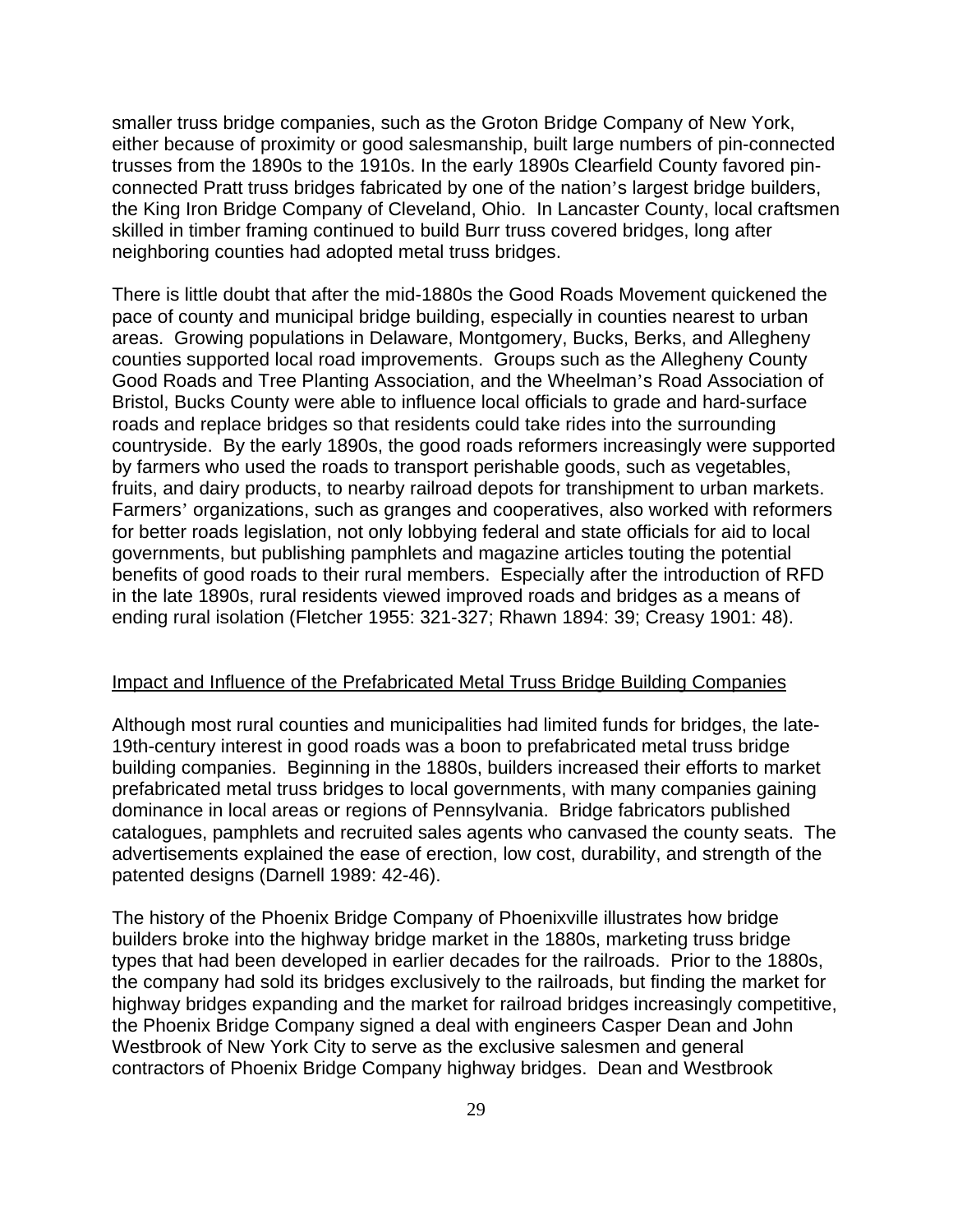traveled the east coast promoting bridges with the patented Phoenix columns and connecting pieces, and seeking out large and small highway bridge contracts from towns and counties. From 1885 to 1895 Dean and Westbrook constructed more than 280 highway bridges, the majority in Pennsylvania, New York, and New Jersey. One of the finest surviving Phoenix bridges anywhere is Harrisburg's Walnut Street Bridge, fabricated at the Phoenix Bridge Company shops and erected by Dean and Westbrook in 1890. (Phoenix Bridge Company Order Books, 1885-1895).

The key to the prefabricated bridge builders' success was the establishment of foundries and shops for forming, drilling, assembling and riveting bridge materials before shipment to the bridge site to be quickly erected. Metal truss bridge builders required a cheap supply of structural iron and steel from rolling mills. The many iron and steel mills and access to major rail lines for shipment made Pennsylvania an ideal location for bridge builders. Between 1870 and 1900 over 100 bridge-building companies operated in the state. The number of prefabricated metal truss bridges erected on Pennsylvania roads numbered in the thousands<sup>7</sup> (Darnell 1984: 58-70).

By the late-1890s, the prefabricated metal truss bridge industry began a restructuring. Competition among the smaller manufacturers led to price cutting, which in turn had led to falling profits and numerous bankruptcies. In order to maintain prices, the larger and dominant companies had resorted to price fixing, pooling, and dividing markets, that brought charges of corruption and illegal dealings from local officials. In 1900, after more than a year of rumors, the American Bridge Company formed merging 24 companies, or roughly fifty percent of the nation's bridge fabricating capacity in one company. Pennsylvania-based bridge builders included in the merger were the Pencoyd Iron Works of Philadelphia, the Shultz Iron Bridge Company of McKees Rocks, and the Keystone Bridge Works, Pittsburgh Bridge Company, and Shiffler Bridge Company of Pittsburgh. In 1901 American Bridge Company itself became a subsidiary of the U. S. Steel Corporation, thus revealing that the Carnegie interests had been

 $\frac{1}{7}$ <sup>7</sup>Victor Darnell's Directory of American Bridge-Building Companies in America, 1840-1900 (Washington, DC: 1984) is the most comprehensive list of metal truss bridge fabricators. It is, however, by no means exhaustive, since many builders erected only a small number of bridges, and those bridges have long ago been lost. The reader is referred to the bridge survey forms for more information on specific builders. Among the builders referenced on survey forms for extant bridges are Canton Bridge Co. (Canton, OH); Dennithorne & Son (Phoenixville, PA); Erie Bridge Co. (Cleveland, OH); Fort Pitt Bridge Works (Pittsburgh, PA); Groton Bridge Co. (Groton, NY); Horseheads Bridge Co. (Horseheads, NY); King Bridge Co. (Cleveland, OH); Morse Bridge Co. (Youngstown, OH); Massillon Bridge Co. (Massillon, OH); Murray, Dougal & Co., (Milton, PA); Nelson & Buchanan (Chambersburg, PA); Penn Bridge Co. (Beaver Falls, PA); Pittsburgh Bridge Co. (Pittsburgh, PA); Schuylkill Bridge Co. (Pottstown, PA); Smith Bridge Co. (Toledo, OH); West Penn Bridge Co. (New Brighton, PA); Wrought Iron Bridge Co. (Canton, OH); York Bridge Co. (York, PA); Youngstown Bridge Co. (Youngstown, OH).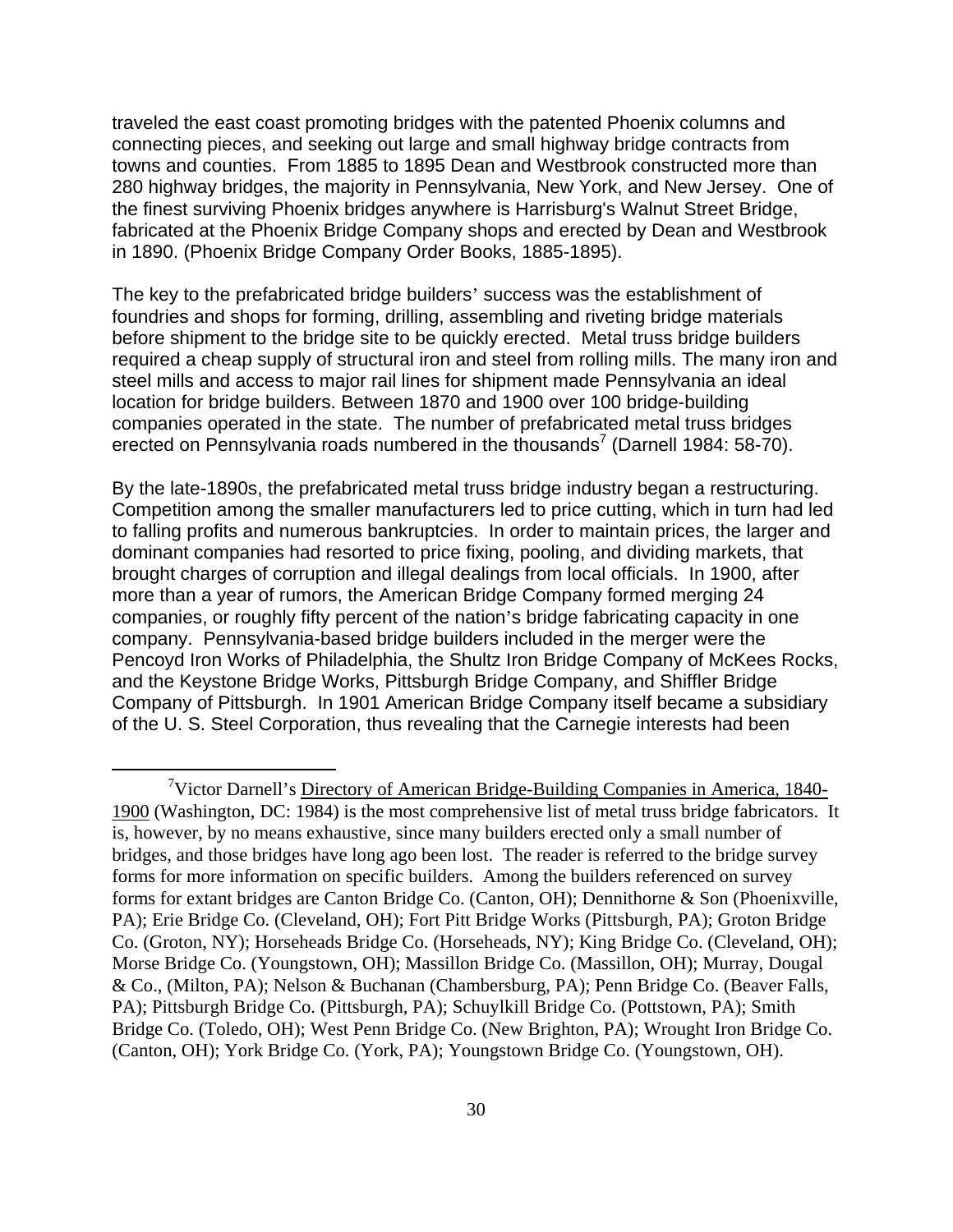behind the merger movement from the outset. The American Bridge Company closed the smaller plants and consolidated its operations at its new facilities in the company town of Ambridge outside of Pittsburgh. The American Bridge Company, along with several other smaller independent steel manufacturers, such as the Phoenix Bridge Company of Phoenixville and the Pennsylvania Steel Company of Steelton, dominated the steel bridge business through the middle of the 20th century (Darnell 1984: 85-86; Engineering Record 1903).

## Establishing the Pennsylvania State Highway System, 1903-1917

In the years from 1903 to America's entry into World War I in 1917, the Pennsylvania Department of Highways grew from a small agency created to administer state aid restricted to second-class townships into a large, professionally staffed department maintaining over 10,000 miles of state highway. During the department's formative years, the first Highway Commissioner Joseph Hunter and Chief Engineer W. R. D. Hall hired personnel, established working relationships with municipal and county officials, and developed the institutional framework to manage a statewide system of roadways. The period from 1903 to 1917 was marked by experimentation with new roadway technologies; state highway engineers tested new types of concrete and bituminous pavements, adopted motorized roadway-making equipment, took traffic surveys to determine traffic volumes and roadway capacities, and created standard plans for highway bridges using low-cost reinforced concrete and rolled steel beam materials.

The mandate of the department was improving rural roads in keeping with the spirit of the progressive Good Roads Movement. Under the 1903 Road Law, also known as the Sproul-Roberts Act, the department provided state aid only to the approximately 1,400 rural second-class townships in the state. No state aid was provided directly to counties, cities, boroughs, or first-class townships. The state aid program was voluntary, but Pennsylvania's second-class townships were quick to take advantage of the funding; between 1904 and 1908, townships in all but one of Pennsylvania's 67 counties applied for state aid. $8$  The program was so popular that the department turned down many requests for assistance. Roads selected to be built with state aid were no less than 16' wide, and were dirt and oil/tar or macadamized construction.

 <sup>8</sup>  ${}^{8}$ Philadelphia, considered both a county and a first-class city, had no secondclass townships and therefore was not eligible for state aid.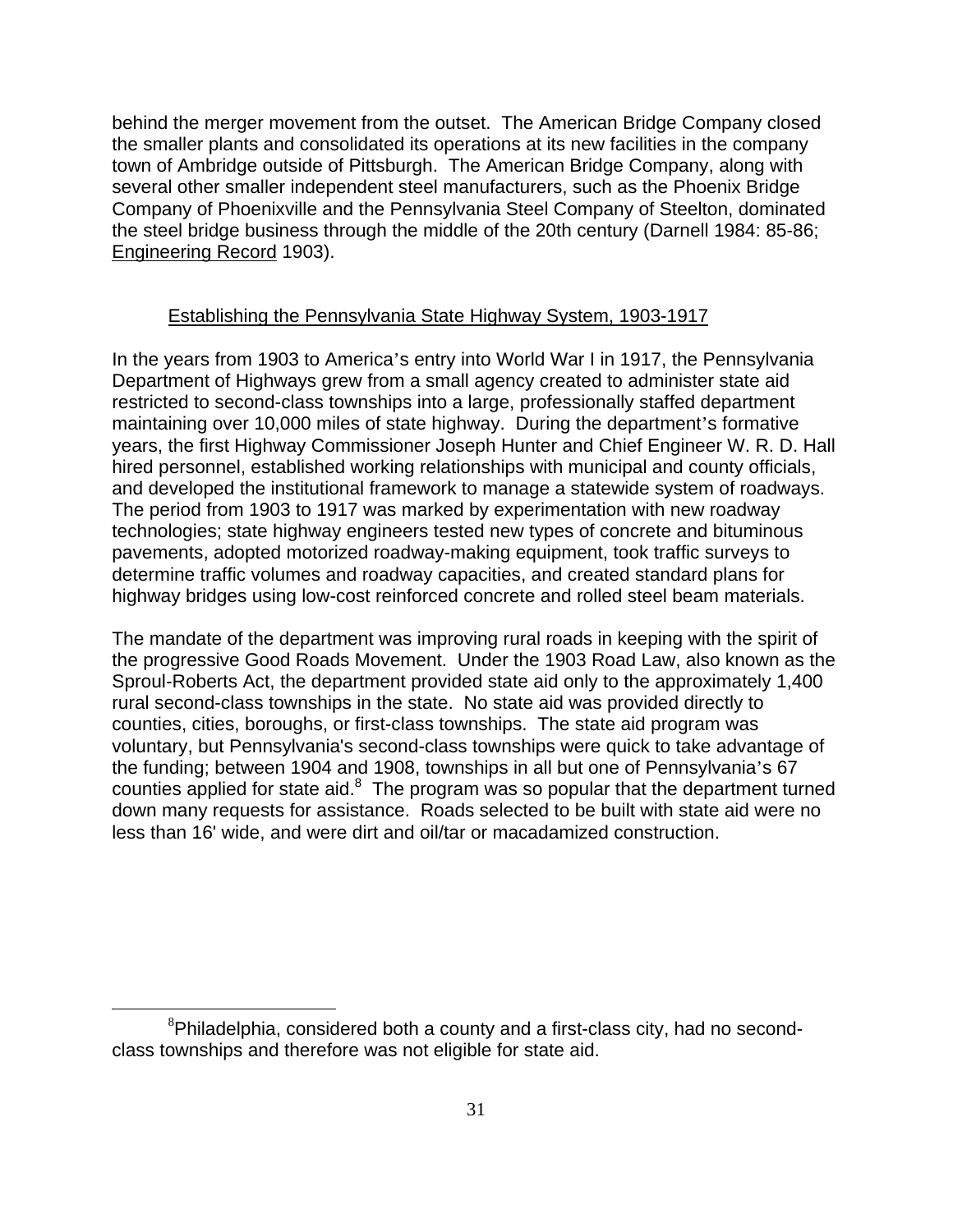In addition to providing state aid to townships, the department also undertook "object lesson road" building in conjunction with federal OPR engineers. Object lesson roads were demonstration projects to show municipal officials how good roads could be built using modern roadway equipment and materials, usually donated by the manufacturers. Object lesson roads were graded, wide, and hard- or semi-hard surfaced, usually with gravel, stone, or concrete. Most object lesson roads were short projects, a mile or two in length on existing right-of-way, but beginning in 1905, the most ambitious demonstration project involved the reconstruction and widening of the approximately 82 mile long National Road and its bridges in Somerset, Fayette, and Washington counties (Pa. Dept. of Hwys. Biennial Report 1905-06; PH&MC 1995).<sup>9</sup>

In 1908 the department established the state's first standard bridge designs. Prepared by the state's first bridge engineer, Willis Whited, a former Pittsburgh assistant city engineer, the specifications were for the smaller culvert and drainage structures from 4' to 20' long, typical of township roads that were improved with state aid. While the recommended culvert types for smaller spans were vitrified clay pipes or reinforcedconcrete slabs, the longer 20'-long bridges were encased steel stringer bridges with the deck slab poured to the bottom of the beam flanges.

Beginning in the early 1910s, townships were urged to contact the department for special assistance with longer bridges (greater than 20') including encased steel stringer, thru girder, and truss bridges, and reinforced concrete arch, slab and T beam bridges. State engineers prepared the first standard designs for all of these bridge types prior to World War I. Bridge engineer Whited advocated that all bridge construction be supervised by an engineer or experienced foreman because the selection of bridge type and design was necessarily dependent on local conditions including area of waterway, foundation conditions, the type and weight of traffic, and knowledge of the cost of materials and labor. Arch bridges were recommended, for instance, only in locations with a good rock or gravel foundation. Reinforced concrete slab bridges were economical up to about 20' span, and T beam bridges recommended for spans from 20' to 30'. Steel stringer bridges, with rolled I-beams and concrete decks formed with corrugated metal tube liners (called jack arch decks), could be built economically for spans ranging from 15' to 40'. Thru girder bridges were excellent for spans from 60' to 80' long but had the disadvantage of requiring special equipment for transporting and lifting the girders into place. Warren or Pratt trusses were recommended for bridges ranging anywhere from 70' to 200' span.

While economy was the main criteria for the bridge types and designs advocated by the state's bridge engineer, aesthetics was also given consideration. The Pennsylvania

 $\frac{1}{\sqrt{9}}$ <sup>9</sup>PH&MC has prepared a National Register Multiple Property Nomination, "Historic Resources of the National Road in Pennsylvania, 1811-1945." The nomination recognized the significance of resources on the National Road, including those that date from the automobile era.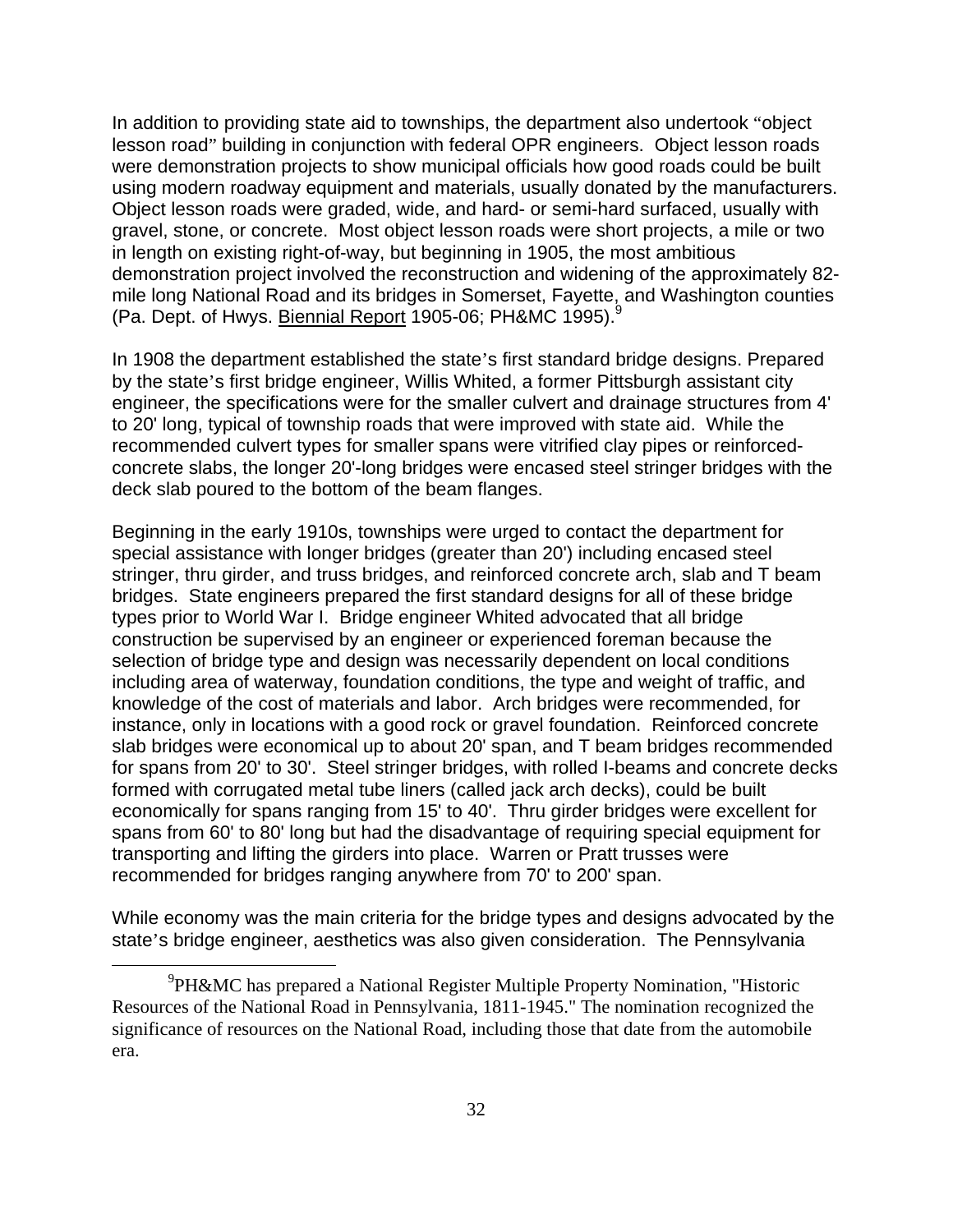Department of Highways followed the federal Office of Public Road's advice that "a design may be in excellent taste and yet be almost totally devoid of ornamentation. A few simple panels and copings are usually sufficient to lend an attractive appearance provided the planes of the wingwalls, parapets, etc. are in proper relation to each other and the roadway." Accordingly, the department added few ornamental features to the bridges it recommended to township and county officials (Pa. Dept. Of Hwys, Biennial Report 1907-08; Burr and Hoyt 1912; Municipal Journal 1913; Moorehead 1913: 39).

By 1910 the state aid program as established in 1903 had produced over 740 miles of roads and bridges and was considered by most Pennsylvania law makers as moderately successful. The department's engineers and good roads advocates, however, felt otherwise. The state aid program lacked coordination of planning effort between the various townships. Neighboring townships often chose not to improve the same roadways, resulting in sections of improved highway ending at rutted ditches at township lines. Furthermore, the department had no control over which second-class townships chose to avail themselves of state aid; in the thinly populated mountainous sections of the state, many townships could not raise even the 25 percent funding needed to match state aid allotments. The uneven geographic distribution of improved rural roads was highlighted in a 1909 survey taken by the OPR; only the counties of Berks, Blair, Montgomery, Allegheny, Delaware, and Lebanon reported more than 10 percent of road mileage improved. An improved road was defined as any road that at a minimum had been graded and covered with a semi-permanent (earth or gravel) surface. Only slightly less than 2,000 miles of roads of a total of over 99,000 miles of roads in the state had been improved with and without state aid, and in some counties such as Fulton and Indiana, no roads had been improved at all (Hunter 1908; OPR 1911: 100-101; Uhler 1916).

State highway department engineers, good roads reformers, and automobile industry interests pressed forward a plan for an integrated system of state highways connecting county seats and major towns. Roads designated as part of the state highway system would be taken over by the department and improved and maintained by its own personnel. In this manner, the department would have greater control over where and how state funds were spent. The department found a powerful ally in State Senator William C. Sproul (1870-1928) of Chester, Delaware County, who sponsored a bill calling for the establishment of the proposed state highway system. Sproul, a newspaperman and manufacturer, was a political reformer and strong advocate of good roads, who also knew how to work within the state's powerful Republican Party machine. He served as Delaware County's state senator from 1896 to 1916, and was governor from 1919 to 1923. His political career was closely linked to the growth and development of the Pennsylvania Department of Highways. Sproul was a sponsor or co-sponsor of most all of Pennsylvania's important roads legislation from the 1896 to 1923, including the Sproul of Act of 1911 that gave the department authority over 296 state routes and created a state highway system measuring approximately 8,500 miles,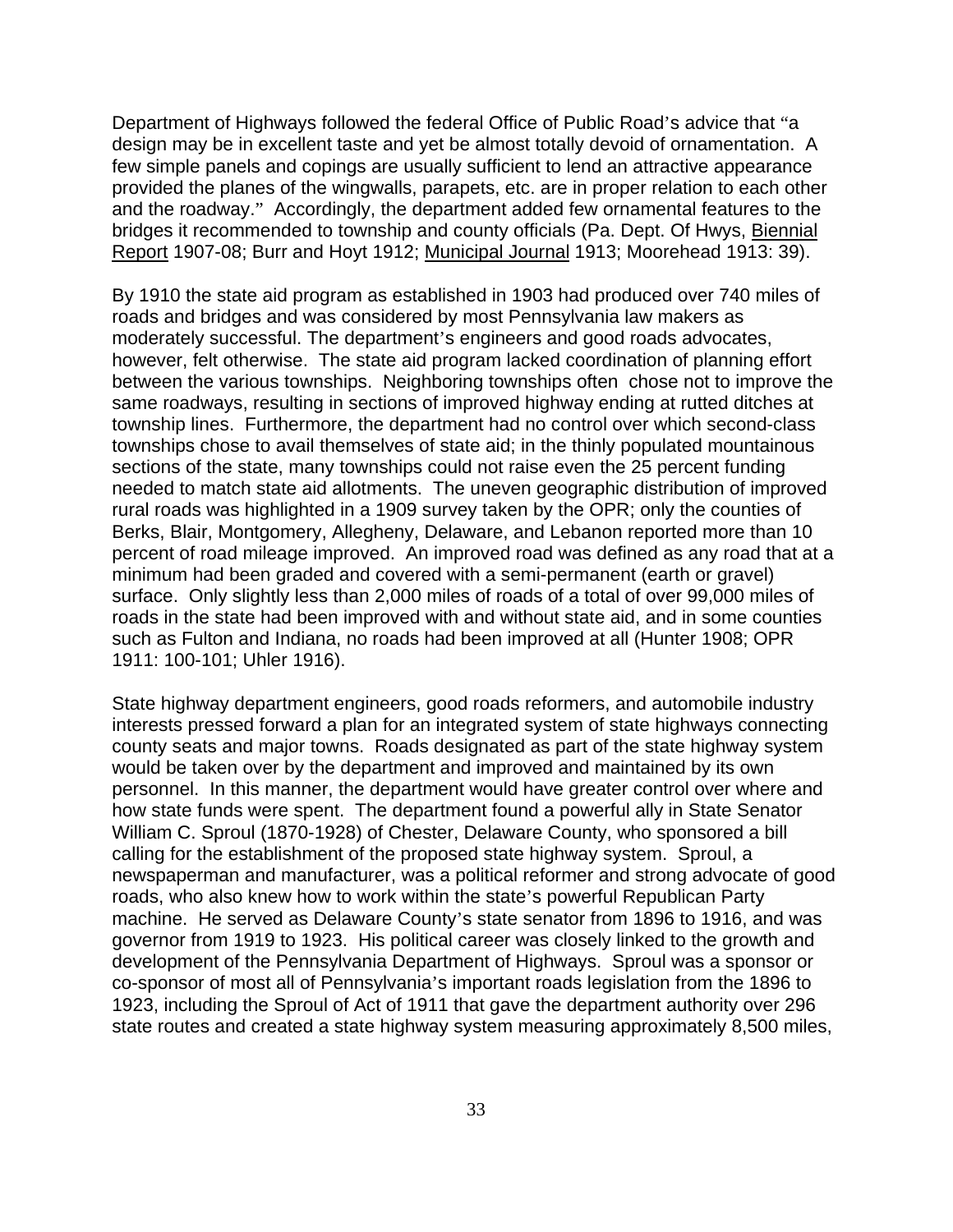80 percent of which were unimproved dirt roads (Dictionary of American Biography 1935: 484-485).

The Sproul Act of 1911 was landmark roads legislation that anticipated by ten years the federal act that required states to establish state highway systems in order to qualify for federal aid. The Sproul Act placed Pennsylvania at the forefront of the nation's highway developments, and made Pennsylvania's State Highway Department and State Highway System models for other states to study and copy. The Sproul Act brought sweeping change to roadway administration, beginning a process that diminished local road control in favor of departmental centralized control. Like most good roads legislation, the Sproul Act was designed primarily to benefit rural residents by providing access to cities and markets and free rural mail delivery. The roads also naturally benefitted the residents of principal cities, towns, and county seats, even though stateaid funding was not permitted for use on roads within the boundaries of the state's approximately 700 cities, boroughs, and first-class townships. Thus, state highway department activity was concentrated on the longer stretches of country road and not on the shorter sections of the routes passing through more densely developed areas (Pa. Dept. Of Hwys. Biennial Report 1911-12; Foote 1913: 361-362).

To function more efficiently under the increased responsibilities of the Sproul Act, the department reorganized and expanded. The department established 15 districts, each headed by a district engineer, who was in charge of all new construction, including bridges, and maintenance in a several county area. The central office in Harrisburg was organized as a "management division" to establish department policy, set engineering standards, and provide operational support to the districts. The district engineering offices were given a degree of latitude to determine construction priorities, and the organization of district engineering offices has continued to the present day. The current number of 11 districts was established in 1938 as part of the New Deal-era restructuring of the department (Municipal Journal 1913: 755; Biles 1920: 31-33).

The Sproul Act required the department to take over certain township roads but did not require that the state take over county-owned bridges on those same routes. Because the counties owned most of the longer bridges in the more populous sections of the state, the department did not for some years take direct responsibility for a large number of long-span bridges. Instead, the department played an advisory role and offered state aid to the counties that owned and maintained the bridges on the state routes. The department's bridge unit focused its efforts on replacing short span bridges and culverts that had been the responsibility of townships, and designing bridges for locations such as fords, ferries, at-grade railroad crossings, and highways on new alignments where no bridges had existed before. Not until 1929 did the legislature pass a law authorizing the department to take over the county-owned bridges on state highways (Uhler 1916: 801).

Willis Whited, the department's bridge engineer, issued instructions and standard plans to the district engineers for the construction of bridges on the state routes. These instructions were intended as guidelines and district engineers and their assistants were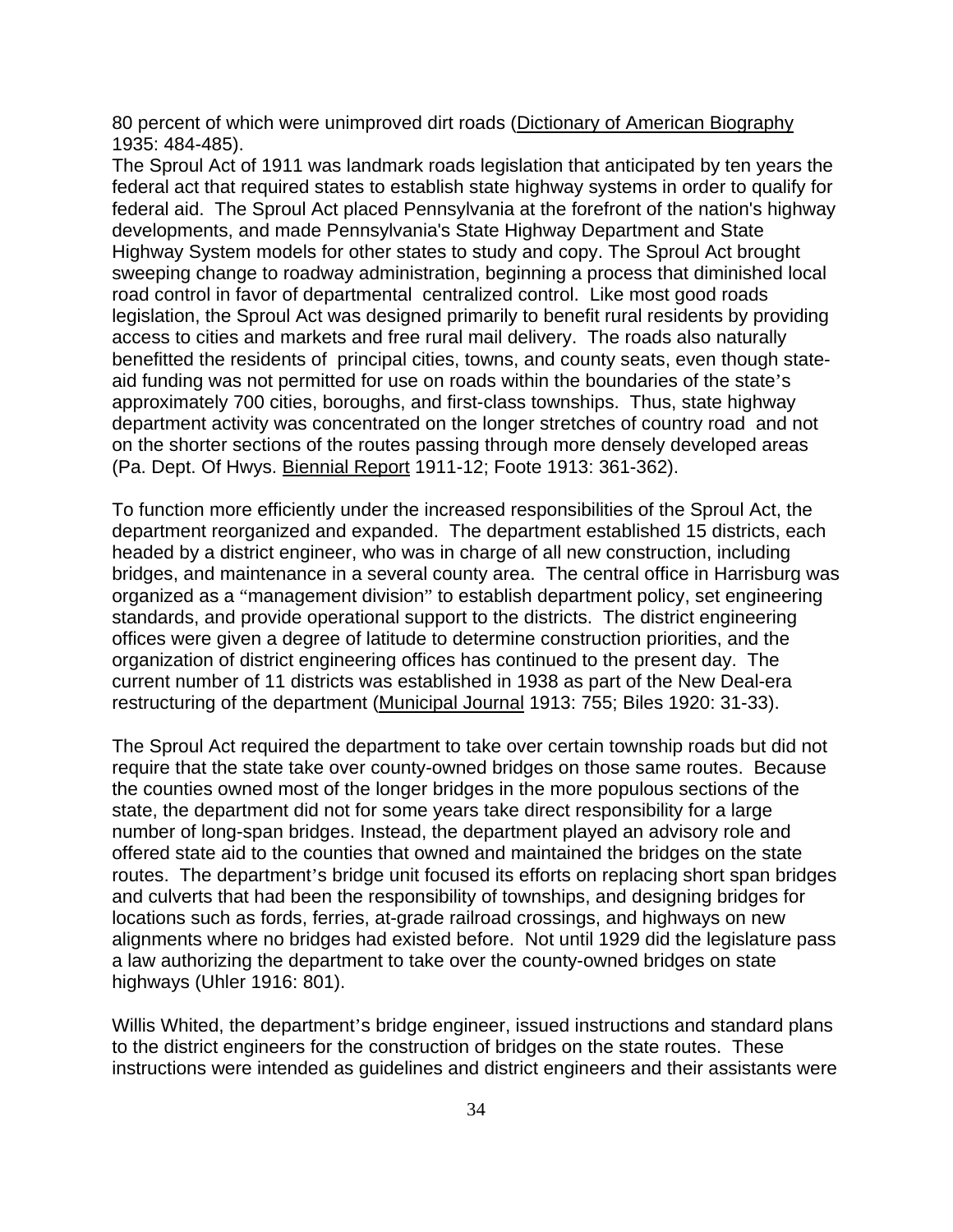encouraged to use the standard plans whenever practicable, but also told that "experience is a much better guide than any standard formula." The final choice of bridge type and design was left to the district engineer, who presumably knew about local conditions, including the cost and availability of materials and labor.

Pre-1919 specifications for bridges on Pennsylvania state highway routes were for short-span structures, most measuring under 30'-long. For bridges in the 20'-to-30' range the two preferred bridge types were encased steel stringers and reinforcedconcrete T beams, with concrete arches also an option if sufficient vertical clearance was available. The bridge specifications provided simple, unadorned economical designs with usually either solid concrete parapets or pipe railings. District engineers were encouraged to reuse old stone abutments if "of good square stone, well laid," otherwise abutments and piers were to be rebuilt with concrete. When longer bridges were required than provided for by standard specifications, district engineers were to submit the plans to the state bridge engineer for approval but were encouraged to consider such standard types as riveted Warren pony trusses or plate girders (PA Dept. Of Highways, Bridge Plans, #S-1 to S-300, Engineering and Contracting 1915: 32).

The task of improving the state highway system, which was increased by 1,200 miles to a total of 9,700 miles of roadway in 1913, was an expensive undertaking. Even with increased revenues from motor vehicle license fees and large annual appropriations from the state budget, department administrators regularly noted that they lacked the necessary capital to improve all of the designated state highway routes. In 1916 Department Chief Engineer William D. Uhler (1915-1922) reported that the greatest problem facing the department was that too many miles of unimproved highways had been forced on the department without adequate funding. All of the department's money was being used up on maintenance of earth- and stone-surfaced roads with little left over to upgrade the routes to the "permanent" bituminous- or concrete-surfaced highways and concrete or steel bridges that the department's engineers desired. Furthermore, the legislature had "unloaded" on the department many miles of township road that had been neglected, or even abandoned, for years. To put these roads back in service required huge sums of money that the department simply did not have if it was also to maintain the nation's largest state highway system (Uhler 1916: 797-799).

In 1913 the department was dealt a major financial blow when voters narrowly failed to pass a \$50 million bond issued that was earmarked for new road and bridge construction. The bond issue was opposed by the Republican party machine in Philadelphia primarily on the grounds that the rural highway program did not benefit urban areas and that the department was being used as a source of patronage for political rivals. Following the failure of the bond issue, the department undertook most new state highway construction cooperatively with counties such as Chester and Delaware that were willing to help pay for the highway improvements. The department also concentrated its efforts on particularly bad sections of important cross-state highways, such as the treacherous section of road running along the banks of the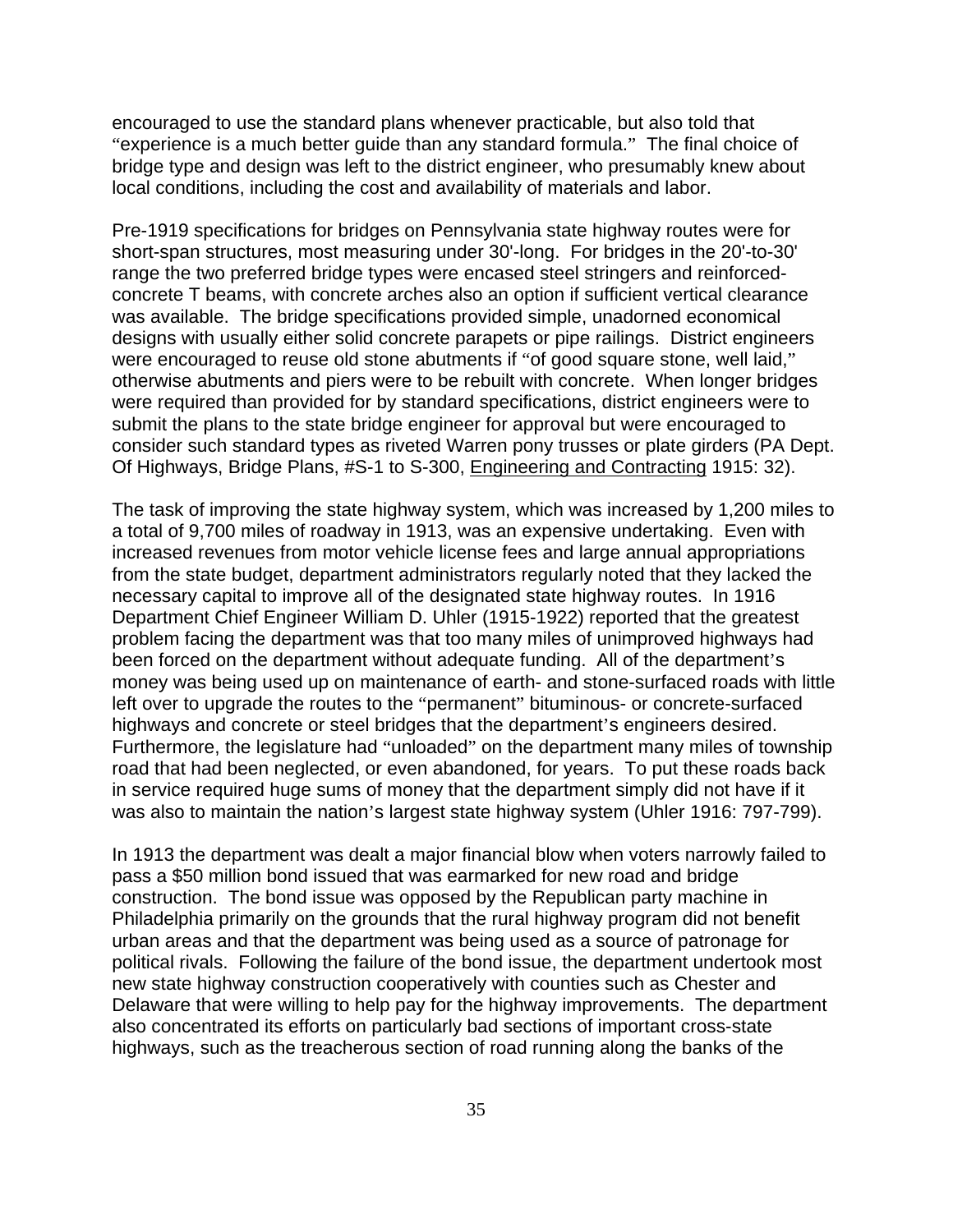Juniata River from Mifflintown to Lewistown (US 22), known as the Lewistown Narrows. The department's financial problems remained unresolved until after 1916, when events at the federal level prompted the state legislature and the voters to expand state highway funding (Municipal Journal 1913: 756-57).

#### Automobile Tourism and Trail Associations

The Sproul Act was not aimed at improving roads exclusively for automobiles, but for all travelers, including wagons and farm equipment. In 1911 the special road needs generated by automobiles were not yet apparent to highway engineers or road users. Nevertheless, prior to World War I, the automobile did contribute to the Good Roads Movement by sparking an interest in long-distance automobile travel. In the 1910s, small but ever increasing numbers of Pennsylvanians were taking to their automobiles to experience the "freedom" of the road. Despite difficulties with bad roads, early automobilists saw their cars as a means for a new type of personalized vacation. They did not have to rely on train and boat schedules, all they needed were good directions and knowledge of road conditions. There were, however, surprisingly few accurate road maps, and most people did not know the roads except within several miles of their own homes. The need for directions and marked routes was met by trail associations.

Trail associations promoted travel on specified routes or "trails" that generally ended at urban areas, such as Philadelphia and Pittsburgh. Included along the way were desirable tourist destinations such as the battlefield at Gettysburg or resorts in the Poconos. The tourist trails were not new but existing roads marked and described for the convenience of automobile travelers. In Pennsylvania the tourist trails were frequently marked by banded poles, such as the red, white and blue poles used on the Lincoln Highway. In most instances, the associations chose their routes over improved roads and bridges, but often they had no choice but to pass over country roads and across unimproved river fords. The designation of an unimproved road as part of a trail sometimes aroused local or state officials to improve roads or bridges along the route. Most tourist trails crossed several states.

The most famous of the trail associations was the Lincoln Highway Association, founded in 1913 to promote a paved coast-to-coast route from New York to San Francisco, including a stretch in Pennsylvania that followed portions of the old Pennsylvania Road (US 30). The Lincoln Highway was backed by wealthy automobile and parts manufacturers Carl Fisher (Prest-O-Lite Company, automobile headlights) and Henry Joy (Packard automobiles), who saw the coast-to-coast highway as personal dreams, as well as a convenient way to promote automobile sales and improved roads.

 Although Fisher and Joy began with the intention of paving the entire route, the astronomical cost of the venture soon led them to pave only a few short demonstration sections and to plow their funds into promotion and recruiting local "consuls" (businessmen, lawyers, editors) to represent the association along the highway. The Lincoln Highway Association promoted the Pennsylvania section of its route as one of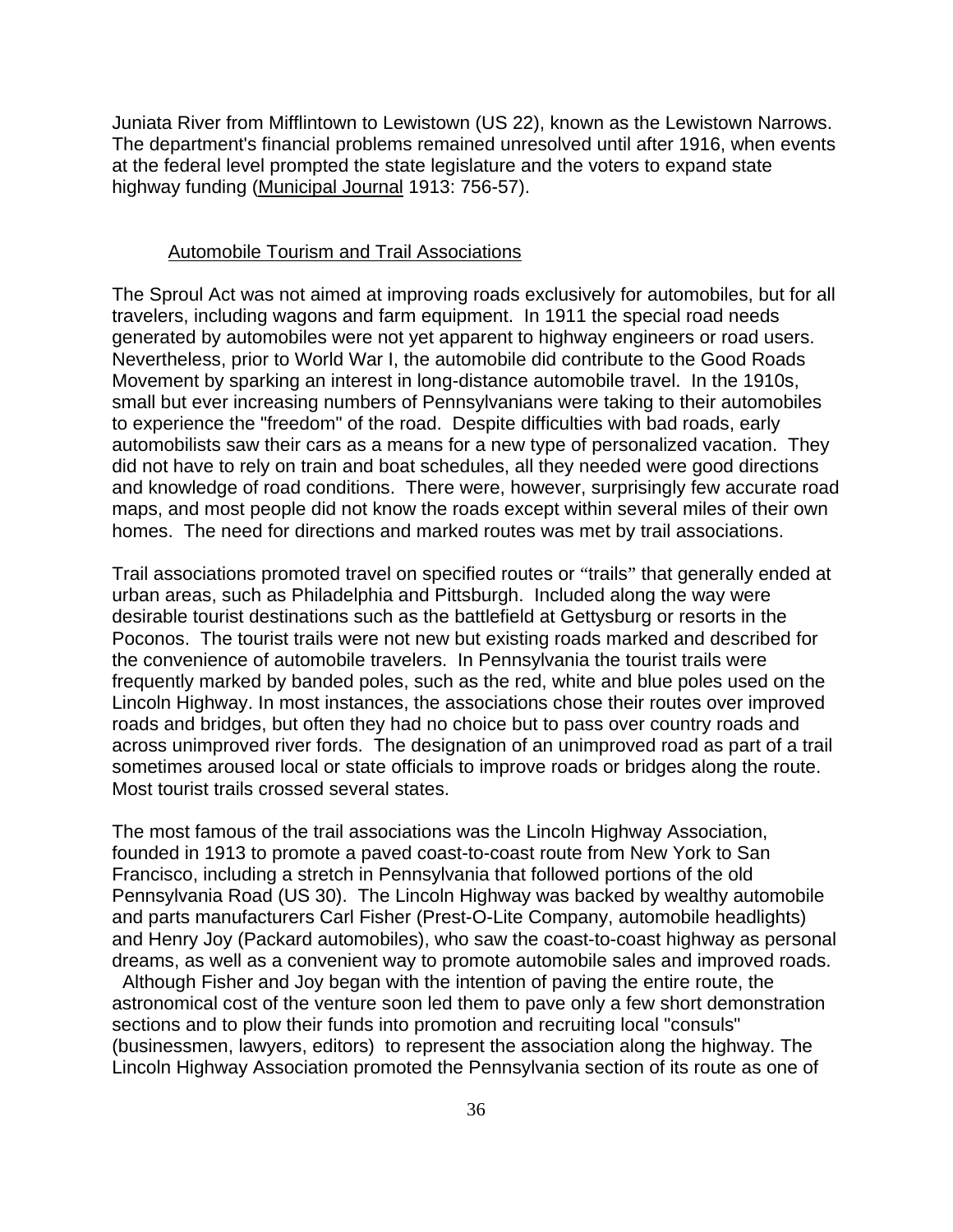the best maintained cross-state highways in the nation. In 1911, the route had already been marked as State Route 1 by the Pennsylvania Department of Highways. In 1915 travelers reported that the Pennsylvania state highway crews were out repairing and paving the road, except for some parts that had yet to be purchased from moribund turnpike companies. The greatest difficulty for Pennsylvania's cross-country motorists was climbing the steep Allegheny ridges where cars frequently overheated and broke down (Hokanson 1988:44-46).

The Lincoln Highway promoters successfully introduced the nation to the idea of longdistance interstate roads. They also spawned numerous imitators. By 1924, at least 250 marked trails crossed the United States. Most trail associations produced maps and magazines that reassured automobile tourists that the roads were passable, had adequate services, and led to desirable tourist destinations. In addition to the Lincoln Highway, tourist trails in Pennsylvania included the National Old Trails Road (State Route 11, redesignated US 40 in 1926), established in 1912 by the National Old Trails Road Association and following the old National Road across the state's southwest corner; the William Penn Highway, designated circa 1916 (State Route 3, redesignated US 22 in 1926) from Easton to Pittsburgh with a branch from Reading to Philadelphia (route of present day US 422); the Susquehanna Trail, designated ca. 1916-17, following the Susquehanna River from the Maryland border north to the New York border at Lawrenceville (present day US 15 north of Harrisburg, I-83 south of Harrisburg); and the Roosevelt Highway. designated circa 1919 (State Route 7, redesignated US 6 in 1926) across the northern top of the state (For a more complete list of Pennsylvania tourist trails and their histories, see Appendix I).

An unusual tourist trail was the Lackawanna Highway (US 11) from Scranton to Binghamton, New York. The Department of Highways built the road on the old right-ofway of the Delaware, Lackawanna, and Western Railroad (DL&W), which had abandoned the route in 1915 when it completed the Clark Summit-Halstead Cut-off. With the urging of automobile associations and local businessmen, the DL&W donated the right-of-way to the State of Pennsylvania. In 1917 the Department of Highways paved the route and built bridges, touting the road as one of the "most beautiful and safest" on earth because of the long tangents, easy curvatures, and low grades provided by the railroad right-of-way. The Lackawanna Highway was also one of the first routes in Pennsylvania to benefit from federal funding under the Federal Aid Act of 1916 (Rapelje 1919).

In Pennsylvania, the tourist trail associations' historic significance was primarily one of promoting automobile tourism through printed materials such as maps and magazines, and recruiting businessmen to advertise roadside fuel, food, lodging, and automobile repair shops. By the time the Lincoln Highway Association was established in 1913, the job of initially identifying and mapping Pennsylvania automobile routes had already been undertaken by the state highway department as part of the establishment of a state highway system in 1911; the trail associations merely adopted the numerically designated state highway routes (e.g. State Routes 1, 3, 7 etc.), promoting them with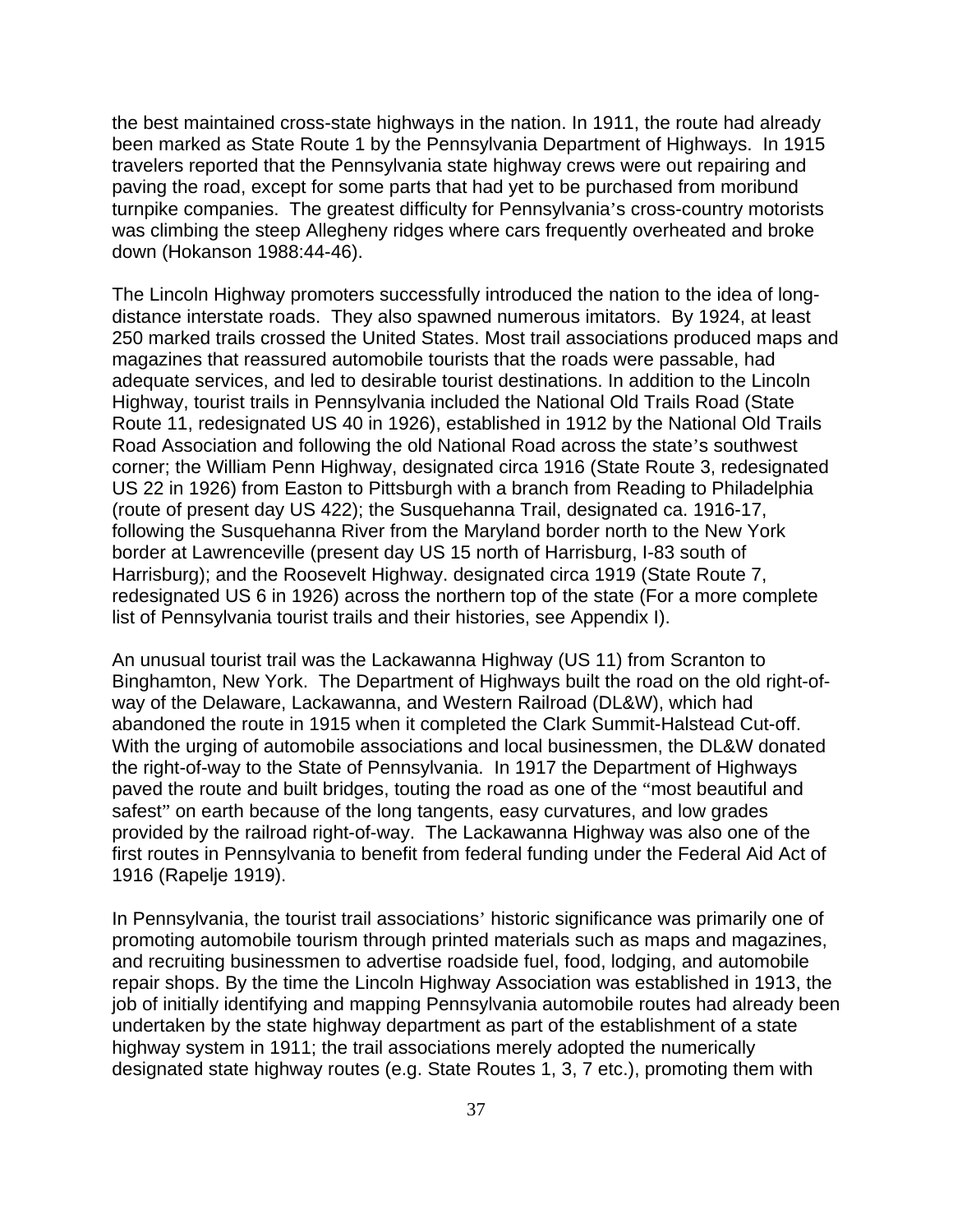new names, such as the Lincoln, William Penn, and Roosevelt highways. In some states other than Pennsylvania and similar northeastern states early infected with the Good Roads Movement, the trail associations played a much more active role identifying routes and were often the very first organizations to designate cross-state automobile roads that would later become state highway routes. This was especially true in the Midwest and South where many states did not establish highway departments and highway systems until the end of World War I.

The Pennsylvania Department of Highways historically approached the need for long distance automobile travel from a different perspective than the trail associations. Engineers did not wish to promote tourist destinations or scenic routes per se. In general, they wanted cross-state routes to follow the most direct path possible, to connect major centers of population, and to serve existing patterns of travel, only secondarily serving specific tourist sites or roadside businesses. State highway departments were in the job of building state highway systems, not just improving certain routes. State highway departments had an ambivalent relationship with the trail associations; the associations were important political backers of highway improvements but they also sometimes used their political influence to back improvements that engineers did not feel were justified by traffic volumes, existing traffic patterns of local importance, or the most efficient use of state highway funds. For instance, the Pittsburgh to Buffalo Highway Association was established in the mid-1920s to justify expensive improvements for specific roads in the vicinity of Indiana, PA, on one of several routes between Pittsburgh and Buffalo.

In the 1920s state highway officials began to complain that the tourist trail associations too often promoted branch and overlapping routes and did not maintain signage, failing to repaint stripes and replace markers as they were worn or lost. Automobile travelers reported confusion at intersections where telephone poles had multiple markings, striped like candy canes, indicating several different overlapping or branch trails; where old markers had not been removed for trails that had been relocated to better roads or disbanded; or where local businessmen placed unauthorized signs indicating lengthy and out-of-they-way alternative routes in order to lure travelers past their places of business.

In 1926, the American Association of State Highway Officials (AASHO), in direct response to the problems created by more than 250 named tourist trails in the United States, adopted a uniform system of US numbered highways to discourage the trail associations from placing their own highway markers in competition with statedesignated routes (USDOT 1976: 109-110). The tourist trail markers were replaced by the now familiar shield-shaped signs bearing the US route number. By the late 1920s, most of the trail associations no longer served an important purpose and disbanded. Nonetheless, the names of the more popular tourist trails, such as the Lincoln Highway (US 30) and National Road (US 40), continued to be widely used, especially for bypassed sections of the old trails, and lived on in the names of gas stations, motels, restaurants, camp grounds, and attractions that had sprung up along the original routes.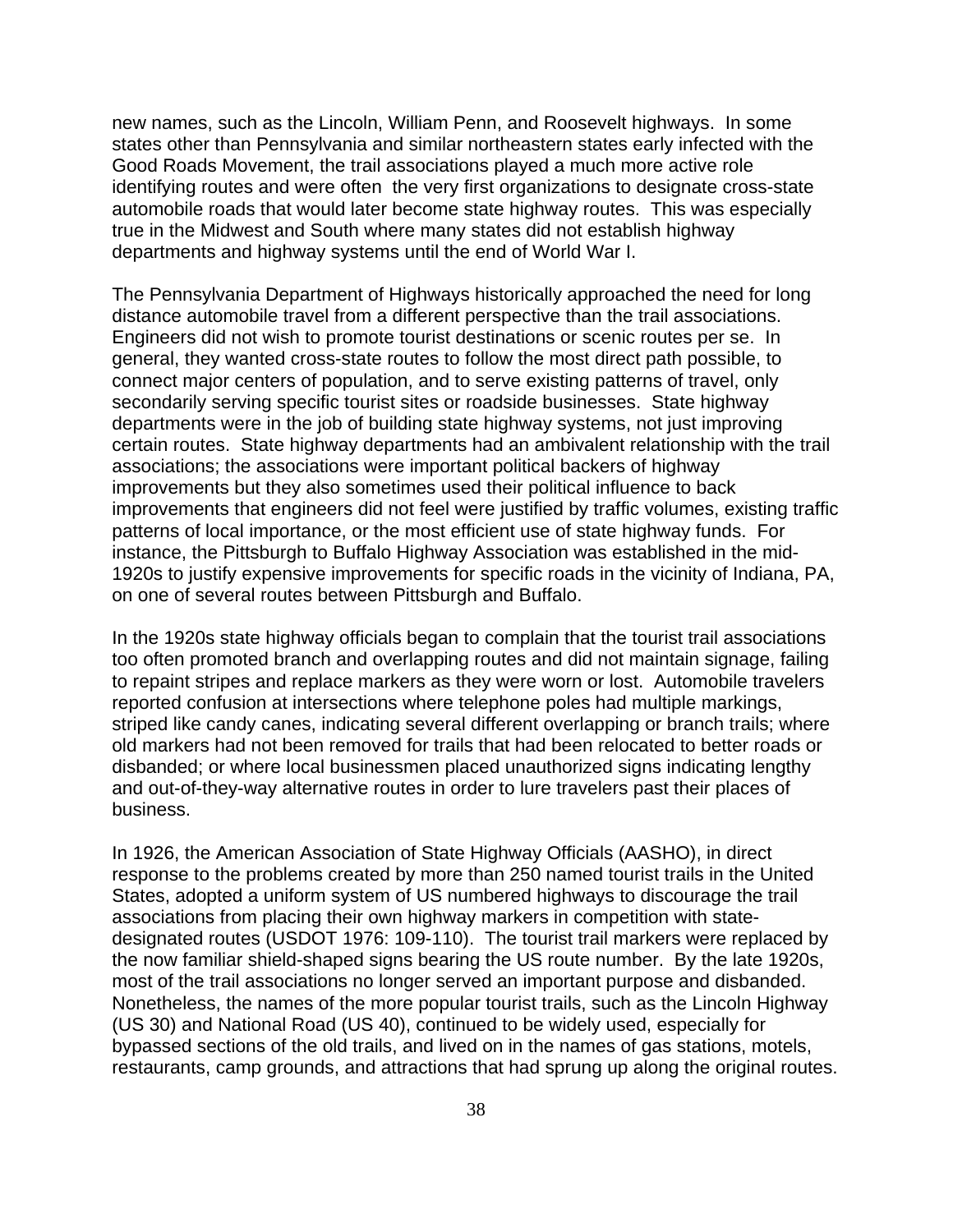# **2. The Golden Age of Pennsylvania Highways, 1917-1940**

# The Federal Aid System and Its Impact on Pennsylvania Highways, 1917-1929.

Pennsylvania's highway program prior to 1916 had been the largest in the nation in terms of total mileage incorporated into a state highway system (9,700 miles) as well as one of the most successful in terms of the total mileage of improved state highway (1,050 miles hard or semi-hard surfaced). Nevertheless, Pennsylvania's leading highway advocates and automobile enthusiasts realized that securing stable funding was the key to future improvements. The landmark 1916 Federal-Aid Road Act directly involved the national government in highway building and established a national funding formula. It provided \$75 million in federal money to be matched dollar for dollar by the states. Funds were available for the grading and surfacing of rural post roads, as well as for the construction of bridges and were apportioned among the states on the basis of population and total mileage of postal department certified roads. Federal aid road and bridge projects had to be initiated and supervised by state highway department officials, a system already in place in Pennsylvania, but lacking in many southern and western states. Funds were available for construction only, not to pay for highway department staff or administrative costs.

As part of the federal aid program, the Bureau of Public Roads (BPR) was charged with developing technical standards in cooperation with state highway departments, as well as with approving all project plans and specifications. The federal agency sponsored a convention out of which was formed the American Association of State Highway Officials (AASHO). AASHO became the primary forum for the discussion and formulation of technical standards for the nation's roads and bridges. By involving state officials in the standardization process, the BPR ensured that minimum standards would be cooperatively applied throughout the nation including Pennsylvania (Seely 1987: 46- 65; USDOT 1976: 84-88).

The 1916 Federal Aid Road Act spurred the Pennsylvania State Highway Department to a new level of activity. The state legislature appropriated an unprecedented \$25 million dollars for the department, more than enough to match the available federal aid for new construction. Another \$20 million, from the Motor Licensing Fund, was earmarked for maintenance. Additionally, in 1918 the voting public overwhelmingly approved a 30 year, \$50 million state bond issue for road improvements. In 1921 the department received another financial boost when the state legislature enacted a state fuel tax. The one-cent-per-gallon tax was raised to three cents by the end of the decade with one-half cent of the tax returned directly to the county in which it was collected, where it could be used only for roads and bridges (Sproul 1919: 26; Public Roads 1919: 70-72; PA Dept. Of Hwys Biennial Reports 1919-1923).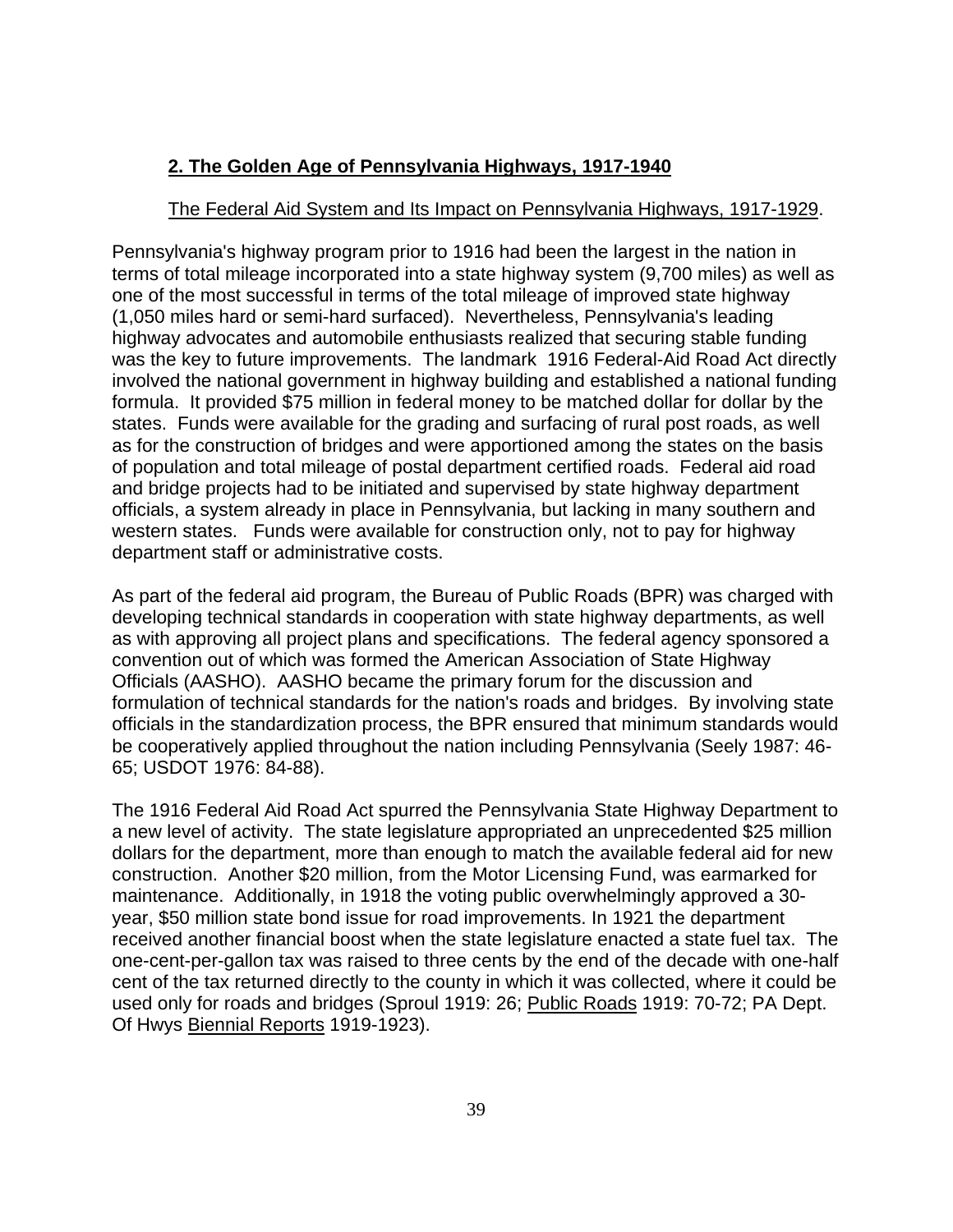Between 1917 and 1920, World War I restrictions on materials and labor temporarily interrupted almost all highway construction projects. The war did, however, highlight the need for good roads. During the war, freight car shortages and rail shipping bottlenecks led industries and manufacturers to ship freight by motor trucks. Two of Pennsylvania's highways of interstate character, the National Road and the Lincoln Highway, were declared war emergency routes by the federal government, and were ordered to be kept open. This was accomplished by the Department did through a heroic effort during the severe winter of 1917-1918. Although small by today's truck standards, the 12- and 15-ton trucks used by the army and express companies tore apart Pennsylvania's gravel or thin bituminous roadways. The wartime lesson was not lost on either Pennsylvania voters or the Department; bond issue funding was earmarked only for properly drained, heavily-built roadways and bridges .

With wartime shortages at an end, road and bridge building activities resumed in earnest in 1920. The emphasis for the Pennsylvania Department of Highways was improving the system of more than 10,000 miles of state highway. Several standard grades of new highway construction were established based on traffic counts and the level of truck traffic using state routes. In 1923-24 the state conducted one of the nation's first comprehensive statewide traffic surveys gathering traffic counts from over 300 survey stations. The survey identified those state routes that were most heavily traveled, especially those serving a large number of trucks. These routes included the major cross state US-designated highways and the state routes radiating from urban centers such as Philadelphia, Pittsburgh, Erie, Reading, Allentown, and Scranton. The routes with the greatest level of truck traffic were targeted for heavily built concrete roadways while hard-surfacing with bituminous macadam was used on the more lightly traveled rural state highways. Standard minimum road width increased on the state highway system from 16' to 20', while major cross state routes such as US 1, US 22, and US 30 could be as wide as 40'. Routes were realigned eliminating steep grades and curves. By the late 1920s all but the most remote portions of the state highway system had been hard surfaced while the remaining routes had been graded and drained (Engineering News-Record 1931: 1028-29).

### Activities and Influence of the Bridge Unit, 1920-1929

With the end of World War I, the Department of Highways geared up for the large job of expanding both its central office and district engineering staffs. To manage the cost, design, construction, and inspection of bridges, the Bridge Unit was reorganized with bridge engineers assigned to each district. During the 1920s, the bridge unit designed more than 1,400 new bridges and oversaw the maintenance of hundreds of other bridges included on the state highway system. The unit undertook the first detailed inspection of all bridges on the state highway system, and in addition reviewed and approved plans for all bridges built by second-class townships (BPR and PA Dept. of Hwys. 1928: 38).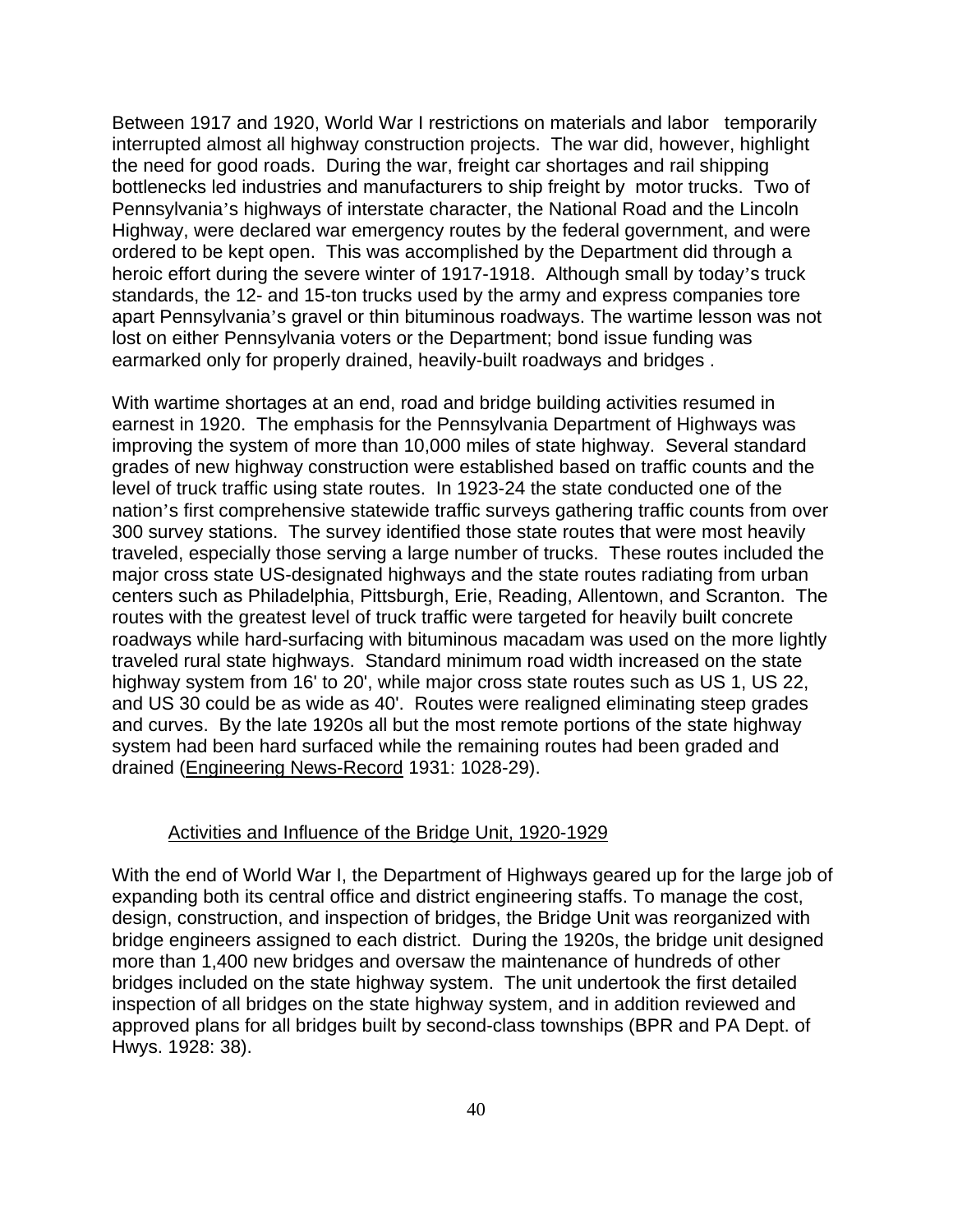Chief Engineer of Bridges was E. E. Brandow. Like most engineers, then and now, he stressed economy in the design of Pennsylvania's highway bridges. The design philosophy emphasized bridge utility and capacity, with aesthetics a secondary concern if it did not greatly increase the cost of the bridge. Bridge types and designs were driven by the cost and availability of materials and labor. After 1920 steel stringer and T-beam bridges were built more heavily in anticipation of heavier traffic and loads. Common to steel stringer, T beam and reinforced concrete arch bridges were well-proportioned concrete balustrades. The construction of greater numbers of steel stringer bridges in the 30'-to-60' range was made possible by Pennsylvania's steel industry. By the 1920s they had solved the problems of producing inexpensive rolled I-shaped beam sections ranging up to 36"-deep. The bridge unit developed longer-span bridge designs, preferring in most instances to use large riveted thru girder bridges, or in some cases rivet-connected Warren and Parker trusses. Open spandrel, reinforced concrete arch bridges were normally reserved for large river crossings, or cities and park settings where the aesthetically pleasing open spandrel design with architectural detailing was desired.

The emphasis on heavier construction was driven by careful analysis of the state's traffic conditions. Goods trucking was expanding rapidly, and the bridge unit adapted its designs to heavier 15-and 20-ton loadings. But, despite the bridge unit's forward thinking approach to bridge design, the engineers, like those throughout the United States, often found themselves struggling to catch up with the demands of the motoring public. In 1922, bridge engineer Brandow wrote that Pennsylvania built "all new bridges with a width of at least 24'." This at a time when bridge widths of 18' or 20' were still common place in less heavily trafficked states like Georgia and Nebraska (Municipal and County Engineering 1922: 197).

In 1923 the Department of Highways took a comprehensive survey of at-grade railroad crossings on the state highway system. The survey identified more than 1,200 crossings that were labeled as "exceptionally dangerous" because of the speed of trains, number of tracks, alignment of the roadway, and poor sight distances Between 1923 and 1926 the department eliminated 251 grade crossings. Some eliminations were achieved by simply relocating the road, but 74 were eliminated by the construction of an overpass or underpass. The bridge unit designed most of these bridges using standard bridge types such as thru girder, T beam, and steel stringer bridges (BPR and PA Dept. Of Hwys. 1928: 29).

A special problem facing the bridge unit in the 1920s was working with counties to maintain county-owned bridges on state highway routes. The original 1911 state law had excluded county-owned bridges on state highways from state ownership. By the mid-1920s, however, the bridge unit reported that the state was maintaining or paying for the replacement of most of the county-owned bridges. Many of the county bridges were wood truss (covered) bridges, metal truss bridges, stone arch bridges, and wood stringer bridges, which dated to the pre-automobile era. In order to clarify the bridge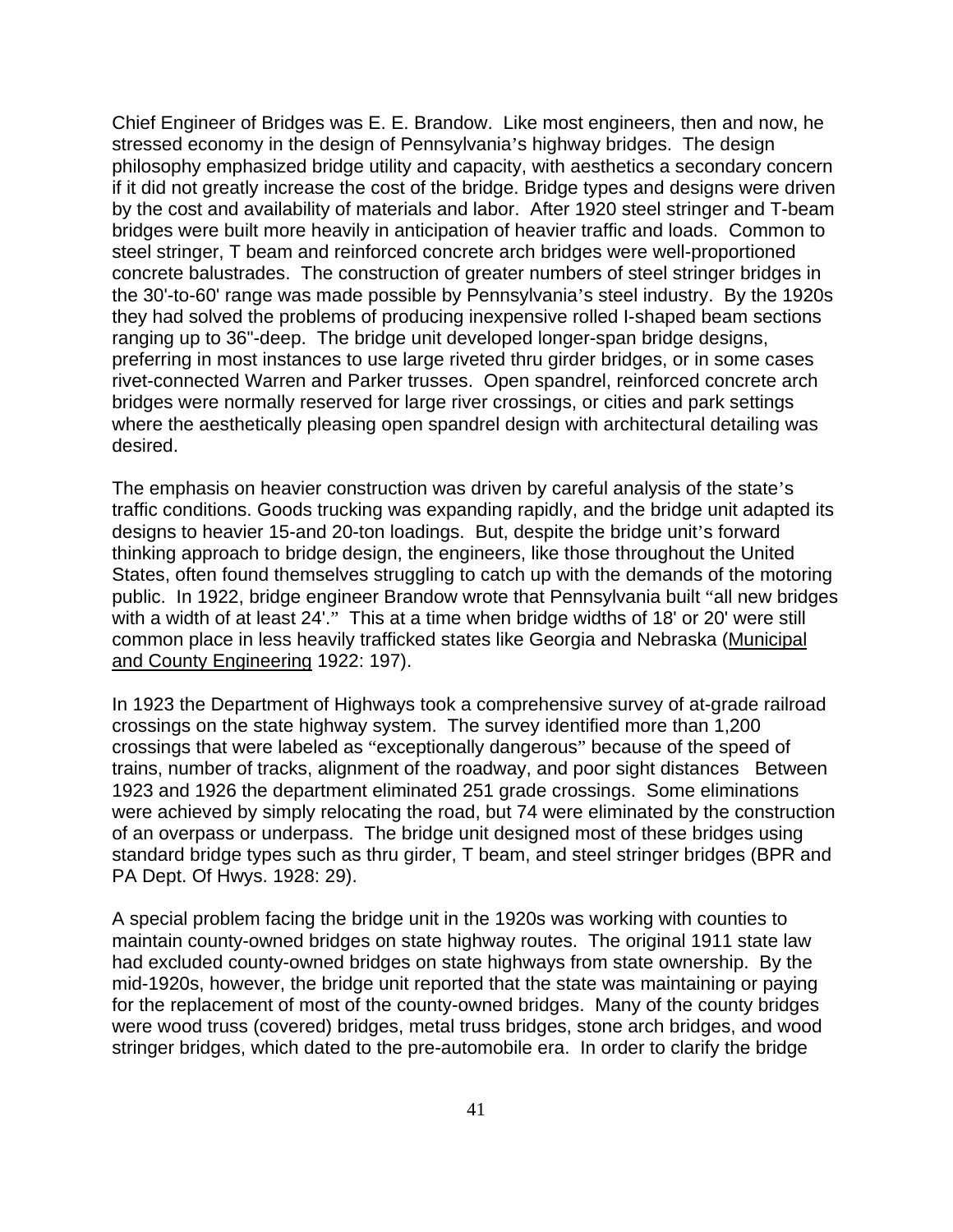ownership question and to make it easier for the department to bring county-owned bridges on state highway routes up to standards, in 1929 the legislature passed a law authorizing the department to take over all county and township bridges on state highway routes. The law transferred more than 2,000 bridges to state ownership (PA Dept. of Hwys., Biennial Reports, 1929-30; Public Law 1054, No. 408, 1929).

## Pennsylvania Road and Bridge Building During the Great Depression, 1929-1940

In October, 1929, the stock market crashed and the Great Depression hit the nation. While the nation's economy languished and unemployment soared, funding for road administration was little affected by the country's economic downturn. On the federal level, the Hoover administration and the BPR strove to maintain the basic, efficient intergovernmental relationships that had been put in place by the Federal-Aid Road Acts. One of the few existing programs in place for distributing federal funds on the state and local levels when the Depression hit, the federal-aid apportionments continued to flow to the states. State-generated road-user revenues such as motor vehicle registration fees and gasoline taxes remained surprisingly stable (USDOT 1976: 123-124).

In Pennsylvania the economic crisis reached critical proportions with more than 900,000 workers out of jobs in 1931. Governor Gifford Pinchot (1931-1935), pledged state government programs to the relief effort. As part of a campaign promise "to get farmers out of the mud" and create thousands of jobs, Pinchot secured legislation adding more than 20,000 miles of township roads to the state highway system. The Department of Highways mobilized, hiring contractors to pave roads and build bridges. In many instances, contractors were required to hire laborers from unemployment pools. The department also directly hired tens of thousands of unemployed workers for its own maintenance and construction forces. Under the program, as many as 250,000 workers were employed from 1931 to 1933. The lightly built 16'-wide roads covered with stone, slag or gravel, although not up to the highest road building standards of the day, were called "Pinchot Roads" by grateful residents (Stevens 1956: 627-28; Lewis 1933: 309).

The typical Pinchot Road bridge was a standard low-cost steel stringer bridge composed of I-beams with welded angle crossbracing between the beams. The bridge had a timber laminated deck and welded steel railings composed of angles and channels. The preferred substructure was to reuse old stone abutments and piers with the addition of new concrete caps when possible. When a new substructure was required additional abutments or piers were built with stone, if locally available, or otherwise concrete. The bridge unit prepared standard plans with material complete tables for every span length up to 76'. The depth of I beams could be from 6" to 36" depending on the length of the span and the loading. About the only erecting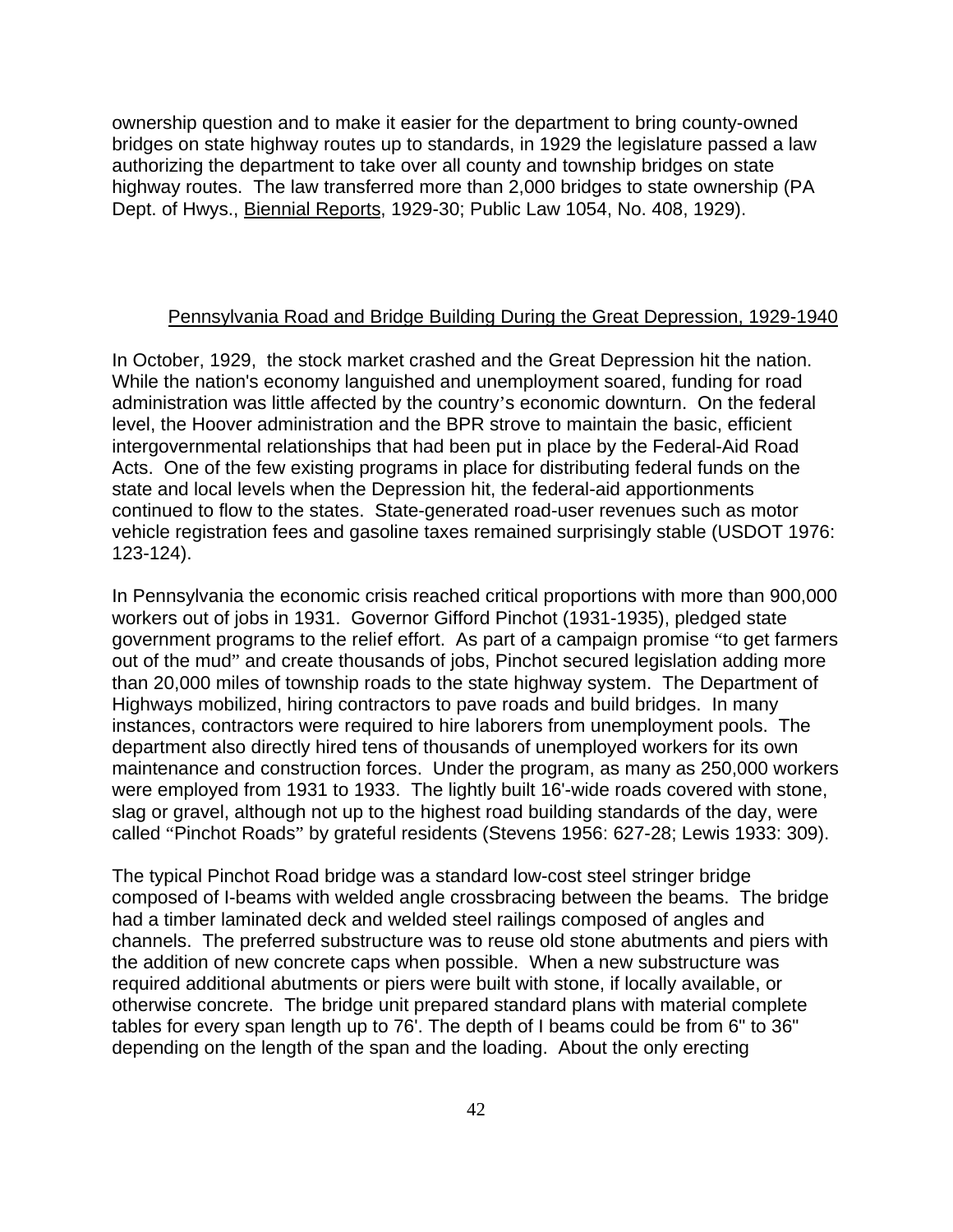equipment required were portable welding outfits. The beams were usually rolled into place, although A-frame derricks were available. The bridge program was tied to work relief programs; out-of-work stone masons, painters, and welders were given preference for bridge work. By mid-1933, more than 460 low-cost steel stringer bridges had been built. The standard steel stringer design proved so successful that it continued to be built in great numbers through the mid-1950s. Over 850 pre-1957 examples of the lowcost steel stringer bridge have been identified by the survey, with more than 40 dating to before 1935. (Engineering News-Record 1933: 709-710).

The success of state relief projects such as Pennsylvania's Pinchot Roads inspired the Roosevelt administration to sponsor similar projects throughout the nation as part of the New Deal begun in early 1933. Large federal highway appropriations in 1933, 1934, and 1935 were made available through the regular federal aid system and also through the National Industrial Recovery Act (NIRA) of 1933, the Hayden-Cartwright Act of 1934, and the Emergency Relief-Appropriation Act of 1935. These acts channeled money to the federal-aid system of highways, and, for the first time, to urban roads and secondary farm-to-market roads not on the federal-aid system.

Additional federal funds were made available in 1935 through the Public Works Administration (PWA) and Works Progress Administration (WPA) for hiring thousands of workers to build roads and bridges for state, county, and municipal highway projects. The Pennsylvania Department of Highways employed 143,000 WPA workers at the peak of the program in 1936-37. The department's WPA workers assisted with paving, widened existing roads, built up shoulders, improved drainage, built bridges and planted flowers and trees as part of roadside beautification. Bridges built with WPA assistance did not differ from other standard-design bridges of the period, and the department's bridge plans and records do not differentiate WPA-built bridges from those built using other funding and employment sources. There is no available record of how many bridges were built by WPA workers, but the number was considerable. The survey has identified over 1,250 surviving state-owned bridges built from 1936 to 1940, more than for any other five year period from 1911 to 1955. (PA Dept. of Hwys., Biennial Reports, 1935-39; USDOT 1976: 125-126).

The Civilian Conservation Corps (CCC), one of Roosevelt's pet projects, provided temporary jobs for young men building recreation and conservation projects, mostly in national and state forests and parks. National forest bridges were usually built to plans prepared by the federal Bureau of Public Roads (BPR). In Pennsylvania the CCC developed fourteen of the eighteen state parks opened between 1931 and 1940. The work performed by the CCC crews included clearing of campsites, construction of roads, trails, bridges, and water and sewerage systems, and the building of a variety of service, administrative, and recreational buildings and facilities.<sup>10</sup>

 $10$ CCC-built resources have been considered for the National Register as part of the "Emergency Conservation Work (ECW) Architecture in Pennsylvania State Parks: 1933-1942,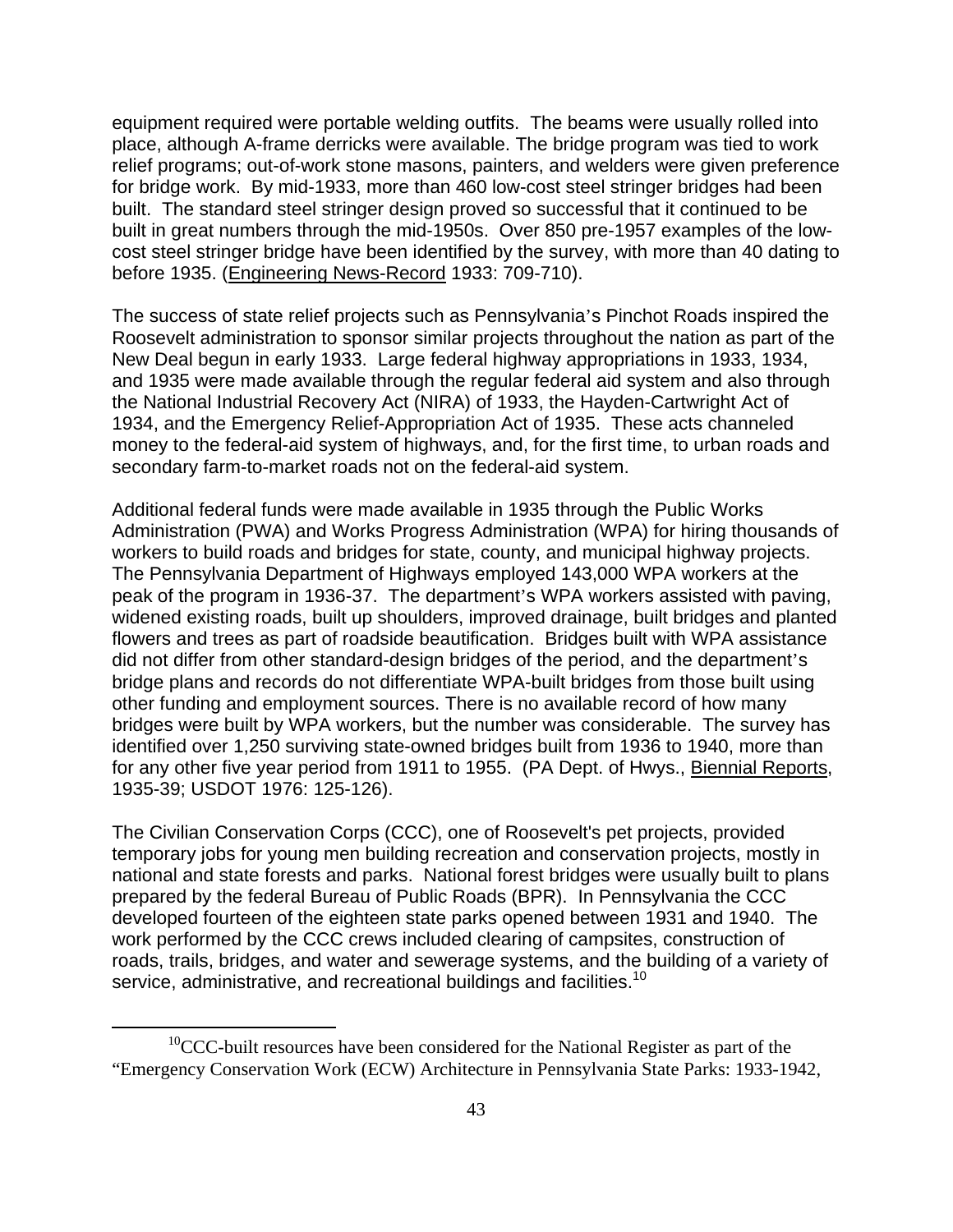Pennsylvania's state government embraced the New Deal policies and expanded upon them with its own highway programs to bale out financially strapped townships and municipalities. Even before the Depression, the Pennsylvania Department of Highways had advocated expanding the state aid program to include the "urban" first-class townships, boroughs, and cities that had been excluded from the original funding formulas. In many cases, these municipalities lacked the tax base for undertaking large-scale road and bridge improvements or for maintaining the routes to the same standards as the department. Thus, newly paved state highways frequently turned into unimproved roads, especially at the boundaries of smaller cities, boroughs and firstclass townships. With the onset of the Depression, municipalities were in an even less advantageous financial position; if the municipal roads were to be brought up to standards, the department's policy makers concluded that local governments needed to be relieved of tax burden and an even greater portion of the state's roads and bridges brought under the direct care of the department. In 1931 the legislature passed a law authorizing the department to provide special funding to municipalities and counties to improve sections of state highway that passed through boroughs and cities. Finally, in 1936 the Department of Highways took over the connecting sections of state highway in first-class townships, boroughs, and cities, and extended its obligations to maintaining urban bridges. By the same law, the department was authorized to acquire the state's remaining private toll bridges.

An additional component of the New Deal highway program was the elimination of hazardous railroad grade crossings by separating vehicular and train traffic. With both locomotives and automobiles increasing in size and power, the problem of providing for safe and efficient crossings was becoming more widespread. From 1932 to 1941, the federal government made available several hundred million dollars to the states to build more than 2,100 grade-crossing elimination bridges and to install thousands of automated train-activated protective signaling devices. The Pennsylvania Department of Highways used the funding to supplement its existing grade crossing elimination program, eliminating 507 dangerous intersections.

Thematic Resources."

1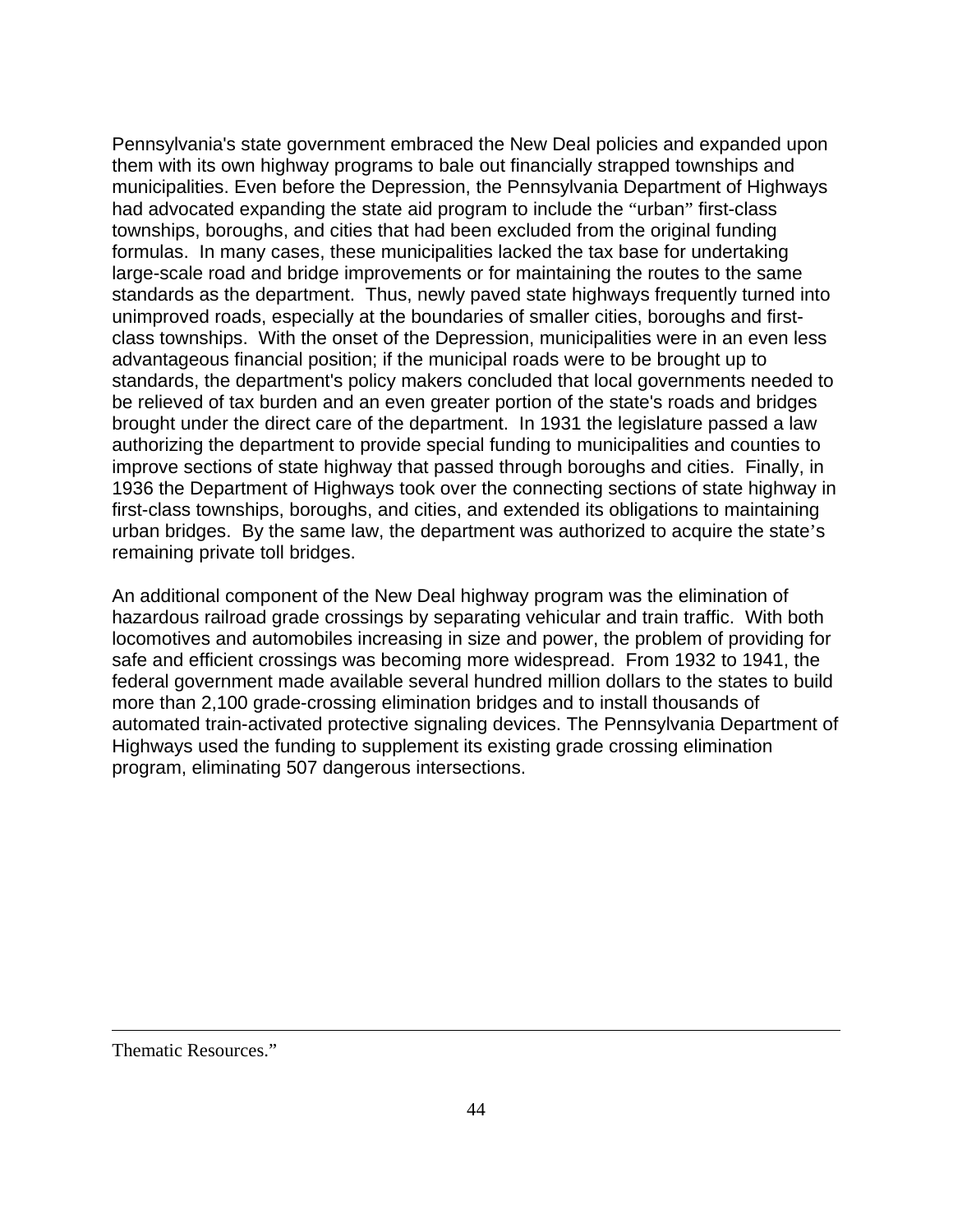The most spectacular New Deal project did not involve the Department of Highways, but the independent Pennsylvania Turnpike Commission. In May 1937 the Commission was formed with the objective of building the nation's first modern, limited-access, fourlane highway. When its bonds found few purchasers on the open market, the federal Reconstruction Finance Corporation and the Public Works Administration stepped in, funding what they saw as a massive unemployment relief program. Using the graded right-of-way and abandoned tunnels of the old South Penn Railroad, the turnpike across the Allegheny Mountains ushered in the era of high-speed automobile travel and marked the development of new highway design standards. The original turnpike was a 160-mile-long limited access highway that was built from Irwin to Carlisle and opened to traffic on October 1, 1940. An immediate success, the turnpike averaged 26,000 vehicles per day, easily enough to pay off the bond issues. More important, the turnpike demonstrated the value of limited-access highways and ushered in a new era of highway construction that would begin in earnest after World War II.<sup>11</sup>

In summary, the impact of the New Deal was to expand the state government's responsibility for roads and bridges. The New Deal marked a significant shift in state highway policy to include urban highways in addition to the traditional farm-to-market roads and township roads. From 1931 to 1940 the state highway system expanded from over 10,000 miles of roadway to over 40,000 miles of roadway. As a result, the department's bridge responsibilities grew nearly fourfold: in 1930 the department maintained 4,300 bridges; by 1940, the department was responsible for building and maintaining over 18,000 bridges, more than 75 percent of all the state's highway bridges (PA Dept. Of Hwys. Biennial Report, 1939-1940).

# **3. World War II and the Postwar Highway System, 1941-1956**

# Planning the Postwar Highway System, 1941-1945

The great national highway boom that began in the early 1920s and continued through the Great Depression came to an end when the nation mobilized for World War II. The federal Office of Defense Mobilization restricted road-building supplies such as steel and asphalt in June 1941, and gas rationing sharply curtailed tax revenues for highway construction and maintenance beginning in April 1942. State highway departments worked with reduced staffs after employees left for the armed services. Nationally, federal aid highway projects fell from an all time high of 12,936 miles in 1941 to only 3,035 miles in 1945 (Seely 1987: 177).

Pennsylvania's Department of Highways had entered the 1940s optimistically, ready to launch a new, more scientific design program of seven highway classes whose different characteristics depended on traffic load. But America's entry into the war

<sup>&</sup>lt;sup>11</sup> The bridges owned by the Pennsylvania Turnpike were not evaluated as part of the PADOT Historic Bridge Inventory.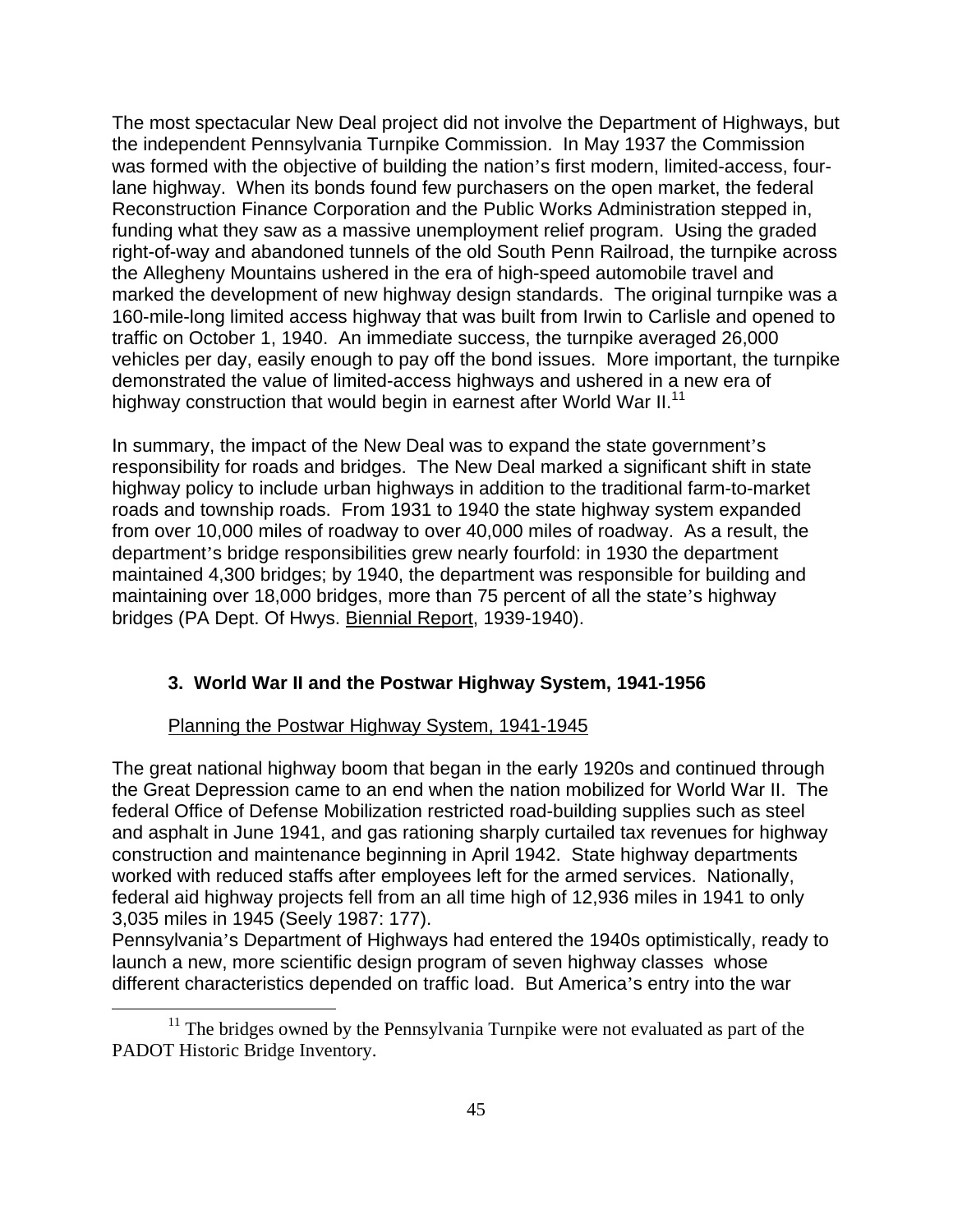changed everything. Federal funding concentrated on National Defense Highway Projects, designed to improve access to military installations. Road building activities in Pennsylvania centered around Fort Indiantown Gap, the New Cumberland Army Depot, and army and navy industrial plants throughout the state. One of the largest wartime projects was the relocation of US 22 for 13 miles east of Harrisburg on the route to the Indiantown Gap Military Reservation. Begun in 1944, the three million dollar project paid for the construction of a four-lane median divided highway on a straightened alignment with low grades. Another wartime project of note was the Industrial Highway (Essington Avenue) from Chester to Philadelphia. Constructed beginning in 1943, the Industrial Highway consisted of a 36'-wide divided roadway with raised medians and several large continuous steel stringer bridges. The highway served the factories and shipyards along the Delaware River near the present location of the Philadelphia Airport (Roads and Streets 1944).

Shortages in key materials required the bridge unit to redesign bridges using unreinforced concrete, rubble stone abutments, and wood plank decks. District bridge engineers made use of salvaged materials and abandoned railroad steel girder bridges. Wartime traffic punished Pennsylvania roads and bridges. Heavy truck loads destroyed many miles of lightly built roads and bridges, especially in industrial and coal mining areas. The department estimated in 1943 that \$500 million would be necessary following the war simply to rehabilitate roadways (PA Dept. Of Hwys. Biennial Report 1942-43).

Although most of the wartime effort focused on temporary repairs and deferred maintenance, department policy makers looked beyond repair work, planning for the postwar period and the construction boom that was seen as a necessary component of postwar economic recovery. The initiative came from Washington, where the BPR used the postwar planning process to build support for urban expressways and a system of free interstate superhighways. In 1939 the BPR had sponsored the publication of *Toll Roads and Free Roads*, a master plan advocating a system of limited-access, express highways linking urban centers. The expressways were seen as a remedy to urban traffic congestion and a realignment of federal highway policy from its traditional rural roads emphasis to a more comprehensive approach to urban and rural highways.

*Toll Roads and Free Roads* came out squarely against toll road arrangements like the Pennsylvania Turnpike, constructed from 1937 to 1940. Despite the enormous success and popularity of that roadway, BPR Chief Thomas MacDonald feared that selfliquidating toll roads undermined the federal-aid funding formula and its dedicated fuel tax upon which the BPR and state highway departments had built their financial stability. The Federal Aid Highway Act of 1944 granted the BPR's wish, providing \$125 million for the planning, acquisition of right-of-way, and construction of expressways in urban areas and large funds for the upgrade of U.S. highways. The 1944 Act signaled a fundamental shift in federal highway policy away from rural road systems. Pennsylvania lawmakers, however, opposed the BPR's free road policy, preferring to fund, longdistance, limited access highways with revenue from tolls. The Pennsylvania Turnpike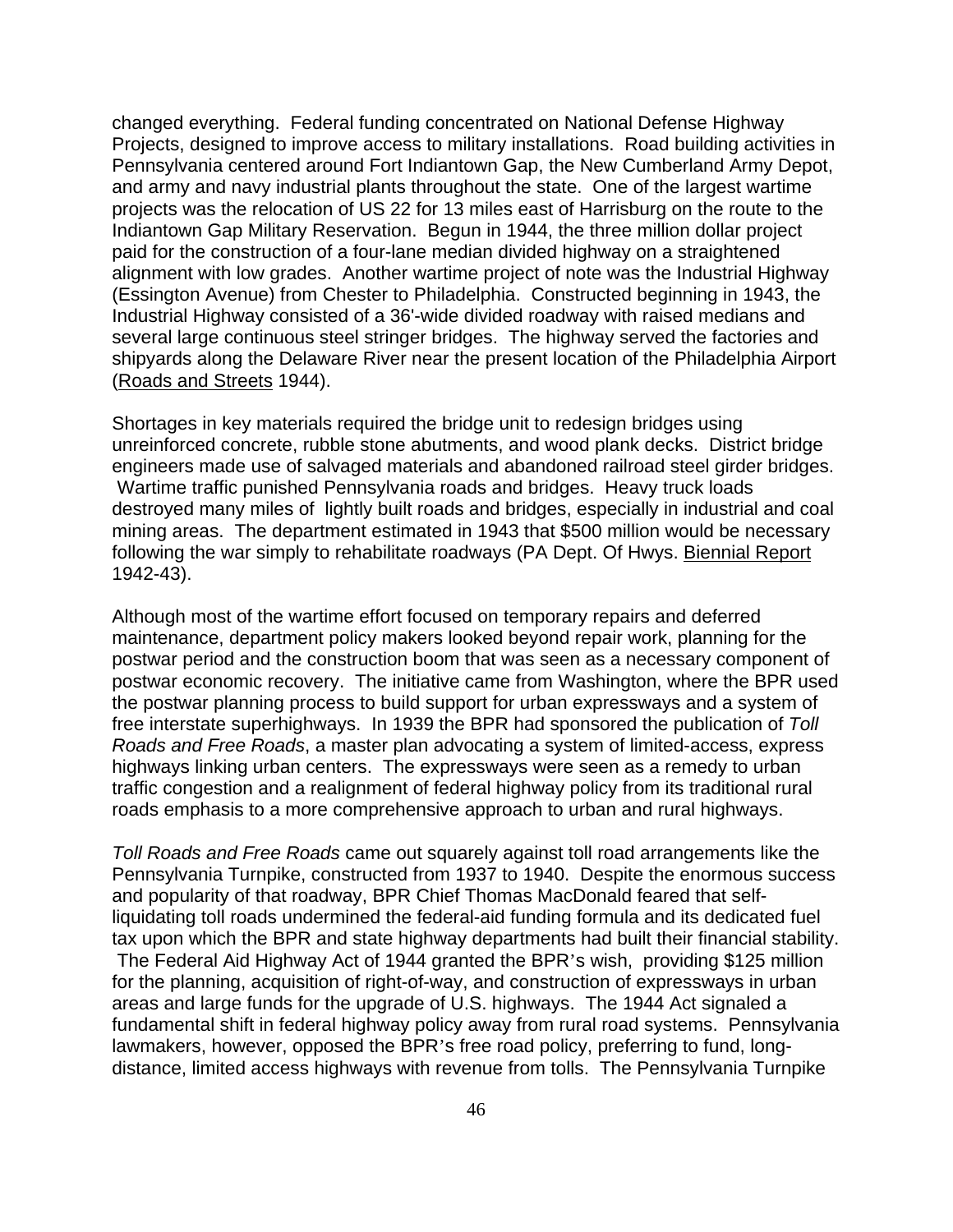Commission undertook a massive program to extend the turnpike from state line to state line. As a result, the Department of Highways was largely left out of the planning for the new cross-state trunk lines built by the turnpike.

Following the BPR's lead, the Pennsylvania Department of Highways proposed an ambitious postwar program of highway construction. The department called for fourlane, limited-access highways and bypasses to relieve traffic congestion around urban areas like Philadelphia, Pittsburgh, Harrisburg, and Allentown. In 1945 the legislature passed a law providing the department with the authority to deny adjacent property owners access to routes the department designated limited-access highways. Intersections at grade could be eliminated by constructing grade separations, relocating intersecting highways, or closing the intersecting highways (Van Riper 1955: 107).

From 1944 to 1945 with the help of consulting engineers (to compensate for wartime manpower shortages) the department laid out Philadelphia's Schuylkill Expressway, Pittsburgh's Penn-Lincoln Parkway, the Lehigh Valley's US 22 realignment, and the Harrisburg-York expressway (I-83). Special attention was also given to upgrading US highways between major urban centers. Plans were made for widening the highways to three or four traffic lanes, some with median dividers. To supplement the urban expressway program and appease the department's traditional rural backers, the department also proposed a large scale paving program for secondary highways in rural areas (PA Dept of Hwys. Biennial Report 1945-46).

#### The Postwar Highway Program in Pennsylvania, 1946-1956

The department began working on its postwar program immediately in 1945 but quickly ran into complications. Wartime traffic had taken an even heavier toll on Pennsylvania's roadways than had been anticipated, driving up rehabilitation costs, as did postwar inflation, which made goods and labor much more expensive. Almost at once, the Department revised its \$500 million rehabilitation estimate to \$825 million, and slowed the pace of construction contracts awards waiting for inflation to come under control (Engineering News-Record 1947:137-38).

Countering these cost increases was a record level of federal aid, now set at \$24 million dollars for Pennsylvania, and, beginning in 1945, a one-cent increase in the state's liquid fuels tax. The state's total revenue from highway users was now the second highest in the nation. In 1950 the legislature further increased funds available to the department by the creation of a State Highway and Bridge Authority to issue bonds for \$40 million earmarked for urban expressway projects. The department used the funding to launch the nation's largest postwar highway and bridge building program. As a by-product, it assumed even greater control over road administration. For the first time, the Department began making direct grants to all of Pennsylvania cities and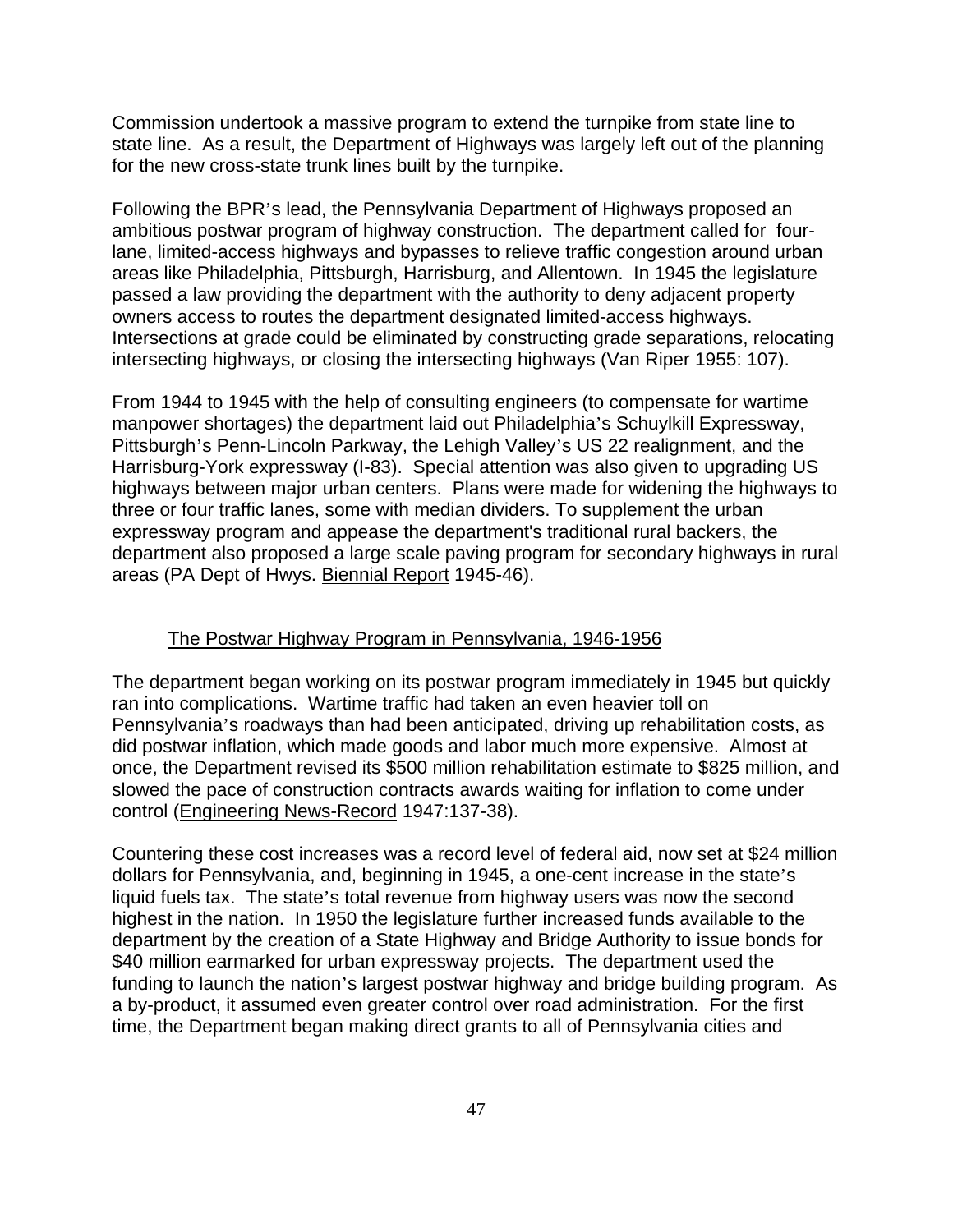boroughs for the purpose of improving local streets and building express highways in and around urban areas. Appropriations

also increased for the maintenance and improvement of local rural roads in second class townships..

But the funding increases still could not keep pace with the explosion in vehicular traffic and the associated maintenance costs for roads and bridges. Americans released their pent up consumerism and went on a car buying frenzy. Between 1948 and 1950 more than 45 million vehicles used Pennsylvania's roadways, a significant portion of them trucks carrying increasingly heavy loads to and from Pennsylvania's industries. The growing number of cars and trucks created congestion, especially in urban areas, such as US 30 through York, Lancaster and Philadelphia, US 1 in Philadelphia, and US 22 through Allentown, Harrisburg, and Pittsburgh. The postwar boom also revived the state's tourist industry, which had languished during the Great Depression and World War II. The increasing number of vehicles influenced the roadside landscape and resulted in the rapid development of commercial strips and accelerated rates of suburbanization (Van Riper 1954: 107).

By the end of 1954 the department had more than 100 miles of access-controlled highway, most of it short stretches of urban expressways and bypasses. The department's largest postwar expressway project and crowning achievement was the Penn-Lincoln Parkway in Pittsburgh. The 9.5-mile-long parkway from downtown to the intersection of US 22 east of Forest Hills was constructed from 1947 to 1953. The fourand six-lane divided, limited-access highway was designed to bring traffic from three major highways (US 22, US 30, and the Pennsylvania Turnpike) into downtown Pittsburgh. As an engineering project, the Penn-Lincoln Parkway was at its time considered "the most complex" parkway project ever attempted in the United States because of Pittsburgh's rugged and hilly terrain. In order to maintain grade, shallow curves, and limited access, the parkway included viaducts, railroad underpasses and overpasses, a tunnel, difficult drainage, and complicated interchanges through a heavily built-up area. The parkway featured 34 bridges of a variety of types and designs including open spandrel steel arch, rigid frame, continuous deck truss, and plate girder bridges (Roads and Streets 1944: 62-66; Schmidt 1947: 74-75).

The Department's bridge unit was incredibly active in the immediate postwar period, preparing designs for over 1,000 bridges. Steel I beam and reinforced concrete structures still dominated, but the department continued experiments begun during the war with rigid frame designs and precast, prestressed designs. In 1950, the three-span Walnut Lane Memorial Bridge, the first important prestressed concrete beam bridge designed and built in the United States was completed by the City of Philadelphia. That same year, the state highway department bought eight small, prestressed bridges from the Concrete Products Company of Pottstown. By 1953, the state had purchased at least 47 precast prestressed bridges, including a five-span, 250'-long prestressed box girder bridge at Gleniron. The Department's bridge unit worked in cooperation with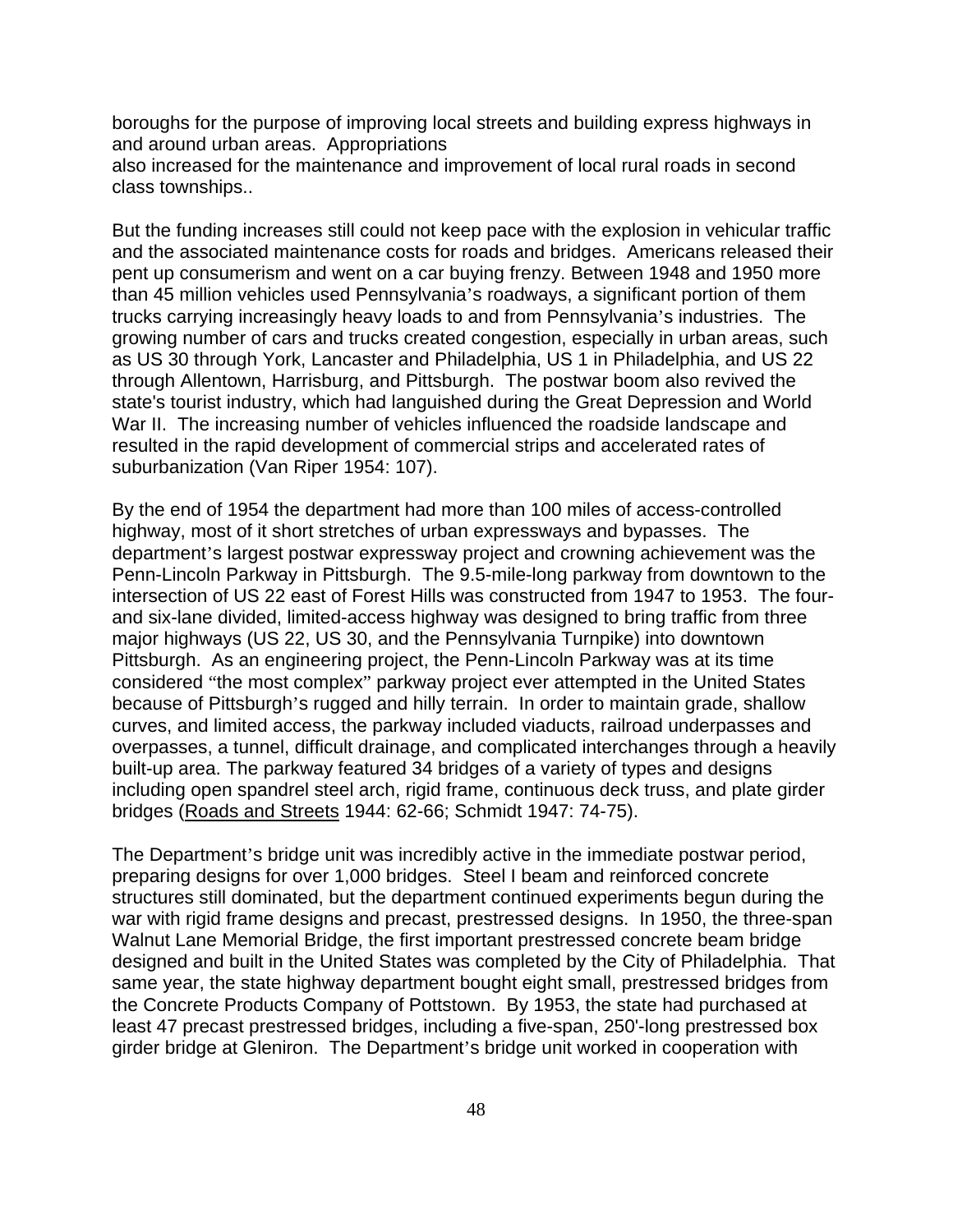Concrete Products making Pennsylvania a leader in the development of the new prestressed concrete bridge material (Engineering News-Record 1953: 35-38).

From 1946 to 1956, Pennsylvania's highways saw significant physical improvements. From a highway public policy standpoint, however, the period was one of tentative steps toward the conclusion that what the state, and indeed the nation, wanted was an integrated system of limited-access interstate highways. While most observers concluded that limited-access interstate highways were desirable from a convenience of travel standpoint, just what government agency should be responsible for the roads, and whether to fund these highways by tolls or taxes continued to be major points of political disagreement. In Pennsylvania, the toll versus free road debate was dominated by the Pennsylvania Turnpike Commission, which used its financial success and political strength to promote itself as the logical choice to build the new system of limited-access highways. The commission saw the Pennsylvania Turnpike, which had been extended from Carlisle to north of Philadelphia and from Irwin to the Ohio state line from 1948 to 1951, as the trunk interstate highway from which all other interstate highways would extend. In a 1954 brochure, the commission unveiled a proposal that would have led to the construction of hundreds of miles of new turnpike of an interstate character. The proposal included a continuation of the Northeast Extension (then under construction from north of Philadelphia to Scranton) to the New York State line; a connection from the State of Delaware near Chester, PA, to the main turnpike north of Philadelphia; an extension from Harrisburg to Gettysburg and the Maryland state line; a connection from Pittsburgh to Erie, and another running south to the West Virginia state line; and an east-west highway across the state's northern tier. The turnpike's proposal essentially laid out what today we know as I-476, I-95, I-80, I-81, and I-79.

In the end, however, events at the federal level overtook the turnpike commission's proposal, shifting the burden of funding from tolls to a federal fuel tax. By 1954, despite the popularity of toll roads in Pennsylvania, national support for toll roads had begun to ebb. In 1956 President Eisenhower signed the Interstate Highway Act, providing \$25 billion over a three year period for interstate highways. In Pennsylvania, the 90 percent federal funding formula shifted the responsibility for interstate highways from the turnpike commission to the state highway department. In 1956, the Department of Highways adopted the turnpike commission's 1954 blueprint and in coordination with neighboring states began to layout the right-of-ways for the new interstate highway system. The department quickly geared up for the new construction, which began in federal fiscal year 1957-58 (Seely 1987: 204-223; Cupper: 30-32).

By 1956, when Congress passed the act creating the Interstate Highway System and launched a new era in American highway history, the administration of Pennsylvania's roads and bridges had reached maturity. In place was a system of intergovernmental cooperation involving federal, state, and municipal officials, but with the largest burden placed on the state highway department. In under 75 years, bridge design and construction had gone from the age of the horse and buggy to the age of the automobile. Bridge materials of the earlier age -- native timber, stone, and cast and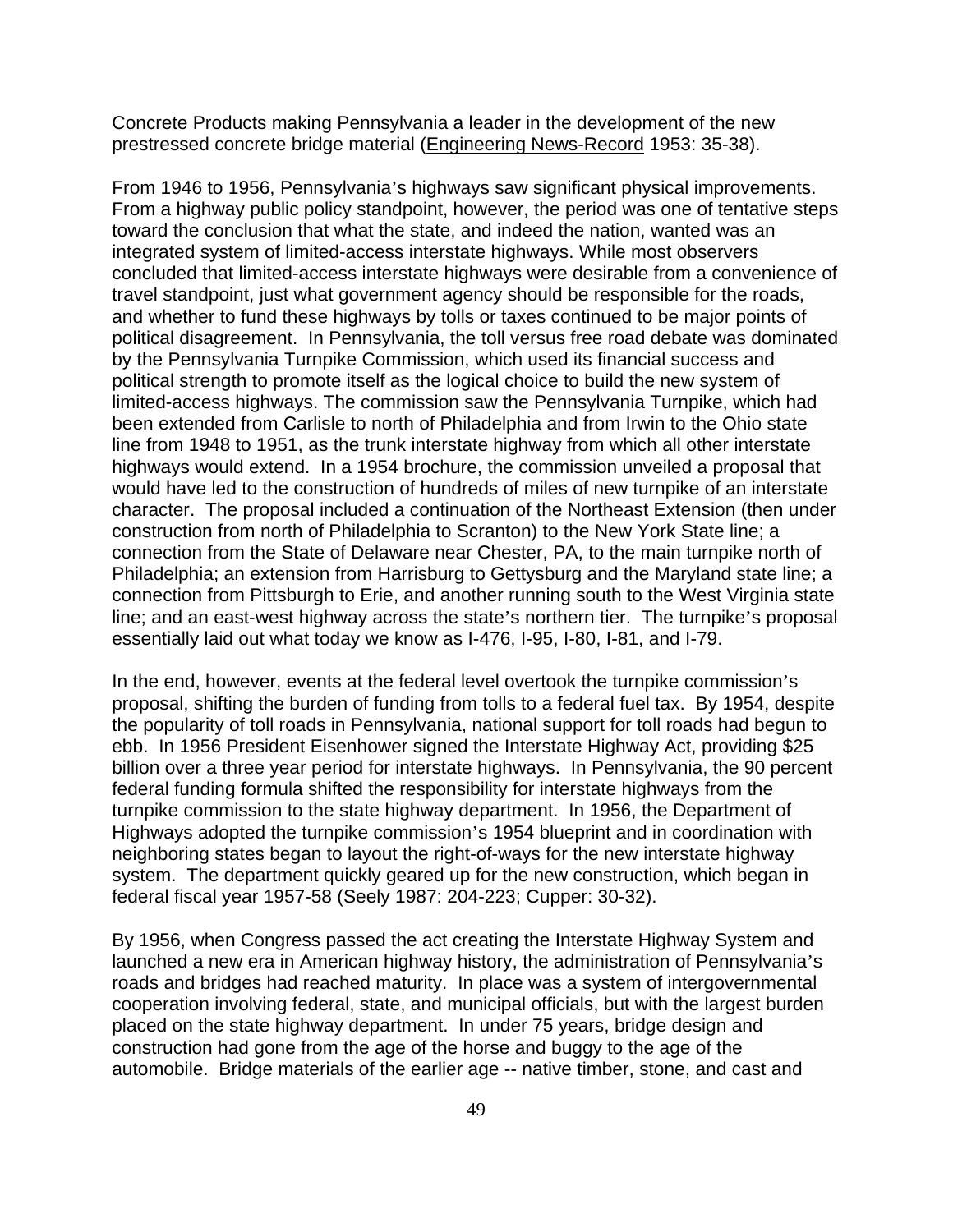wrought iron -- had given way to the materials of the late-20th century -- high alloy steel, reinforced concrete, and prestressed concrete.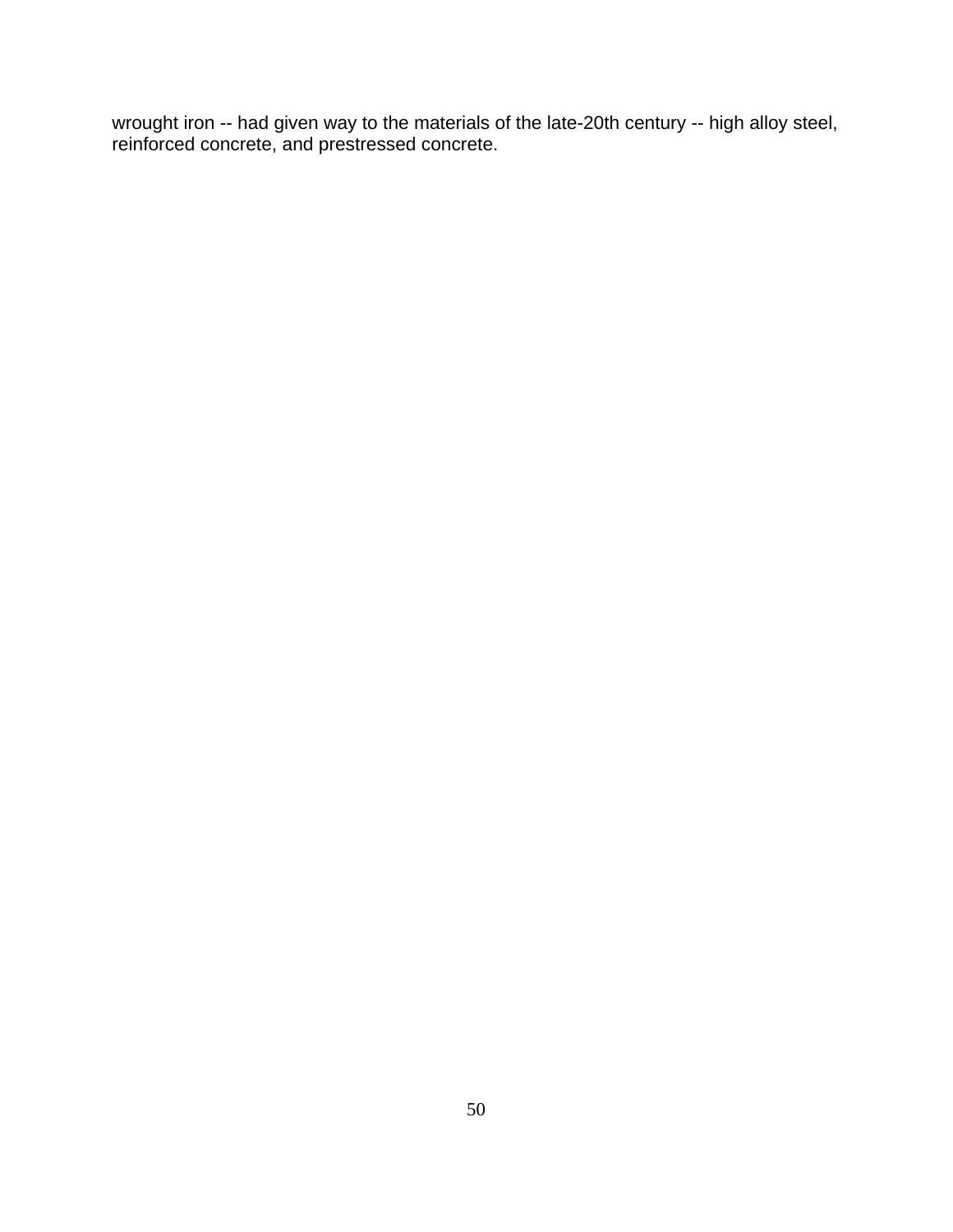## **Bibliography**

Alexander, Edwin P.

1947 The Pennsylvania Railroad: A Pictorial History. W. W. Norton and Company, New York.

American Automobile Association

1914-1923 Automobile Blue Book. New York.

Baer, Christopher

1981 Canals and Railroads of the Mid-Atlantic States, 1800-1860. Regional Economic Research Center, Eleutherian Mills-Hagley Foundation, Wilmington, DE.

Bethlehem Bicentennial Committee 1976 Bethlehem, Pennsylvania: The Golden Years, 1841-1920. Bethlehem, PA.

Biles, George H.

1920 "Highway Administration." Public Roads (Jan.-Feb. 1920), pp. 31-33.

Bomberger, Bruce and William Sisson

1991 Made In Pennsylvania: An Overview of the Major Historical Industries of the Commonwealth. Pennsylvania Historical and Museum Commission, Harrisburg.

Bryant, Keith L. (Ed.)

1988 Railroads in the Age of Regulation, 1900-1980. Facts on File Publications, New York.

Bureau of Public Roads and the Pennsylvania Department of Highways 1928 Report of a Survey of Transportation on the State Highways of Pennsylvania. Government Printing Office, Washington D.C.

Burgess, George H. and Miles C. Kennedy

1949 Centennial History of the Pennsylvania Railroad Company. The Pennsylvania Railroad Company, Philadelphia.

Burr, William H. And Charles H. Hoyt

1912 Highway Bridges and Culverts. U.S. Dept. Of Agriculture, Office of Public Roads. Bulletin No. 43. Government Printing Office, Washington, D.C.

Butko, Brian A.

1996 A Pennsylvania Traveler's Guide to the Lincoln Highway. Stackpole Books, Mechanicsburg, PA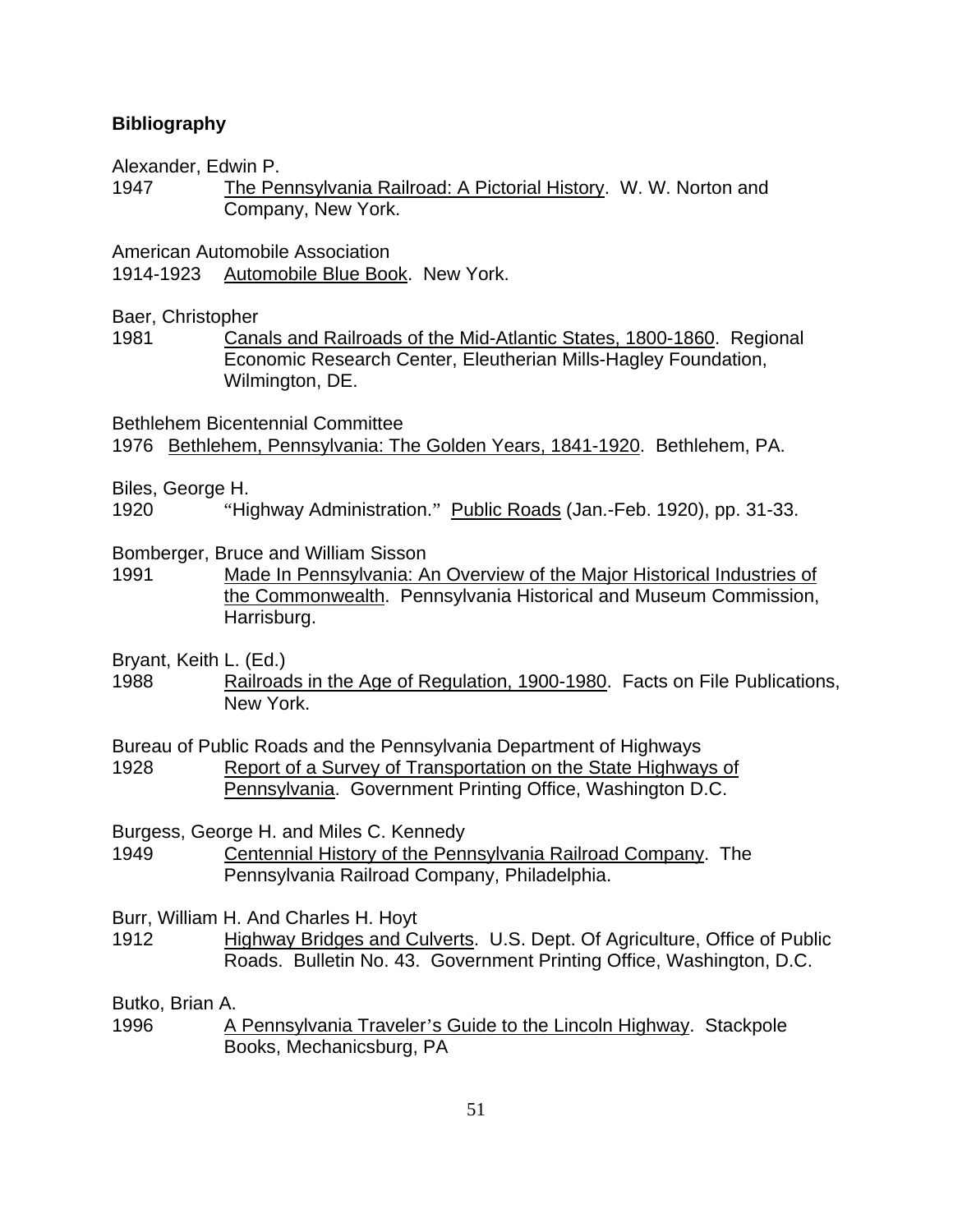Chandler, Alfred D., Jr.

1977 The Visible Hand: The Managerial Revolution in American Business. Harvard University Press, Cambridge, MA.

## Chudacoff, Howard

1981 The Evolution of American Urban Society. 2nd Edition. Prentice-Hall, Englewood Cliffs, N. J.

#### Condit, Carl

1960 American Building Art. Oxford University Press, New York.

## Connell, William H.

1925 "The Pennsylvania Highway Survey." Municipal and County Engineering. April 1925, pp. 195-202.

## Creasy, William T.

1901 "Farmers' Views of Good Roads, and How to Get Them." Proceedings of the International Good Roads Congress (Buffalo, N.Y., Sept. 1901). U.S. Dept. Of Agriculture, Public Road Inquiries, Bulletin No. 21. Government Printing Office, Washington, D.C.

#### Cupper, Dan

1990 The Pennsylvania Turnpike: A History. Applied Arts Publishers, Lebanon, PA.

#### Daly, John

1970 Descriptive Inventory of the Archives of the City of Philadelphia and County of Philadelphia. City Archives. Philadelphia.

## Darnell, Victor C.

- 1989 "The Other Literature of Bridge Building." IA: The Journal of the Society for Industrial Archeology 15,2 (1989), pp. 40-56.
- 1984 Directory of American Bridge-Building Companies, 1840-1900. Society for Industrial Archeology, Occasional Publication No. 4, Washington, D.C.

#### Davis, Patricia T.

1978 End of the Line: Alexander J. Cassatt and the Pennsylvania Railroad. Neale Watson Academic Publications, New York.

Dearing, Charles L. and Wilfred Owen

1946 The Highway Problem in Pennsylvania. The Brookings Institution, Washington, D.C.

Dictionary of American Biography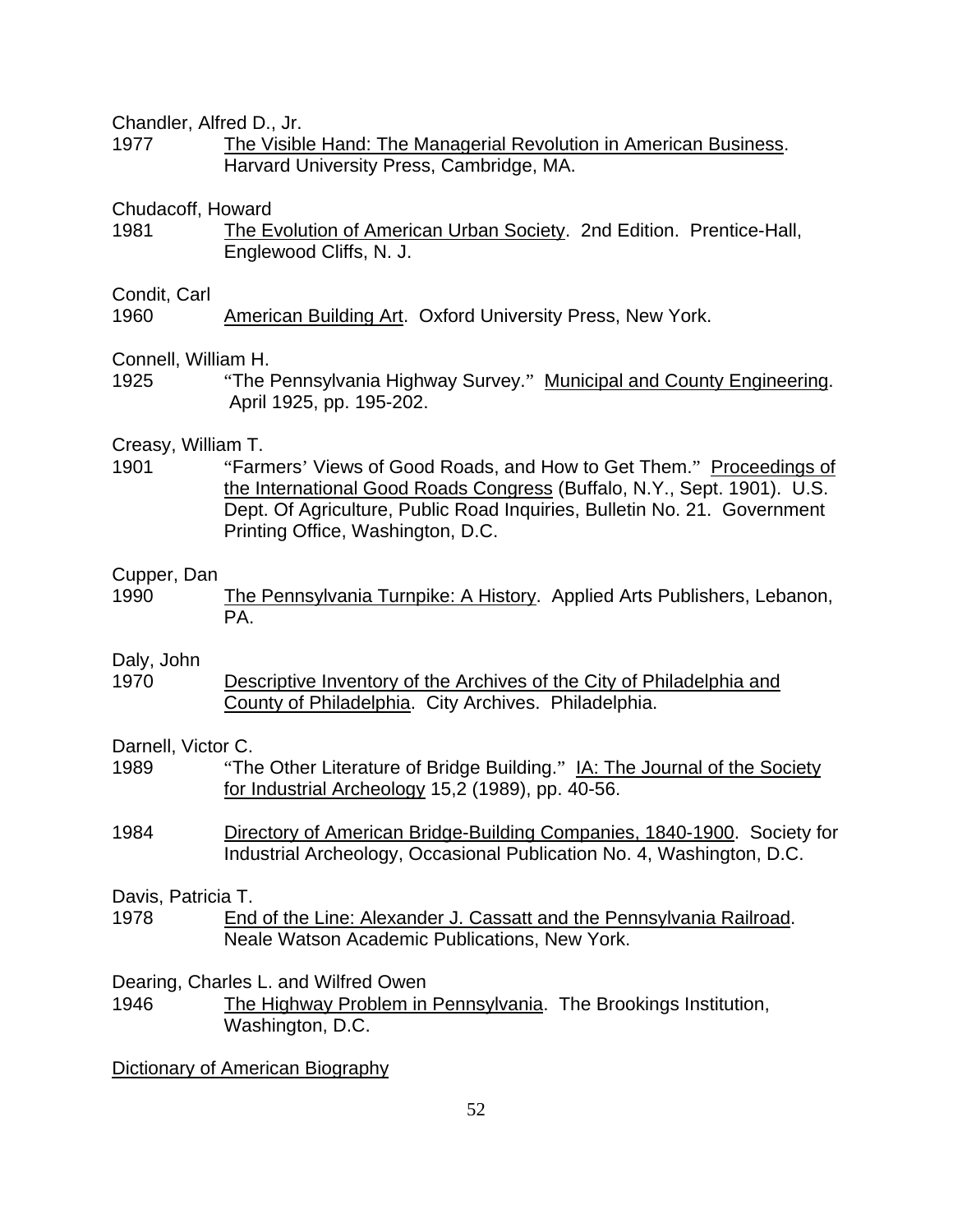## 1935 "William Cameron Sproul." v. 17, pp. 484-485.

Douglas, George H.

1992 All Aboard! The Railroad in American Life. Paragon House.

Drury, George H.

1992 The Historical Guide to North American Railroads. Railroad Reference Series No. 3. Kalmbach Books, Waukesha, WI.

East Caln Township

1823-1902 East Caln Township Book. Chester County Historical Society. West Chester.

Engineering and Contracting

1915 "Instructions to Employees Governing Bridge Work By Pennsylvania State Highway Department." 43,2 (Jan. 13, 1915), pp. 32-33.

Engineering News-Record

- 1953 "Factories for Prestressing: Big Business in Pennsylvania." July 15, 1953, pp. 35-38.
- 1947 "Pennsylvania Highway Costs Have Doubled Since 1940." Jan. 23, 1947, pp. 137-38.
- 1933 "Low-Cost I-beam Bridges for Pennsylvania Highways." June 1, 1933, pp. 709-710.
- 1931 "Pennsylvania Adds Local Roads to State System." Dec. 31, 1931, pp. 1028-1029.

Engineering Record

- 1909 "Short Span Bridges in Philadelphia." March 13, 1909, pp. 300-301.
- 1903 "Bridge Plant of the American Bridge Company." Nov. 21, 1903, pp. 620- 623.

Fletcher, Stevenson Whitcomb

1955 Pennsylvania Agriculture and Country Life, 1840-1940. Pennsylvania Historical and Museum Commission, Harrisburg.

Flink, James J.

1988 The Automobile Age. Harvard University Press, Cambridge, MA.

Foote, Charles E.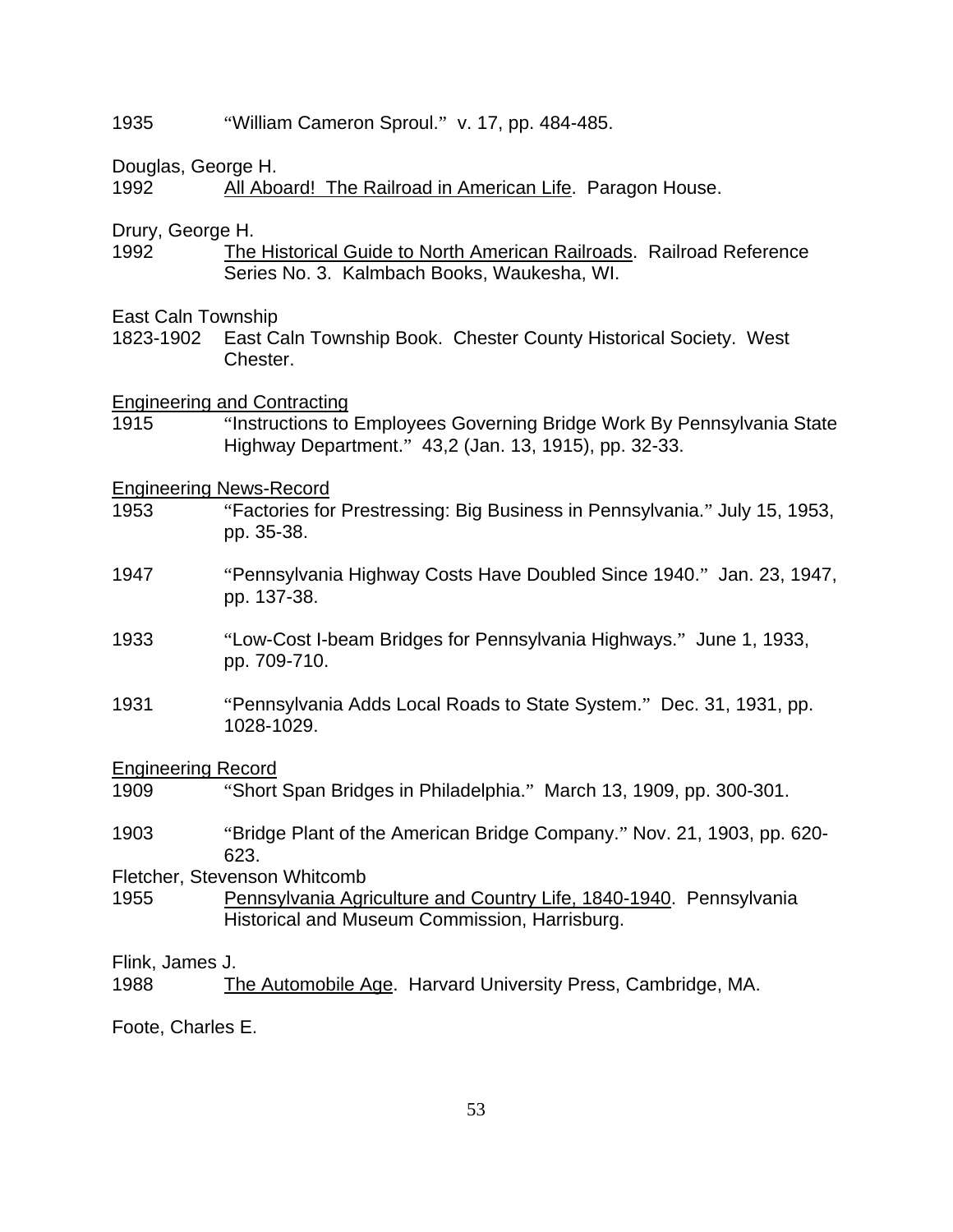1913 **The Highway Emergency in Pennsylvania.**" The Horseless Age 32,9 (Aug. 27, 1913), pp. 361-362.

## Fortune Magazine

1936 "Pennsylvania Railroad: I." May 1936, p. 67. "Pennsylvania Railroad: II." June 1936, p. 89.

## Frey, Robert L. (Ed.)

1988 Railroads in the Nineteenth Century. Facts on File Publications, New York.

## Gillespie, John S.

1913 "Development and Maintenance of Highways in Allegheny County, Pennsylvania." Municipal Engineering 45 (Nov. 1913), pp. 453-456.

## Hamilton, John

1901 "Pennsylvania's Road System." Proceedings of the International Good Roads Congress (Buffalo, N.Y., Sept. 1901). U.S. Dept. Of Agriculture, Public Road Inquiries, Bulletin No. 21. Government Printing Office, Washington, D.C.

## Harwood, Herbert H.

# Hazard's Register

1828 "Notes on the Internal Improvement of Pennsylvania." July 1, 1828, pp. 405-416.

## Helick, R. H.

1928 "Highway Bridge Maintenance in Allegheny County." Engineering News-Record (Oct. 25, 1928), pp. 616-621.

# Hokanson, Drake

1988 The Lincoln Highway: Main Street across America. University of Iowa Press, Iowa City, Iowa.

# Hunter, Joseph W.

1908 Engineering Problems in Road Construction. Proceedings of the Engineers Club of Philadelphia (April 1908).

Jackson, Kenneth T.

1985 Crabgrass Frontier: The Suburbanization of the United States. Oxford University Press, New York.

Jakle, John A.

<sup>1994</sup> Impossible Challenge II. Barnard, Roberts and Co., Inc., Baltimore.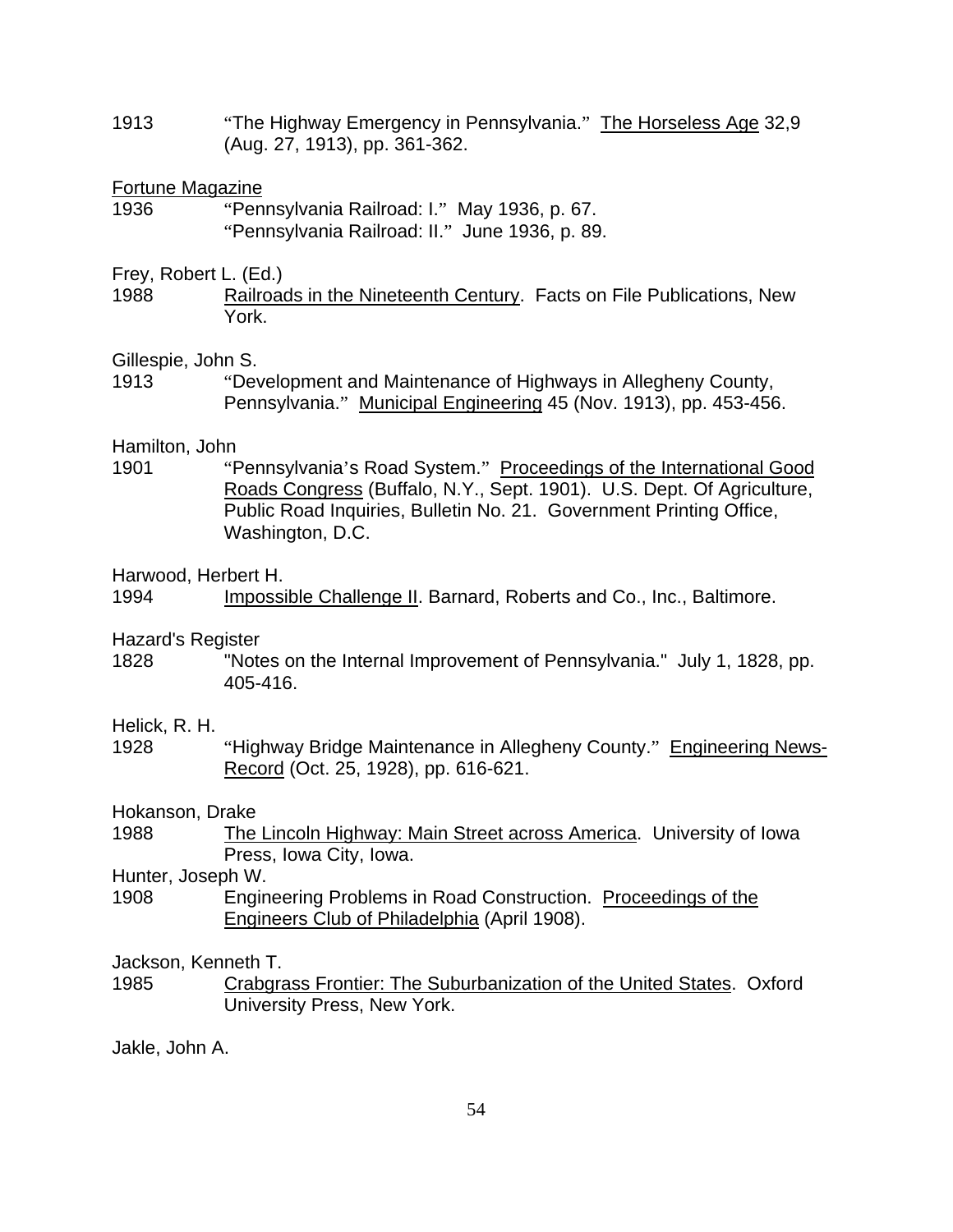- 1985 The Tourist: Travel in 20th Century America. University of Nebraska Press, Lincoln, Nebraska.
- Joint State Government Commission
- 1949 Highways: A Proposed Administrative and Financial Proposal. Commonwealth of Pennsylvania, Harrisburg.
- Klein, Philip S. and Ari Hoogenboom
- 1973 A History of Pennsylvania. McGraw-Hill Book Company, New York.
- Lewis, Samuel S.
- 1933 "How Pennsylvania is Solving the Farm-to-Market Road Problem." Roads and Streets 76 (Aug. 1933): 309-312.

## McGeary, Nelson

- 1960 Gifford Pinchot: Forrester, Politician. Princeton University Press, Princeton, NJ.
- Moorehead, Charles H.
- 1913 Data for Use in Designing Culverts and Short-Span Bridges. U.S. Dept. Of Agriculture, Office of Public Roads, Bulletin No. 45. Government Printing Office, Washington, D.C.

Municipal and County Engineering

1922 "Highway Bridge Reconstruction Policy in Pennsylvania." v. 43, 5 (Nov. 1922), pp. 197-198.

## Municipal Engineering

1913 "Reinforced Concrete Arches in Pittsburgh." (March 1913), pp. 167-174.

## Municipal Journal

1913 "Pennsylvania State Highways." v. 35,23 (Dec. 4, 1913), pp. 755-759. National Park Service

1994 The Evolution of Transportation in Western Pennsylvania. Southwestern Pennsylvania Heritage Preservation Commission and Denver Service Center.

## Office of Public Roads

1911 Public Roads in the United States in 1909. OPR Bulletin No. 41. Government Printing Office, Washington, D.C.

Office of Road inquiry

1894 State Laws Relating to the Management of Roads Enacted 1888-1893. U.S. Dept. Of Ag., O.R.I. Bulletin No. 1. Government Printing Office, Washington, D.C.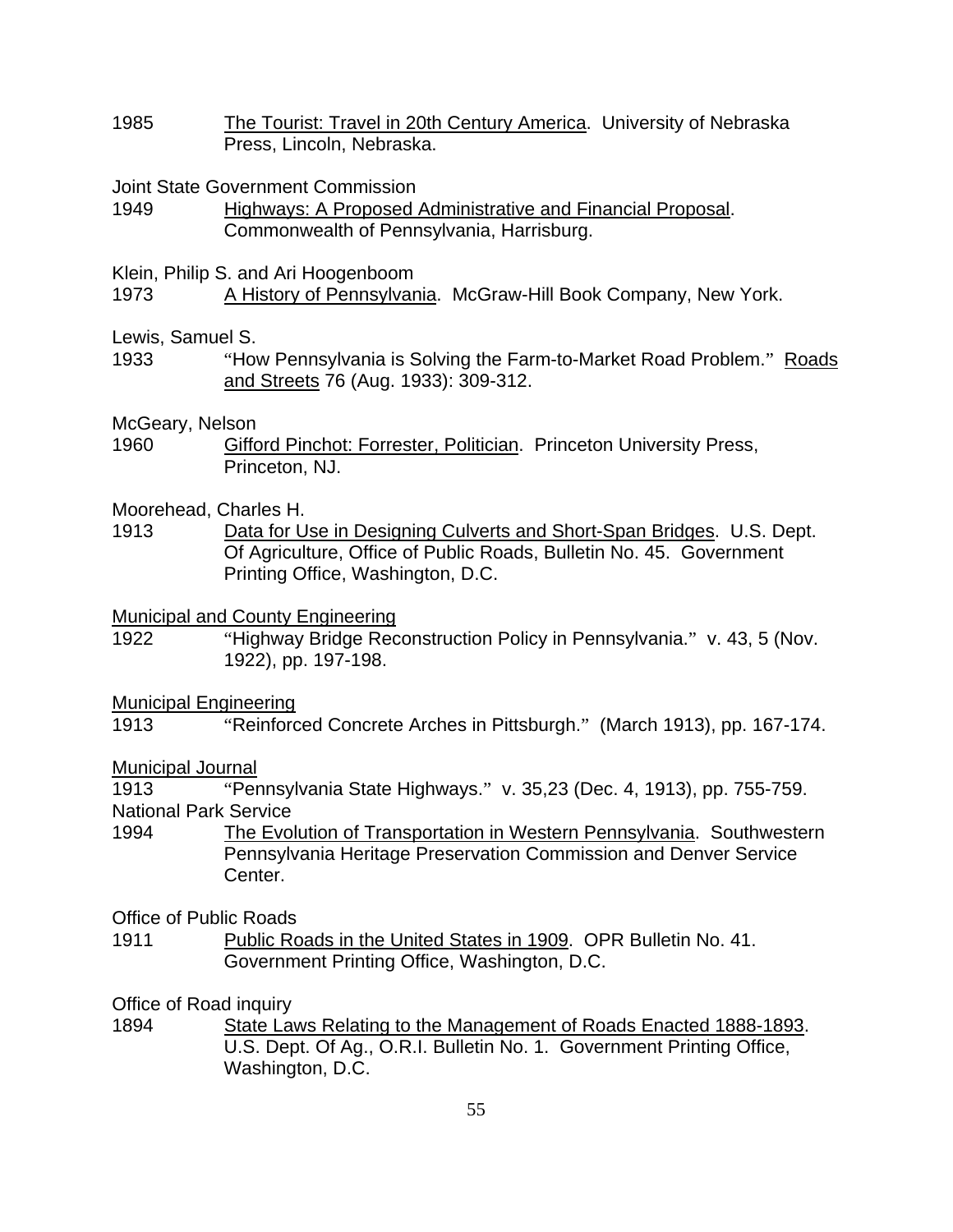1895 Good Roads, Extracts from Messages of Governors. U. S. Dept. Of Ag., O.R.I. Bulletin No. 14. Government Printing Office, Washington, D.C.

Pennsylvania Department of Transportation

1991 Statewide Covered Bridge Assessment. Ortega Consulting, Media, PA.

Pennsylvania Historical and Museum Commission

- 1995 "Historic Resources of the National Road in Pennsylvania." National Register of Historic Places. Multiple Property Documentation Form. Harrisburg.
- 1986 Historic Highway Bridges in Pennsylvania. Commonwealth of Pennsylvania, Harrisburg.
- 1983 "Emergency Conservation Work (ECW) Architecture in Pennsylvania State Parks: 1933-1942, Thematic Resources." National Register of Historic Places. Inventory-Nomination Form.

Pennsylvania State Highway Department (Department of Highways)

- 1926 Facts Motorists Should Know. Commonwealth of Pennsylvania, Harrisburg.
- 1912-56 Bridge Plans. Engineer of Bridges (Bridge Division). Harrisburg.
- 1910-22 Bureau of Townships/Township Division. Bulletins No. 1-12, 22. Commonwealth of Pennsylvania, Harrisburg.
- 1905-56 Biennial Reports. Commonwealth of Pennsylvania, Harrisburg.

Phoenix Bridge Company Order Books

1885-95 Phoenix Iron and Steel Co. Records. Hagley Museum and Library. Wilmington, DE.

Plummer, Wilbur C.

1925 The Road Policy of Pennsylvania. n.p., Philadelphia, 1925.

- Potter County Historical Society
- 1927-97 Grand Army of the Republic Highway. Vertical File.

Poor, Henry Varnum

1860 History of Railroads and Canals in the United States, Vol. I. John H. Schultz & Co., New York.

## Public Roads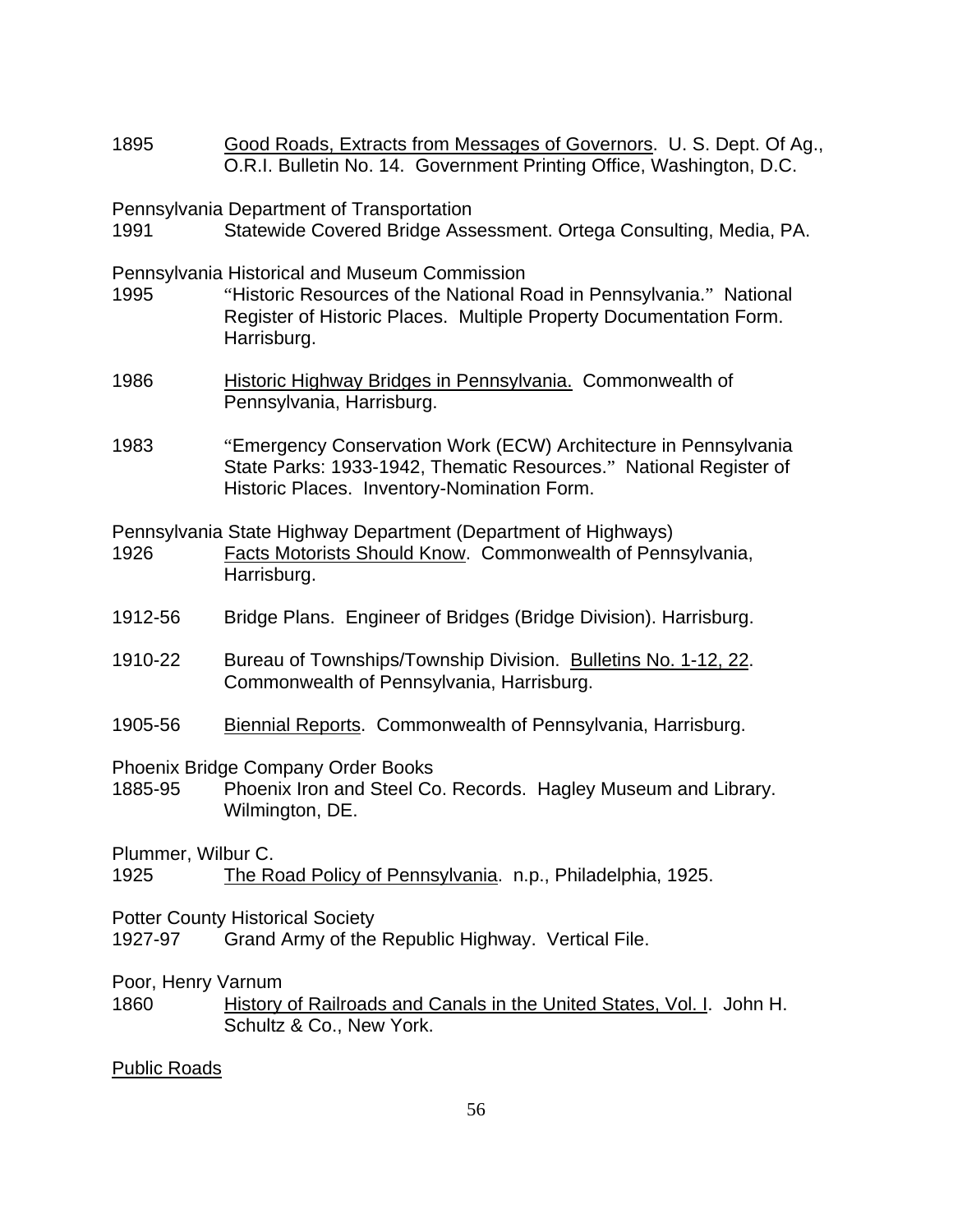### 1919 "Pennsylvania." v. 1,10 (Feb. 1919), pp. 70-72.

## Rapelje, A. C.

1919 "Pennsylvania's Lackawanna Trail." Public Roads. v. 2,20 (Dec. 1919), pp. 53-54.

## Rhawn, William H.

1894 "Response." Proceedings of the National Road Conference (Asbury Park, N.J., July 1894). U. S. Dept. Of Agriculture, Office of Road Inquiry, Bulletin No. 10. Government Printing Office, Washington D.C.

#### Roads and Streets

- 1944 "Big Pennsy Job Previews P-W Methods." 87,10 (October 1944).
- 1944 "Philadelphia Industrial Highway." 87,2 (February 1944), pp. 41-45.
- 1944 "Pittsburgh's Penn-Lincoln Parkway." 87,6 (June 1944), pp. 62-66.

#### Rovegno, Joseph Paul

1933 The Administration of Federal Highway Subsidies with Special Reference to Pennsylvania. Unpublished Masters Thesis, University of Pittsburgh.

#### Schotter, H.W.

1927 The Growth and Development of the Pennsylvania Railroad Company, A Review of the Charter and Annual Reports of the Pennsylvania Railroad Company, 1849 to 1826, Inclusive. The Pennsylvania Railroad Company.

## Schmidt, E. L.

1947 "Work Speeded on Penn-Lincoln Parkway." Engineering News-Record (Oct. 30, 1947), pp. 74-75.

## Scientific American

1916 "The World's Highest Road." April 8, 1916, p. 1.

## Scott, Samuel B.

1917 State Government in Pennsylvania: A Manual of Practical Citizenship. Harper Press, Philadelphia.

#### Seely, Bruce

1987 Building the American Highway System: Engineers as Policy Makers. Temple University Press, Philadelphia.

Shank, William H.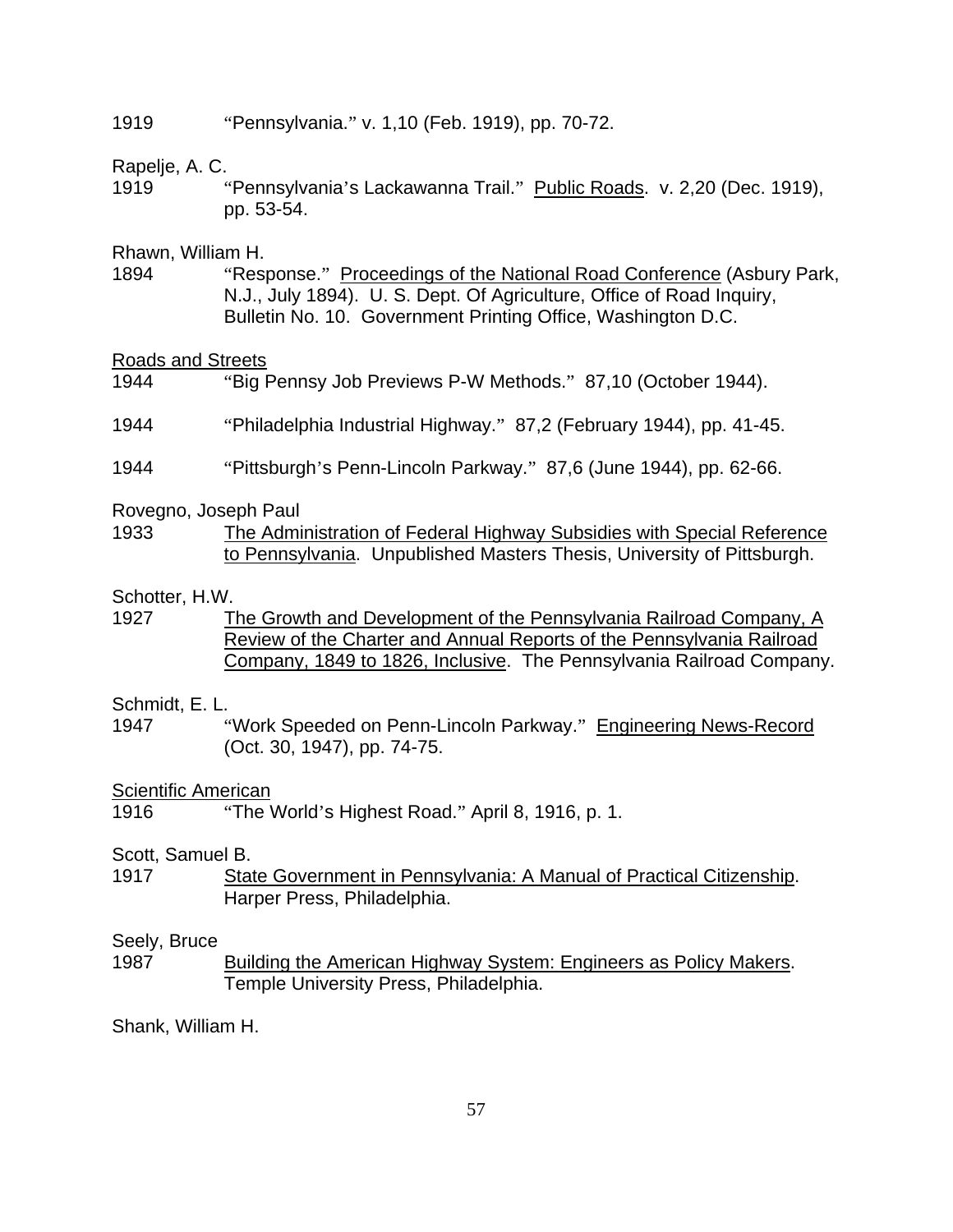- 1988 Indian Trails to Super Highways. American Canal and Transportation Center, York, PA.
- 1976 Three Hundred Years With the Pennsylvania Traveler. American Canal and Transportation Center, York, PA.

#### Sprague, N. S.

1912 "Recent Applications of Concrete and Reinforced Concrete in the City of Pittsburgh." Cement v. 13,8 (Dec. 1912), pp. 214-225.

#### Sproul, William C.

1919 "Pennsylvania Sees End of Mud Age." Public Roads v. 1,11 (March 1919), p. 26.

#### Stevens, Sylvester K.

1956 Pennsylvania: The Keystone State. The American Historical Co., New York.

#### Stilgoe, John

1983 Metropolitan Corridor: The Railroads and the American Scene. Yale University Press, New Haven.

#### Stover, John F.

1987 History of the Baltimore and Ohio Railroad. Purdue University, West Lafayette, In.

#### Swetnam, George

1964 Pennsylvania Transportation. The Pennsylvania Historical Association, Gettysburg, PA.

## Taber, Thomas T. III

Taylor, George Rogers

1951 The Transportation Revolution, 1815-1860, vol. IV, The Economic History of the United States. Rinehart & Company, Inc., New York.

#### Trickett, William

1905 The Law of Townships and the Rights and Duties of Township Officers in Pennsylvania. Philadelphia.

Uhler, William D.

1916 "Highway Problems of the State of Pennsylvania." Journal of the Franklin Institute. v. 181, 16 (June 1916), pp. 791-804.

Railroads of Pennsylvania: Encyclopedia and Atlas.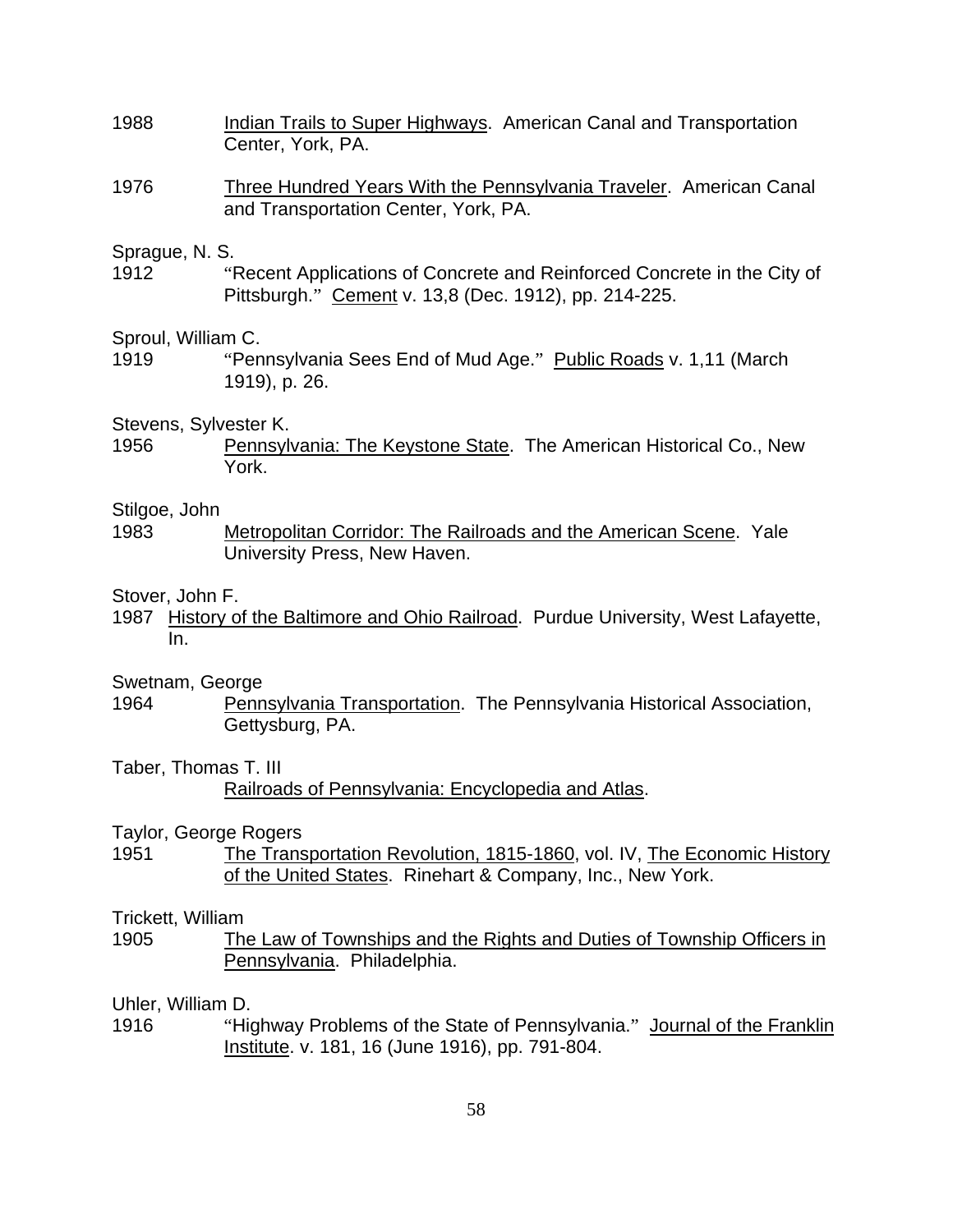United States Department of Transportation

1976 America's Highways, 1776-1976: A History of the Federal-Aid Program. Federal Highway Administration, Washington, D.C.

United States Railroad Administration

- 1975 Final System Plans for Restructuring Railroads in the Northeast and Midwest Region Pursuant to the Regional Rail Reorganization Act of 1973, vol. II, part III, "Light Density Lines and Community Impact." Government Printing Office, Washington, DC.
- Van Riper, H. G.
- 1954 "Controlled Access Authority." Proceedings of the Association of Highway Officials of the North Atlantic States. Trenton, NJ.

Webster, George S. And Henry H. Quimby

1909 "Walnut Lane Bridge, Philadelphia." American Society of Civil Engineers Transactions. Paper No. 1128. New York.

Wilson, William Bender

1899 History of the Pennsylvania Railroad Company with Plan of Organization, Portraits of Officials, and Biographical Sketches. Henry T. Coates and Associates, Philadelphia.

Wilson, William H.

1989 The City Beautiful Movement. Johns Hopkins University Press, Baltimore.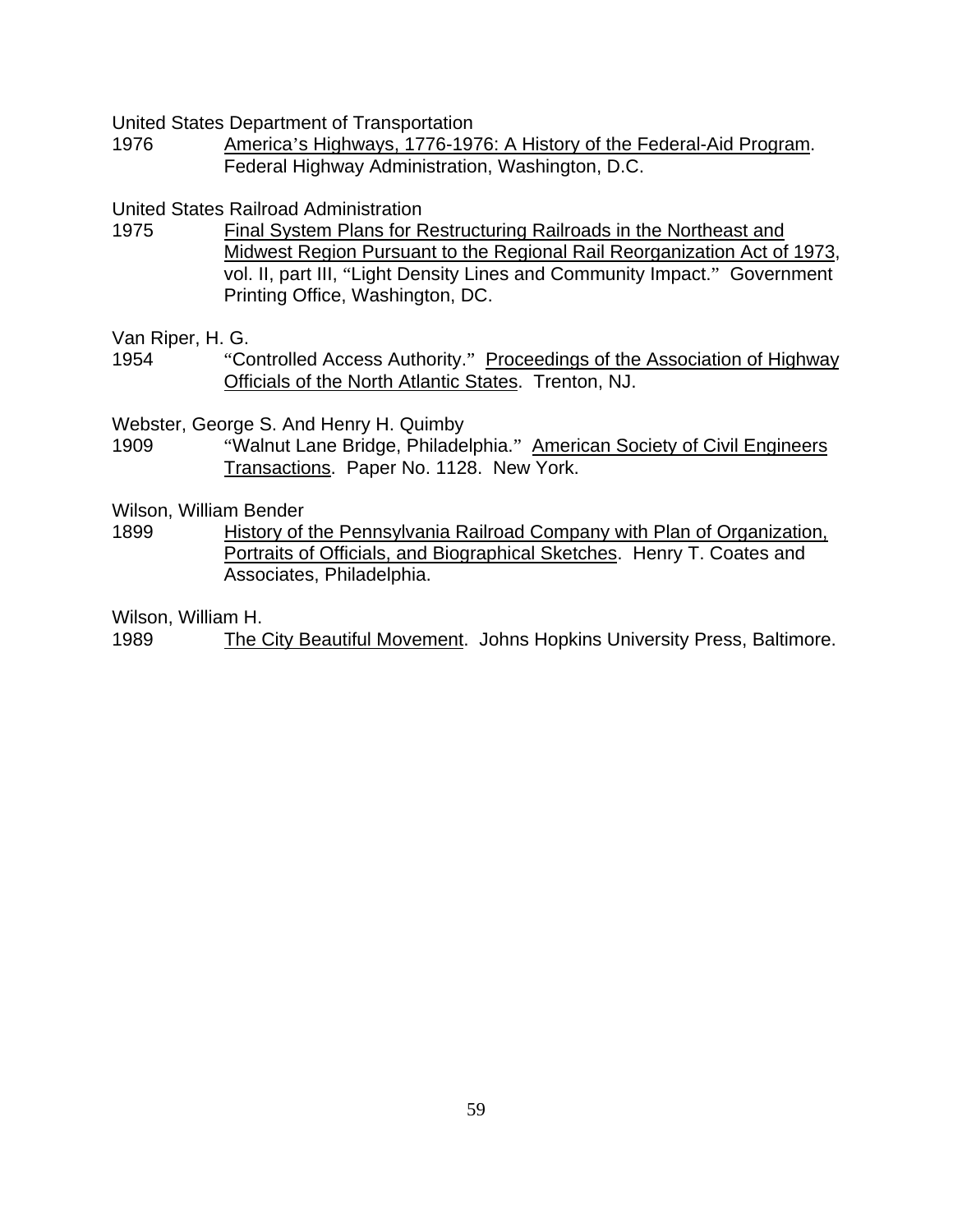## APPENDIX 1

## **Early State Highway Routes and Tourist Trails**

In 1911 the Sproul Road Act was passed, designating approximately 8,500 miles of existing Pennsylvania roadways as the state highway system. The guiding principal was to link the state's county seats and major population centers and to serve the rural areas through which the state highways passed. The state highway department boasted that Pennsylvania "was one of the first states to give trans-state thoroughfares a single numerical designation." The numbered state highways followed cross-state travel routes previously established by the early byways and turnpikes.

Three principal east-west routes were recognized as state highway routes beginning in 1911. The most southerly, from Philadelphia to Pittsburgh, was designated Route 1; it approximated the Pennsylvania Road and would become part of the Lincoln Highway in 1913. Across the middle part of the state, from Easton to Pittsburgh, was a system designated as Route 3; it would become known as the William Penn Highway in about 1916. Route 7, the northernmost system, began at Port Jervis and ended at Erie; it would become known as the Roosevelt Highway in 1919. These routes in combination with dozens of other state routes would form the nucleus of the state's highway system serving cross-state, regional, and local traffic.

These and other cross-state routes were promoted by automobile tourist associations, such as the Lincoln Highway Association, William Penn Highway Association, and the American Automobile Association. The associations promoted travel on specified routes, or "trails" that generally included desirable tourist destinations. Most trail associations were loosely organized by groups of businessmen along their routes, who through magazines, maps, and brochures reassured automobile tourists that the roads were passable and had adequate services. They also lobbied local and state governments for road improvements. By the mid 1920s, 15 tourist trails were recognized by the State Highway Department in its publication, *Pennsylvania Highways: Facts Motorists Should Know* (1926)*,* but this was by no means a full accounting of the tourist trail associations. By one estimate, at least 50 tourist trail associations were active in Pennsylvania in the 1910s to the 1920s.

The Pennsylvania Department of Highways approached the need for long distance highway travel from a different perspective than the trail associations, and its annual reports made very few mentions of tourist trails. Department engineers, while recognizing the need for cross-state trunk routes, felt that the trail associations too often promoted branch and overlapping routes. In 1926, the American Association of State Highway Officials (AASHO) adopted a uniform system of US numbered highways to discourage the trail associations from placing their own highway markers in competition with state-designated routes (USDOT 1976: 109-110). In general, state highway engineers wanted state highways to follow the most direct path possible, to connect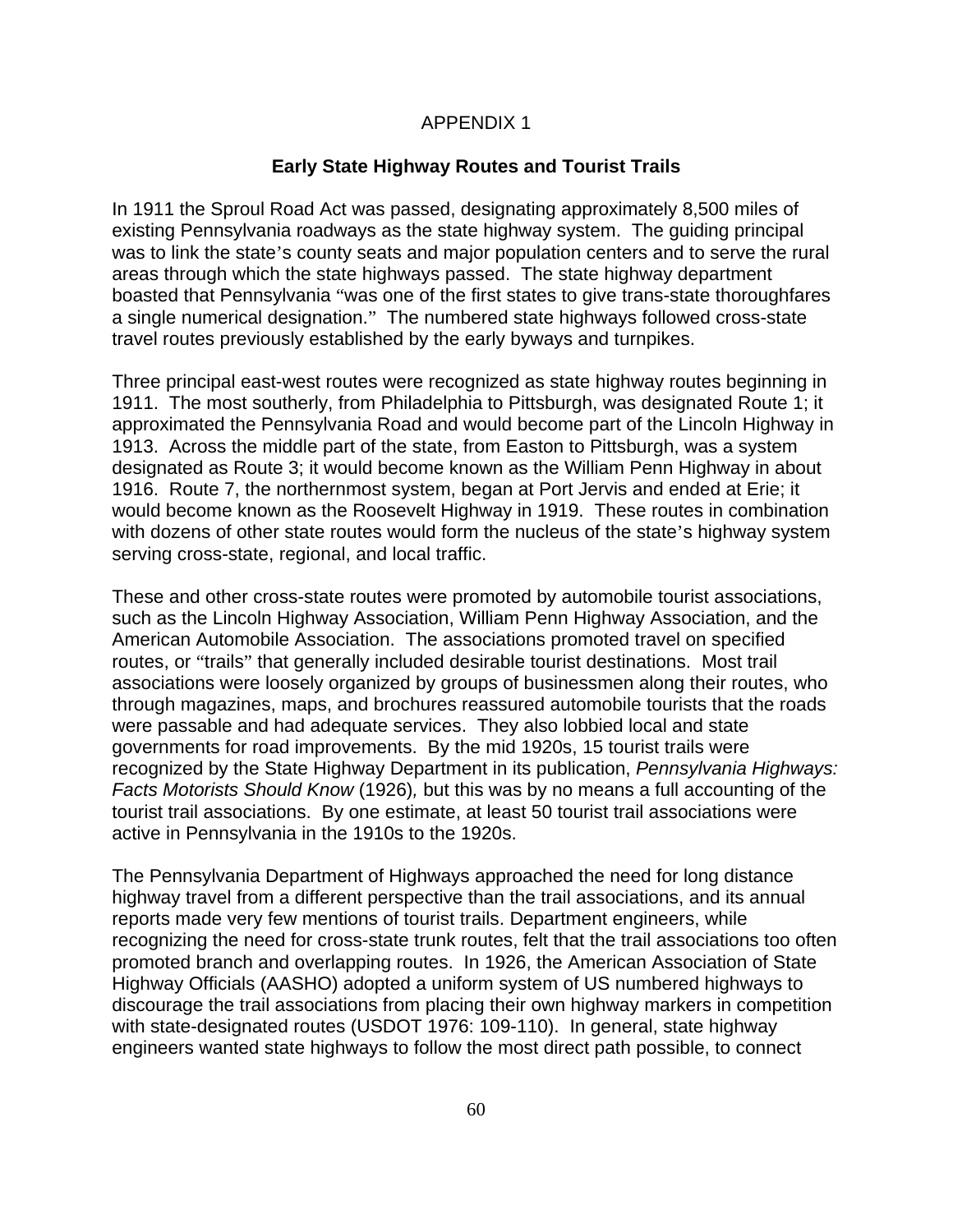major centers of population, and to serve existing patterns of travel, while only secondarily promoting automobile tourist destinations. The department undertook staged improvements designed to improve the most heavily trafficked sections of highway, often those serving regional or local populations. For example, in 1920 State Route 7 (Roosevelt Highway) was a hard-surfaced, improved highway in the vicinity of Scranton, but 50 miles west of Scranton was still a seasonally impassable dirt road.

Throughout the 1920s and early 1930s, the Pennsylvania Department of Highways undertook a series of staged improvements that significantly changed the physical character of the tourist trails and early state highway routes. Roads were graded and surfaced with bituminous macadam or concrete, and widened to three or four lanes to provide passing lanes for trucks and slower traffic. State highway improvements included the construction of hundreds of bridges and culverts. More often than not, the bridges were standard T-beam and steel stringer designs with only a few concessions given to aesthetic details such as balustrades and paneled parapets. Before 1930, major river crossings were sometimes bridged with attractive open spandrel arch bridges.

After World War II, Pennsylvania's highway department undertook another series of major improvements to the US numbered highways to upgrade them for safe and efficient travel by modern automobiles and trucks. On heavily traveled sections of road, the highways were dualized. Design standards for gradients and curves often necessitated the realignment of the routes, and in many cases required the acquisition of entirely new rights-of-way. Portions of the old routes were abandoned or retained as local roads. Numerous bridges were rebuilt or replaced to meet modern highway requirements for wider roadways and heavier loads. Because the post-1945 improvements were based on national standards established by AASHO, the new highways were similar to those in other states. Today, only short bypassed sections of the original tourist trails and early state highways remain without significant alterations.

|  |  | Pennsylvania s Philicipal State Routes and Tourist Trails. Ca. 1925. |  |  |
|--|--|----------------------------------------------------------------------|--|--|
|  |  |                                                                      |  |  |

Pennsylvania's Principal State Routes and Tourist Trails, ca. 1925.

| <b>Route and Name</b>                                                                            | From/To & Federal/State Route<br>Numbers (Approx.) |
|--------------------------------------------------------------------------------------------------|----------------------------------------------------|
| Route 1 - Lincoln Highway                                                                        |                                                    |
| Philadelphia to Pittsburgh on US 1 and                                                           | Route 2 - Lackawanna Trail                         |
| <b>US 30</b>                                                                                     |                                                    |
| Binghamton, NY, to Philadelphia (US 11<br>from Binghamton to Scranton, and SR                    | Route 3 - William Penn Highway                     |
| 611 from Scranton to Philadelphia)                                                               |                                                    |
| Pittsburgh to Easton on US 22, with a<br>branch from Reading to Philadelphia on<br><b>US 422</b> | Route 4 - Susquehanna Trail                        |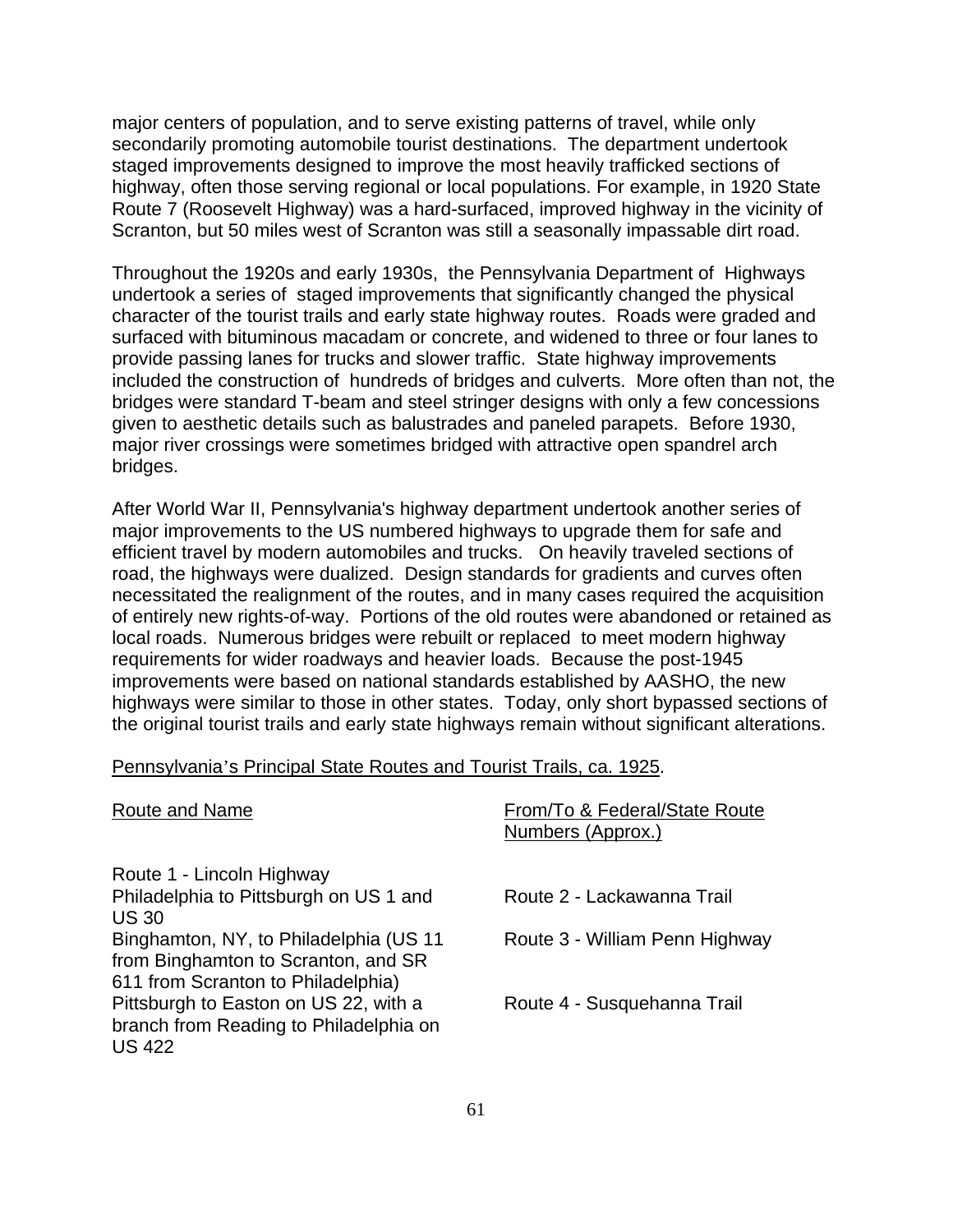Lawrenceville to New Freedom (Lawrenceville to Harrisburg on US 15, local roads parallel to I-83 from Harrisburg to New Freedom) Route 5 - Lakes to the Sea Highway Erie to Philadelphia (Erie to Port Matilda on US 322; local roads from Port Matilda to Water Street; from Water Street to Harrisburg on US 22; old SR 41 from Harrisburg to Lancaster; Lancaster to Philadelphia on US 30) Route 6 - Old Monument Trail Dubois to MD state line south of Meyersdale on US 219 Route 7 - Roosevelt Highway Erie to Port Jervis, NY, on US 6 Route 8 - William Flinn Highway Erie to Waynesburg (SR 8 from Erie to Pittsburgh, US 19 from Pittsburgh to Waynesburg) Route 9 - Yellowstone Trail Conneaut, OH, to Northeast, PA, on US 20 Route 10 - Buffalo to Pittsburgh Hwy. Pittsburgh to Bradford (Pittsburgh to Black Lick on US 22; Black Lick to Dubois on US 119; Dubois to Bradford on US 219) Route 11 - National Road New Alexander to Addison on US 40 Route 12 - Baltimore Pike Baltimore, MD to Philadelphia on US 1 Route 17 - Ben Franklin Highway New Castle to Philadelphia on US 422 Route 20 - Buchanan Trail Emmitsburg, MD to Mt. Union on SR 16, US 30, and US 522 In order to assist with the evaluation of historical significance of bridges located on old state routes and tourist trails, historical sketches of several of the trails have been

# State Route 1 (Lincoln Highway)

developed.

Of all Pennsylvania's early tourist trails, the Lincoln Highway (est. 1913) possesses the greatest historical significance. It was the first automobile road to cross the United States. The Lincoln Highway Association was the first automobile tourist association aggressively to promote a tourist trail, and the model association on which most later associations were based. Most of all, the Lincoln Highway, more than any other early highway, captured the spirit of progress that stimulated automobile and highway improvements in all parts of the country.

The Lincoln Highway follows the present-day route of US 1 from Trenton, NJ, to Philadelphia, and US 30 from Philadelphia to Pittsburgh, but it has many bypassed loops including one very long stretch on SR 462 from Lancaster to York. Most recently, the several routes of the Lincoln Highway in Pennsylvania have been carefully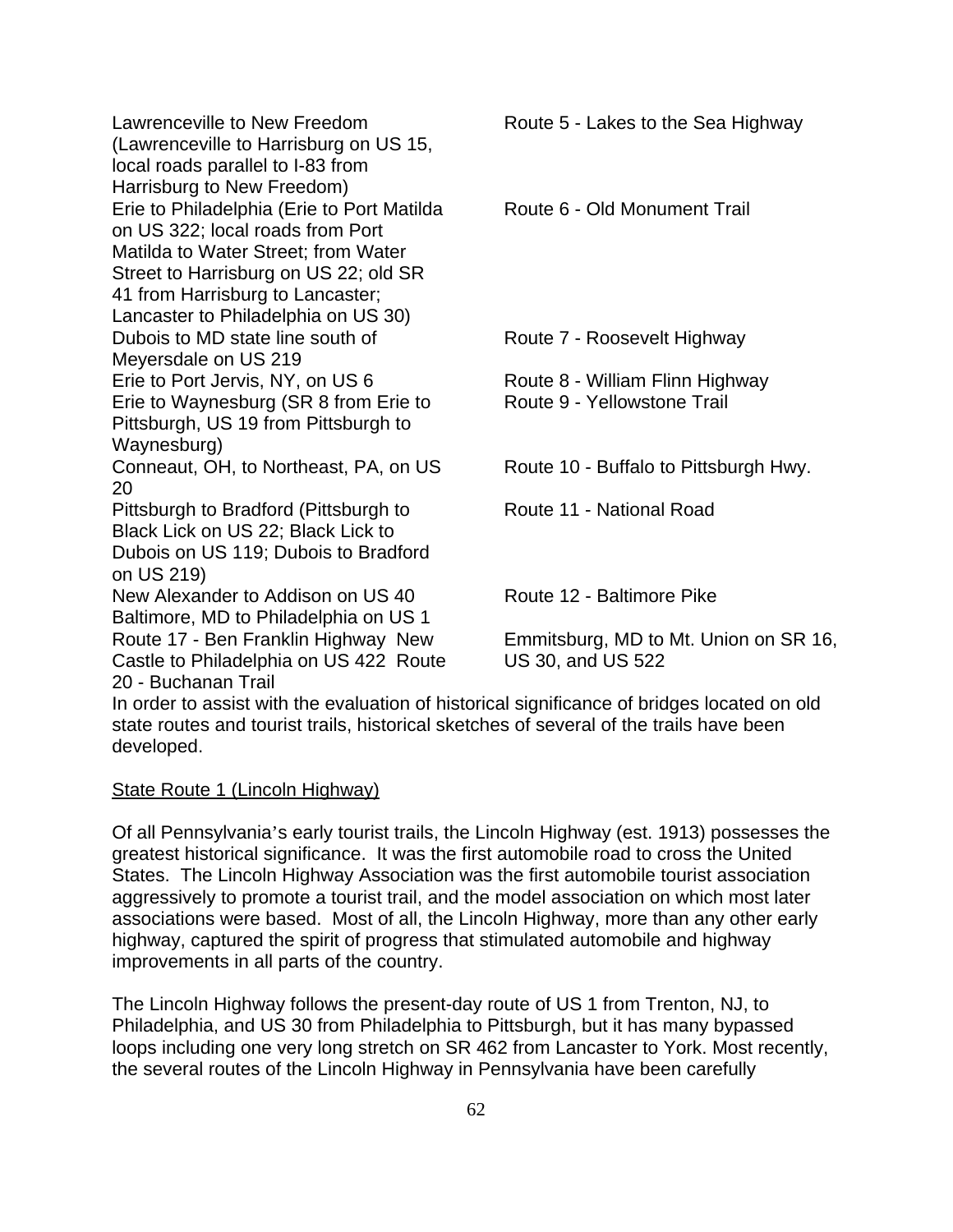researched in Brian Butko's Pennsylvania Traveler's Guide to the Lincoln Highway (1996).

Carl Fisher, founder of the Prest-O-Lite Company, maker of automobile headlights, was the leader and founder of the Lincoln Highway Association. In 1913 with the backing of the automobile industry, he mapped a trans-continental highway, without tolls, in memory of Abraham Lincoln. The association linked existing roads into a 3,389-mile highway across the country, and simply hoped that local and state governments would improve their own sections. The association's timing was ideal, catching the wave of state sponsored highway improvements sweeping the nation. Aided by federal funds appropriated by the Federal Aid Act of 1916, the route had become a practical transcontinental highway by the early 1920s.

In 1911, the Pennsylvania Department of Highways took over the old Lancaster Pike and Pennsylvania Road from Philadelphia to Pittsburgh, numbering the highway State Route 1, in recognition of its importance as the state's leading thoroughfare. As owner and caretaker of the highway, the department has been the primary developer of the highway and its bridges since the Lincoln Highway's inception.

The state highway department's construction policies did not distinguish the Lincoln Highway from other state routes and US highways. For this reason, the Lincoln Highway's bridges and roadway differ little from standard state highway department designs. In general, the Lincoln Highway was among the first state highways to be improved with concrete pavements, wider traffic lanes and shoulders, turning and passing lanes, bypasses, and roadside beautification, but the improvements were applied selectively and at the discretion of the state highway department's district offices. Thus, improvement of the route proceeded unevenly. For example, the section east of Lancaster concrete paved and three lanes wide by the early 1930s. But the section east of Bedford was still a two lane, bituminous pavement from the 1920s to the 1950s, when truck passing lanes were added. While some sections of the Lincoln Highway maintain the character of the 1930s to 1950s highway, perhaps only a few small bypassed sections retain their 1910s and 1920s character.

A similar characterization can be applied to the Lincoln Highway's numerous roadside attractions and services: the diners, motels, campgrounds, gas stations, souvenir stands, and historic sites. Most of the highway's extant roadside attractions and service buildings date from the 1940s and 1950s. The commercial roadside of the 1910s to the 1930s was much more modest, and dominated by campgrounds, small complexes of cabins, tiny gas stations without service bays, and tearooms and boarding houses, often located in private residences and older taverns.

A five-county section of the Lincoln Highway from Caledonia State Park to Irwin (Franklin County to Westmoreland County) has been identified by PHMC in a draft National Register Multiple Property Nomination, Historic Resource of the Lincoln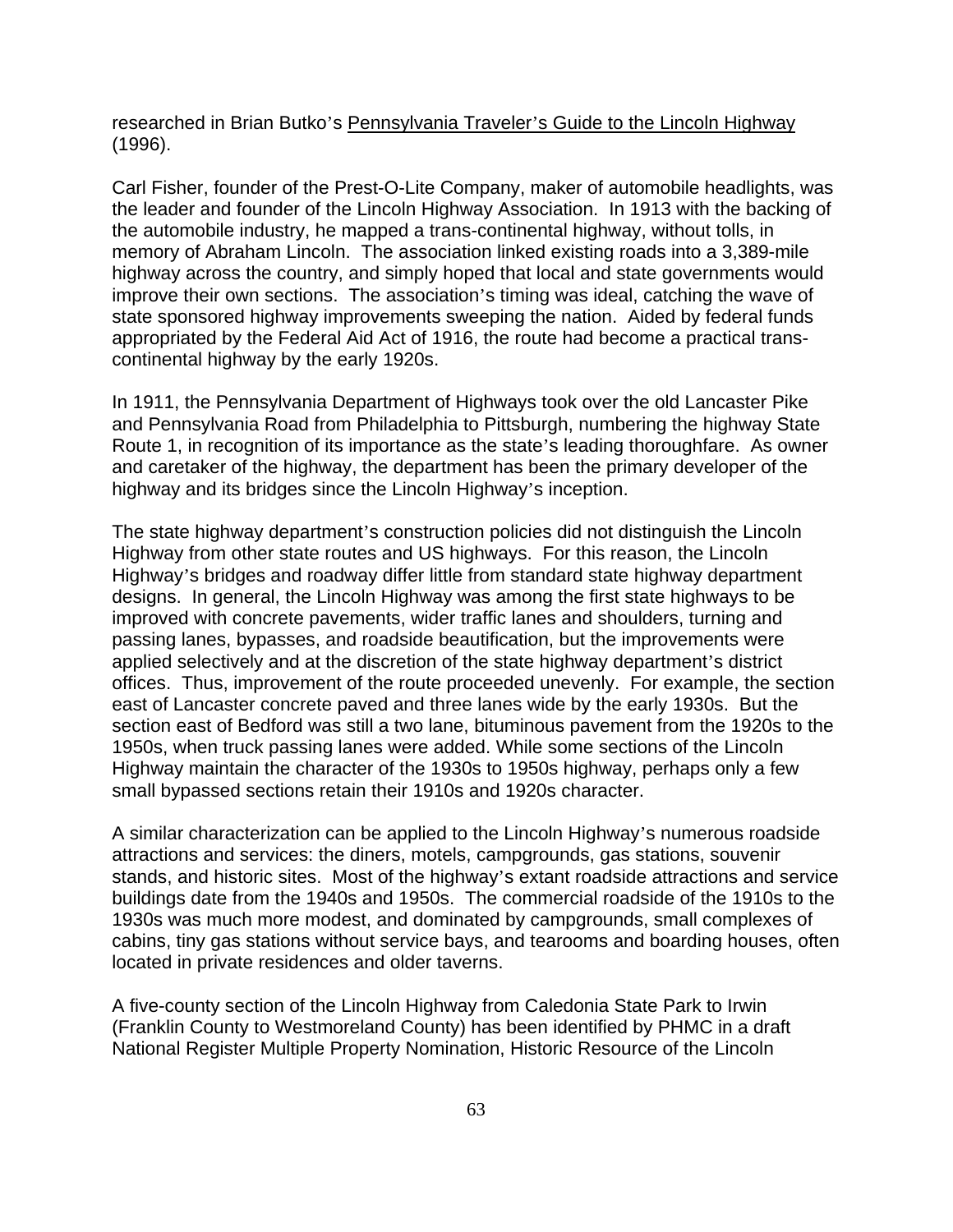Highway (1997) and a context prepared. The roadway has been given a period of significance from 1750 to 1947, recognizing the route's historic importance from the French and Indian War (1756-1763) to the boom in automobile tourism following World War II. The bridges along the route have not been specifically addressed as a historic property type.

A goal of the Historic Bridge Inventory will be to develop and assess the historical significance of approximately 60 bridges dating from the late-19th century to the 1950s on the Lincoln Highway and its bypassed sections. A full assessment of these bridges is pending field investigations and further research.

## State Route 2 (Lackawanna Trail)

The Lackawanna Trail, traversing the eastern border of the state and following modernday SR 611 and US 11 from Philadelphia to Binghamton, NY, was established as a tourist trail about 1917. The route appears to have derived its name from the Delaware, Lackawanna & Western Railroad, which in 1915 abandoned part of its line between Scranton and Binghamton. The railroad right-of-way was given to the State of Pennsylvania in 1917, and the highway department constructed a new highway on top of the old railroad grade. The section of the Lackawanna Trail (US 11) north of Clark Summit was one of the first federal-aid projects in Pennsylvania. No bridges associated with the early development of the Lackawanna Trail appear to have survived.

The southern section of the Lackawanna Trail (SR 611) was noted primarily as a route used by automobile tourists traveling to the Poconos summer resorts. By the mid-1920s, the area boasted more than 2,000 hotels, camps, and summer retreats.

#### State Route 3 (William Penn Highway)

The William Penn Highway follows the present-day route of US 22 east from Pittsburgh, touching on Blairsville, Hollidaysburg, Lewiston, Harrisburg, Lebanon, Reading, Allentown, Bethlehem, and Easton. The trail also had a branch from Reading to Philadelphia (US 422). In 1911 the entire route from Easton to Pittsburgh was designated State Route 3 by the state highway department.

The William Penn Highway has little in its history to distinguish it from other tourist trails and US highways. The route was promoted primarily by local businessmen along the road, who advertised automobile supplies and repairs, lodging, food, and roadside attractions. The earliest mention of the William Penn Highway occurred in 1916. The route was first promoted by civic leaders in the Easton-Bethlehem area. In 1916 the local portland cement industry helped pay for the construction of an 8-mile long, concrete-paved object lesson road on the right-of-way of an old turnpike connecting Easton and Bethlehem. The new road was renamed the William Penn Highway. In 1917 the concrete highway was extended to Allentown. Apparently, the Easton-Bethlehem-Allentown group promoted all of State Route 3 as the William Penn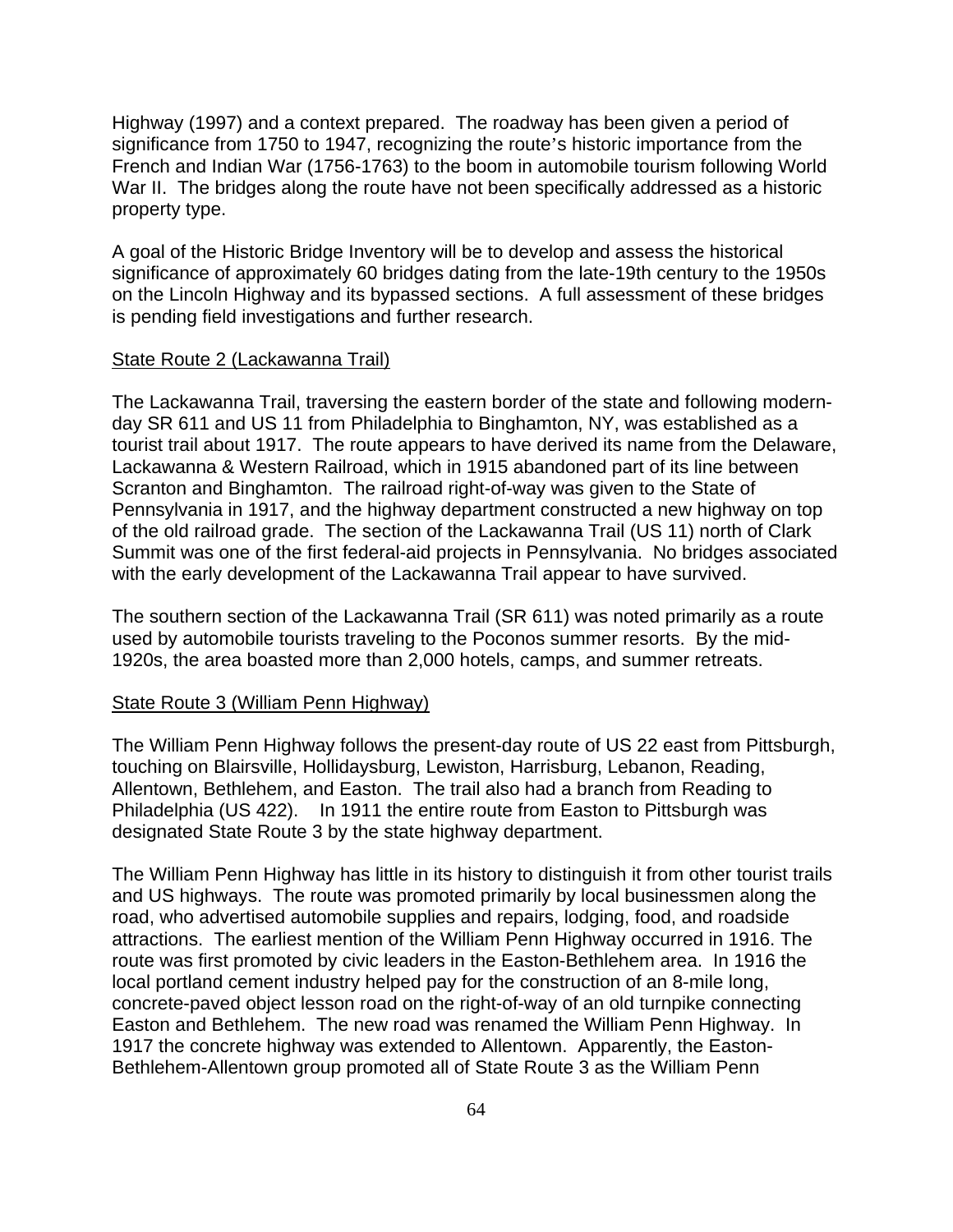Highway, at the same time recruiting businessmen from other towns and cities along the route. The William Penn Highway was included as part of a transcontinental tourist trail called the Pikes Peak Ocean to Ocean Highway, also established in 1916. This highway featured as its destination the Pikes Peak, CO, attraction, a privately built 20 mile-long highway to the summit of Pikes Peak, considered the highest road in the world at more than 14,000 ft. elevation. The William Penn Highway, however, terminated in Pittsburgh.

Like other trails, the William Penn Highway followed preexisting roads. As early as 1825, most of the route was operated by a series of turnpike companies, and the section from Harrisburg to Pittsburgh, was sometimes referred to as "the northern turnpike," as opposed to the "Pennsylvania Road," the more southerly and more popular road from Lancaster to Pittsburgh (modern-day US 30). In 1911, the remaining turnpikes were taken over by the state highway department. Sections of the route was resurfaced beginning in the mid-1910s. By 1922 it was considered "improved" for most of its route, except for some rugged central mountain sections near Port Royal, Mt. Union, and Millersville.

The William Penn Highway held one advantage over the Lincoln Highway; by sticking closely to the Juniata River it avoided some of the steep grades over the mountain ridges. For this reason, much the same general route west of Harrisburg had been used by the Pennsylvania Railroad. The William Penn Highway was, however, a less direct route than the Lincoln Highway, covering approximately 70 more miles from the eastern side of the state to Pittsburgh. In the 1920s, the primacy of the Lincoln Highway as the state's major cross-state route was shown during the winter months when the state highway department published maps of routes kept open by snow plows; all of the Lincoln Highway was plowed but only the eastern section of the William Penn Highway from Harrisburg to Easton open. In 1924-25, the state highway department undertook its first comprehensive cross-state traffic survey, and found that the two most heavily traveled cross-state routes were first and foremost the Lincoln Highway, and a surprising but distant second the Roosevelt Highway (US 6).

The William Penn Highway's significance as a cross-state route was negligible. It appears nonetheless, that the eastern portion from Easton to Harrisburg, played an important role as a feeder of traffic from New York, northern New Jersey, and eastcentral Pennsylvania to connections with the Lincoln Highway at Chambersburg, and after 1940 with the Pennsylvania Turnpike at Carlisle. The section of US 22, east of Pittsburgh, no doubt played a regionally important role for travelers from towns in central Pennsylvania wishing to reach Pittsburgh, but this fact does little to distinguish the route from numerous other state highways. Well-preserved by-passed loops dating from ca. 1916 to 1925 may have technological significance as examples of state roads and bridges from the first generation of state highway improvements. Any associated ca. 1916-17 bridges in the Easton-Bethlehem area may have local historic significance (Automobile Blue Book, 1914-1923; Bethlehem, Pennsylvania: The Golden Years,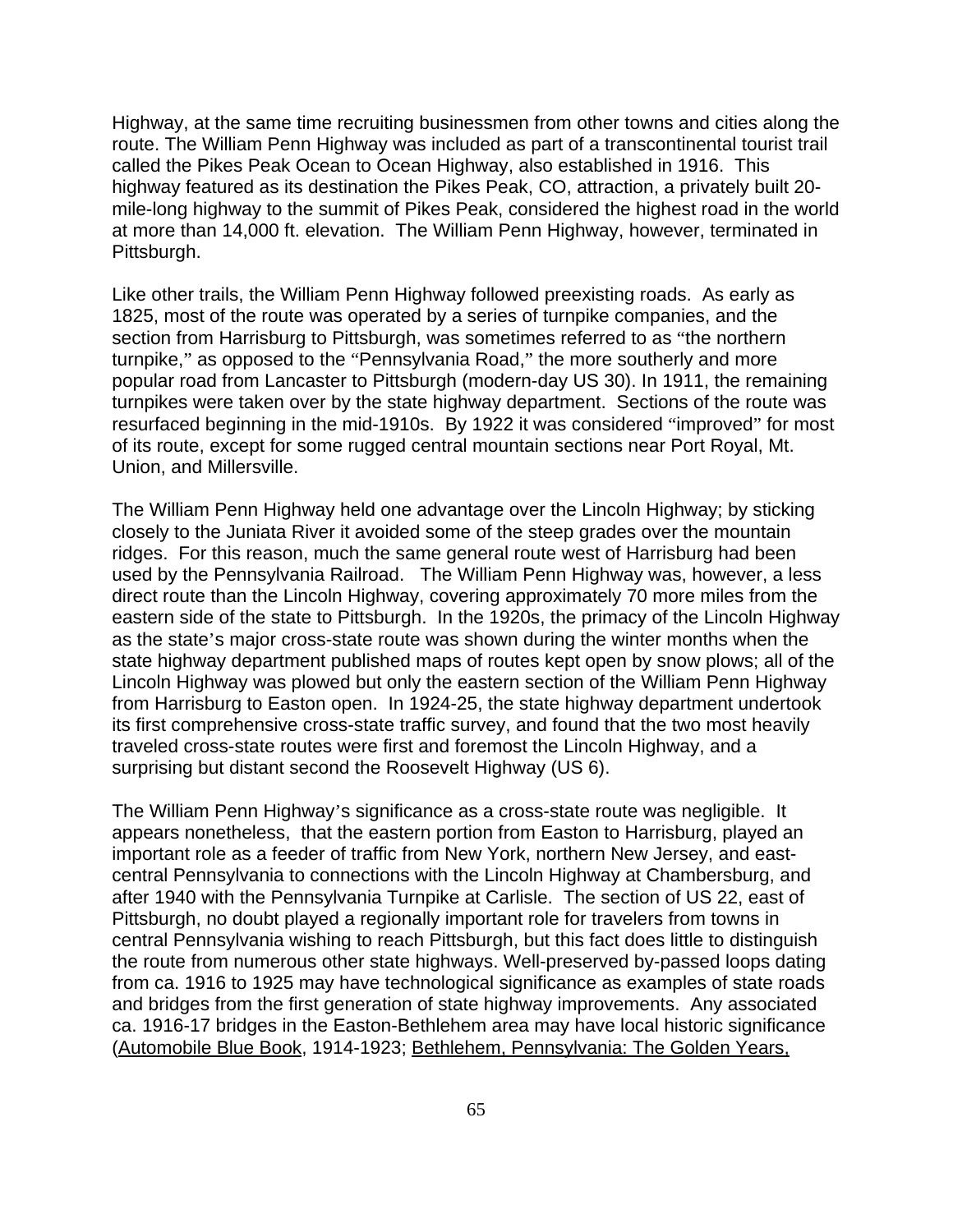1841-1920, pp. 241-242; Connell 1925, pp. 195-202; "The World's Highest Road," 1916).

# State Route 4 (Susquehanna Trail)

The Susquehanna Trail was a route promoted by the Susquehanna Trail Association, established ca. 1916-17. The trail followed the route of US 15, north-south from near the New York border at Lawrenceville to Harrisburg, and then local roads parallel to I-83 from Harrisburg through York to New Freedom. By the mid-1920s, the state highway department had paved in concrete the entire route.

The Susquehanna Trail Association advertised the route's scenic beauty, claiming that it rivaled the Lincoln Highway and National Roads. The association marked the route with black-and-white Indian heads painted on poles, trees, and other markers. The trail, which was a weak imitation of other national trails, was designed to serve as a route for travelers from Buffalo, Rochester, and Toronto to Baltimore. In the mid-1920s, the association extended the route further south from Baltimore to Washington, DC, and then to Miami, FL, using other marked routes such as the Capitol Trail and Coastal Highway.

# State Route 5 (Lakes to Sea Highway)

The connection of Erie and Philadelphia, the Lakes to Sea Highway appears to have epitomized everything state and federal highway officials found objectionable about trail associations. For well over one-half the route, from Philadelphia to Water Street, the Lakes to Sea Highway overlapped other tourist trails including the Lincoln Highway, William Penn Highway, and Susquehanna Trail. As a separately named road, the Lakes to Sea Highway existed only between Water Street and Erie (US 322 from Port Matilda to Erie). Furthermore, the trail followed a windy section of narrow road in Clearfield County, which the highway department warned was exceptionally dangerous and frequently traveled by pedestrians moving between small mining communities.

## State Route 6 (Old Monument Trail)

Following the present-day route of US 219, south-north from Salisbury, MD, to the New York State line near Bradford, PA, there is little to distinguish this obscure tourist trail from others in the state. The 1926 edition of *Facts Motorists Should Know* identified State Route 6 as the Old Monument Trail, but by 1927 the same publication had ceased to list the trail, probably indicating that the trail association had disbanded and the markers, if any, were unmaintained. The "old monument" was apparently the monument at Cherry Tree, PA, where under the terms of a 1768 treaty, the Indians granted land east of the Susquehanna River to colonists.

# State Route 7 (Roosevelt Highway)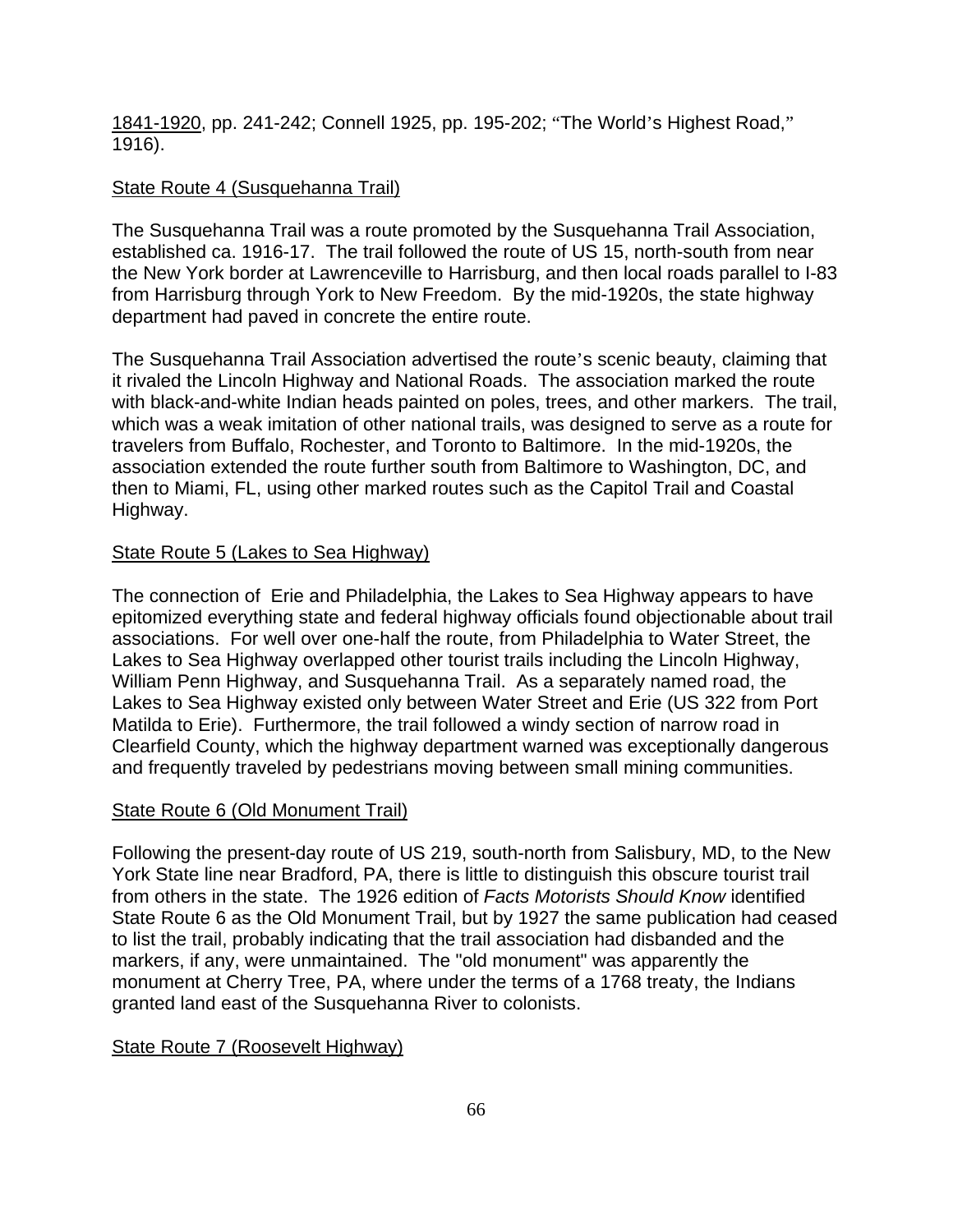The Roosevelt Highway (US 6) from Matamoras on the Delaware River to Erie on Lake Erie was named in memory of President Theodore Roosevelt (d. 1919) by the State of Pennsylvania. While considered a direct route to the Midwest from New York and New England, it passed through the most rugged and isolated section of Pennsylvania. Until the late 1920s, it was an unpaved earth road for most of its length, making it an undesirable cross-state route for heavy trucks, and any travelers in poor weather. State highway department engineers considered the route of secondary importance to the region's north-south arteries such as Routes 2, 4, and 8.

In the early 1930s, a campaign was begun by the Sons of the Union Veterans of the Civil War (SUVCW) to pay tribute to their fathers by naming US 6 the Grand Army of the Republic (GAR) Highway. The GAR was an organization of veterans who had fought for the North during the Civil War, and the SUVCW was a companion organization consisting of descendants of the veterans. In the early 20th century, the SUVCW was active placing Civil War monuments and organizing encampments. US 6 was chosen by the SUVCW for designation as a memorial highway because it passes through more northern states (MA, RI, CT, NY, PA, OH, IN, IL, IA, NB, CO, UT, NV, and CA) than any other US-numbered highway. From 1937 to 1954, a committee of the SUVCW lobbied each of the 14 state governors to issue proclamations designating US 6 the GAR Highway. In 1948, Governor James Duff of Pennsylvania named the Pennsylvania segment. The SUVCW campaigned for memorial designation, but did not actively promote the physical development of the route.

Today, US 6 is a very scenic highway, maintaining the feel of a 1950s and 1960s US highway, along large sections of the route. In 1994, the highway was designated a National Scenic Trail by the National Park Service. Established by the National Trails Act of 1968, scenic trails provide a variety of outdoor recreation uses and are reasonably accessible to urban areas. Significant natural and cultural features in surrounding areas are also considered as part of the designation, but the historic significance of the route itself is not a major factor in designation. For a brief period in the early to mid-1990s, a Grand Army of the Republic Highway Association, made up of local Pennsylvania chamber of commerces, economic development councils, government officials and businessmen, attempted to promote the route for recreation and tourism. According to local residents, the association no longer exists (Potter County Historical Society).

#### State Route 8 (William Flinn Highway)

Named after a prominent Pittsburgh politician, the William Flinn Highway traversed the west side of the state from Erie to Waynesburg, passing through Pittsburgh, on the routes of present day SR 8 and US 19. By 1927, the Pennsylvania Department of Highways had ceased listing the William Flinn Highway, indicating its trail association likely had disbanded. The obscure tourist trail does not have historic significance.

#### State Route 9 (Yellowstone Trail)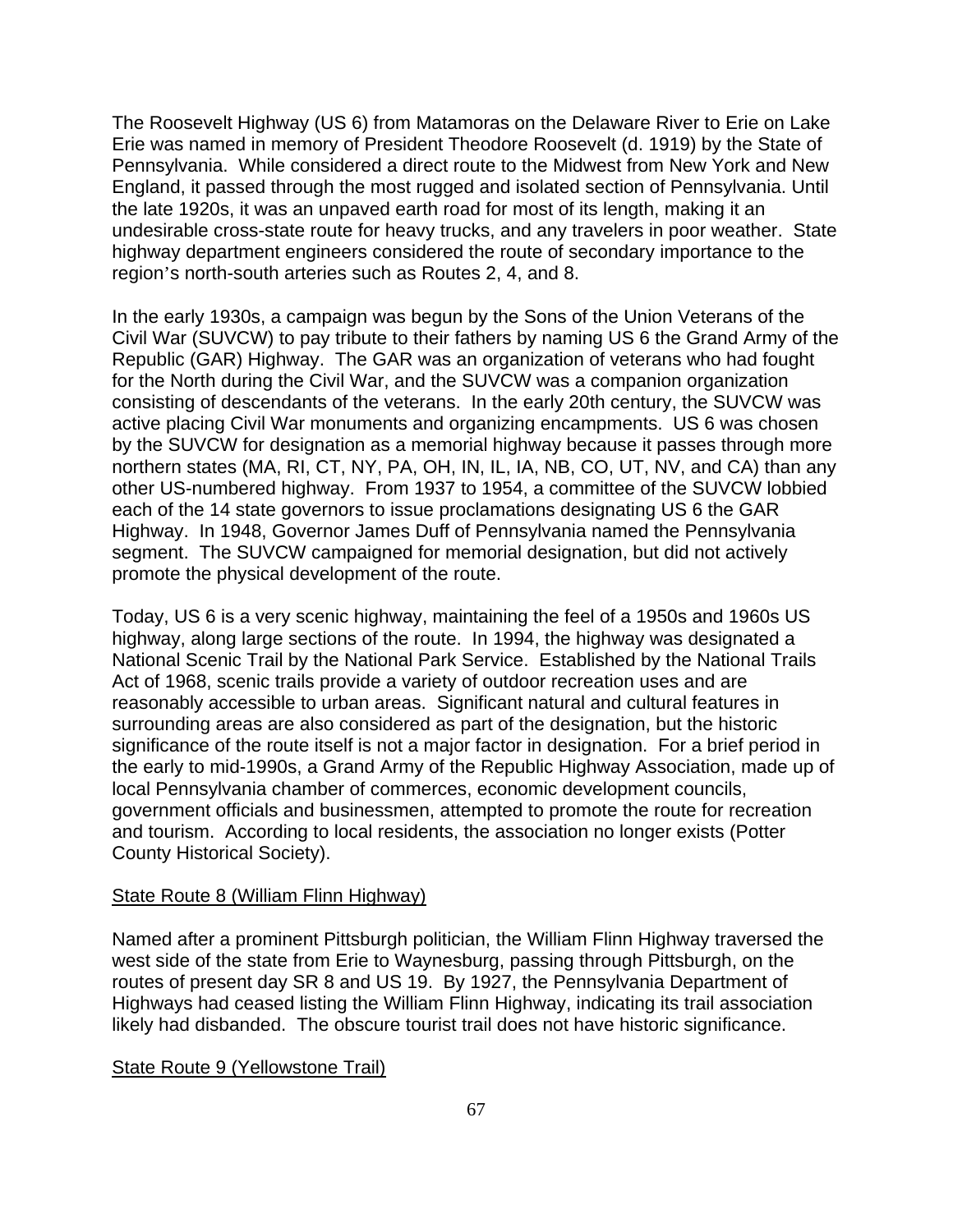The Yellowstone Trail was one of several trans-continental tourist trails that followed in the footsteps of the Lincoln Highway. The Yellowstone Trail was on the present-day route of US 20, west from New England to Yellowstone National Park, and on to Portland, OR. In Pennsylvania, the route clipped the state's northwest corner, passing through Erie en route between Buffalo, NY, and Conneaut, OH. Next to the Lincoln Highway, the Yellowstone Trail was probably the busiest artery of east-west automobile traffic in the state, albeit a short connecting section between New York and Ohio.

#### State Route 10 (Buffalo to Pittsburgh Highway)

The Buffalo to Pittsburgh Highway follows the present-day course of US 22 (William Penn Highway) from Pittsburgh to Black Lick, US 119 from Black Lick to DuBois, and US 219 from DuBois to Bradford near the New York State line. The route was promoted by the Buffalo-to-Pittsburgh Highway Association, as one of several alternative trails forming north-south connections across the state. Of very minor importance, the trail association was not noted in state highway department records until 1927, when John S. Fisher of Indiana, PA, a vice president of the trail association, was elected governor of the state. His administration used the trail association as one means of justifying increased funding for roads in the region.

#### State Route 11 (National Road)

The National Road (a.k.a. National Pike, National Highway, National Old Trails Road) while dating back to the mid-18th century as Braddock's Road, and perhaps most famous in its 1820s and 1830s incarnation, was revived in the early-20th century as an important overland automobile tourist trail. The National Road was one of the first routes to be promoted for automobile tourism, predating the Lincoln Highway Association's efforts by several years. In 1905, the road was chosen by the Pennsylvania Department of Highways and the federal Office of Public Roads as one of the nation's first stretches of highway improved for long-distance automobile travel. State and federal engineers widened and macadamized the 82-mile-long highway, signaling the revival of the National Road after decades of decline.

In 1912, the National Highway Association marked the National Old Trail Road, a tourist trail that began in St. Louis and passed through Indianapolis, Columbus, Wheeling, and southwestern Pennsylvania before terminating in Washington, DC. The association, like the Lincoln Highway Association, was one of the first associations to promote a longdistance automobile tourism. It also recruited businessmen as "local consuls" to advertise and offer services to early automobilists. The association built on the road's patriotic themes, encouraging tourists to follow a route traveled by General Braddock and George Washington. The association worked with groups such as the Daughters of the American Revolution to place historic markers and monuments.